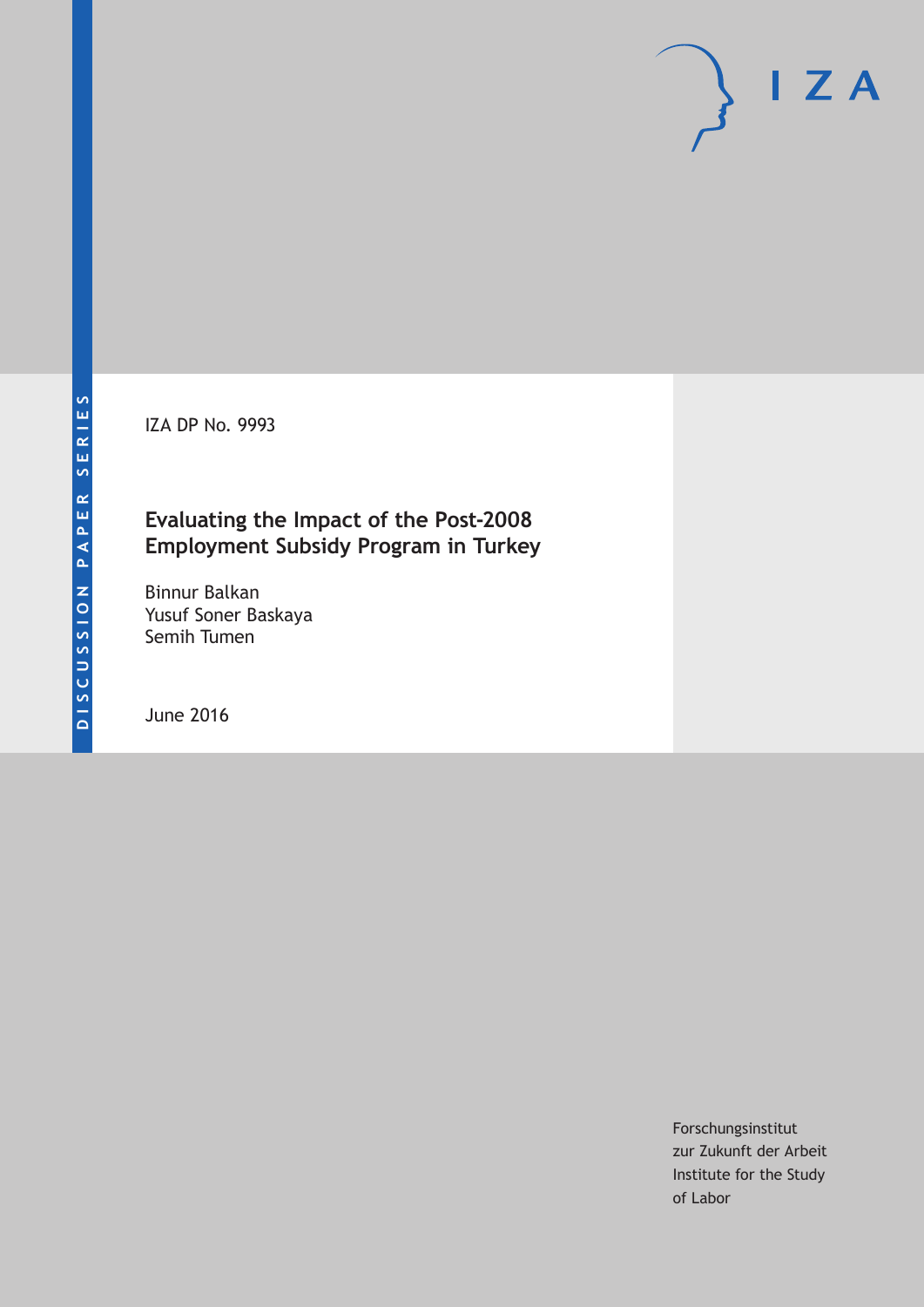# **Evaluating the Impact of the Post-2008 Employment Subsidy Program in Turkey**

## **Binnur Balkan**

*Central Bank of the Republic of Turkey* 

## **Yusuf Soner Baskaya**

*Central Bank of the Republic of Turkey* 

## **Semih Tumen**

*Central Bank of the Republic of Turkey, ERF and IZA*

## Discussion Paper No. 9993 June 2016

IZA

P.O. Box 7240 53072 Bonn Germany

Phone: +49-228-3894-0 Fax: +49-228-3894-180 E-mail: iza@iza.org

Any opinions expressed here are those of the author(s) and not those of IZA. Research published in this series may include views on policy, but the institute itself takes no institutional policy positions. The IZA research network is committed to the IZA Guiding Principles of Research Integrity.

The Institute for the Study of Labor (IZA) in Bonn is a local and virtual international research center and a place of communication between science, politics and business. IZA is an independent nonprofit organization supported by Deutsche Post Foundation. The center is associated with the University of Bonn and offers a stimulating research environment through its international network, workshops and conferences, data service, project support, research visits and doctoral program. IZA engages in (i) original and internationally competitive research in all fields of labor economics, (ii) development of policy concepts, and (iii) dissemination of research results and concepts to the interested public.

IZA Discussion Papers often represent preliminary work and are circulated to encourage discussion. Citation of such a paper should account for its provisional character. A revised version may be available directly from the author.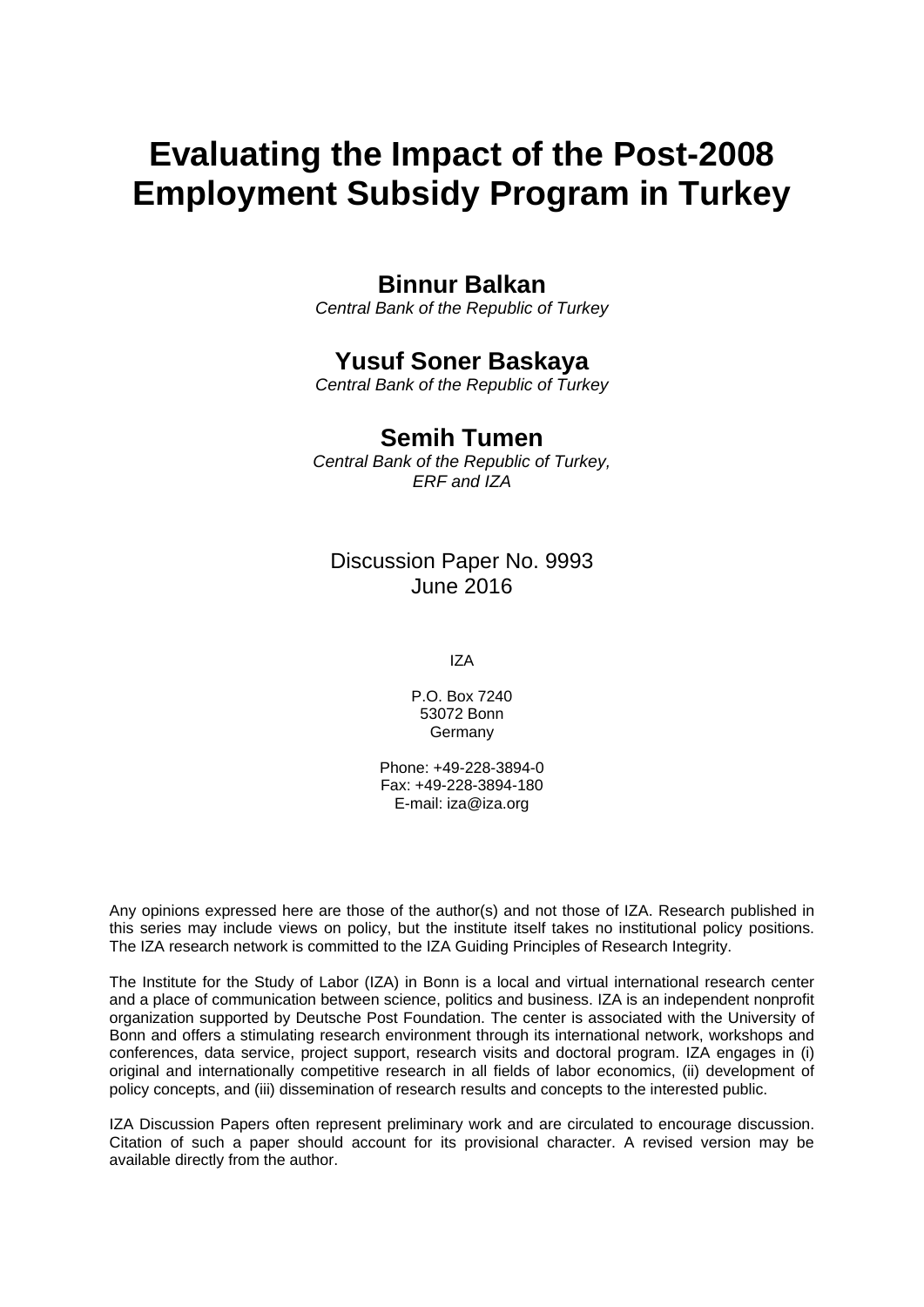IZA Discussion Paper No. 9993 June 2016

## **ABSTRACT**

## **Evaluating the Impact of the Post-2008 Employment Subsidy Program in Turkey\***

This paper investigates the employment effects of a targeted subsidy scheme implemented in Turkey following the 2008 crisis. The Turkish government started a subsidy program in 2008 to generate new employment for younger men and all women, which are the relatively disadvantaged groups in the Turkish labor markets. The program puts men of age 18-29 and all women into the treatment group, while men of age 30 and above are placed into the control group. We use a nationally representative micro-level dataset and a difference-indifferences approach to estimate the causal effect of this program. On aggregate, the subsidy program seems to be ineffective in increasing the employment probabilities of those individuals in the target group. However, when heterogeneity is accounted for by dividing the treatment group into several sub-groups, we observe that the program has been notably effective on some of those sub-groups. In particular, the increase in employment probability is high for older women, while a weaker positive effect is observed for younger women and almost no effect is detected for younger men. The effect on older women is subject to further heterogeneity: the program has increased the employment probabilities of low-educated and/or low-skill older women rather than the high-educated and/or high-skill ones.

JEL Classification: C21, H24, J21, J68

Keywords: employment subsidies, treatment effects, difference-in-differences, Turkish micro data

Corresponding author:

 $\overline{\phantom{a}}$ 

Semih Tumen Research and Monetary Policy Department Central Bank of the Republic of Turkey Istiklal Cad. No:10 06100 Ulus, Ankara **Turkey** E-mail: semih.tumen@tcmb.gov.tr

<sup>\*</sup> We thank Thomas Lemieux, Insan Tunali, the participants of the SOLE/EALE Joint Conference in Montreal, IZA/World Bank Employment and Development Conference in Bonn, Turkish Economic Association Conference in Antalya, Koc Winter Workshop in Istanbul, IZA/CELSI Conference in Bratislava, and the seminar participants at Atilim University and the Turkish Ministry of Development for helpful comments. The views expressed here are of our own and do not necessarily reflect those of the Central Bank of the Republic of Turkey. All errors are ours.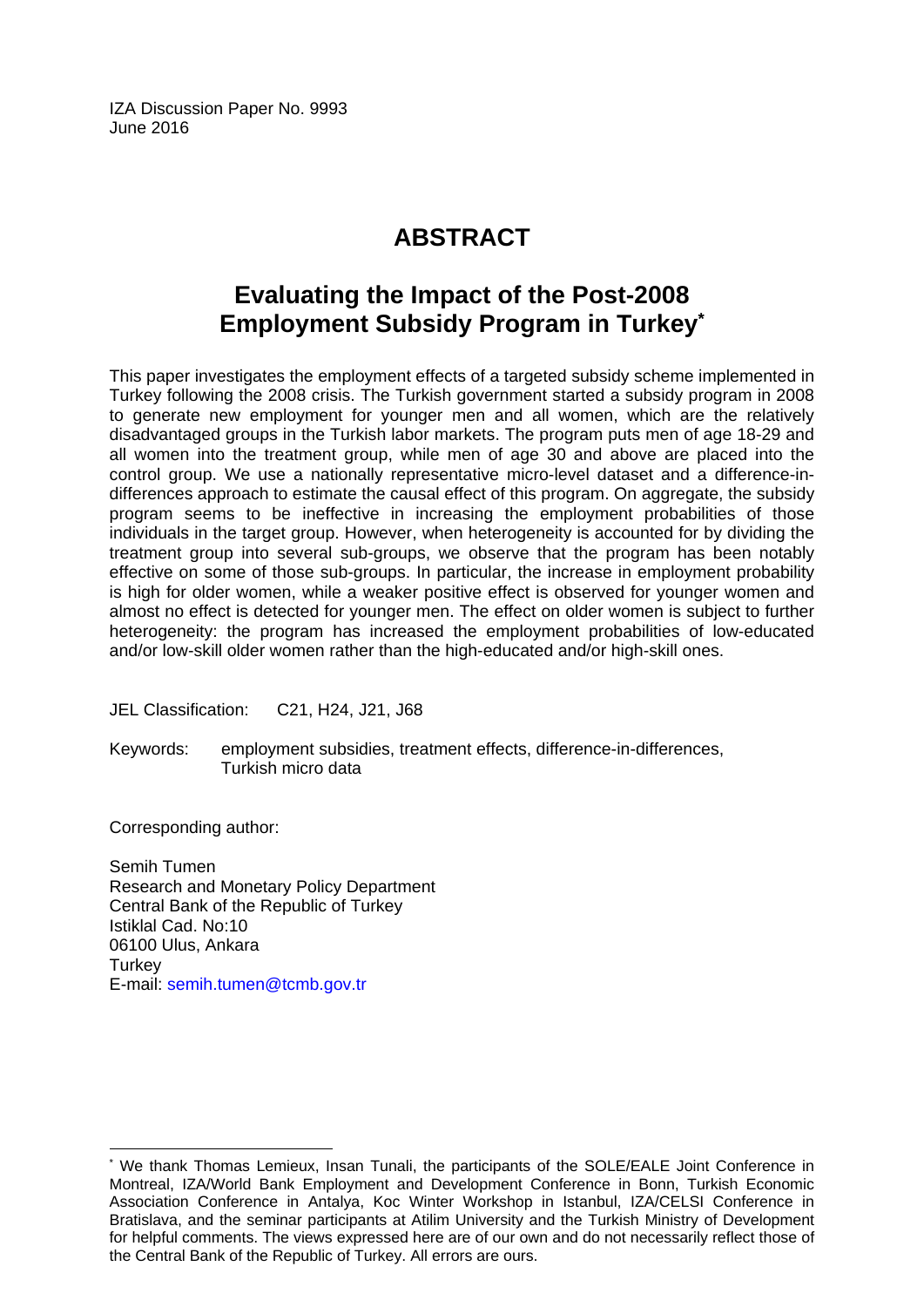## 1 Introduction

In the past four decades, increased labor market gaps between the outcomes of the core groups (i.e., prime-age nonminority male workers) versus those of the disadvantaged groups (i.e., younger workers, females, and minorities) have called for policy interventions in the form of various labor market programs. One of the most popular policy recommendations raised for the purpose of reducing the observed gaps between these groups is to subsidize employers' costs of new hires from the disadvantaged groups relative to those from the core groups.<sup>[1](#page--1-0)</sup> The theoretical literature mostly agrees that this type of employer-side subsidies should be effective.[2](#page--1-0) However, empirical research testing this theoretical prediction is relatively rare and the existing evidence is mixed.

Our main goal in this paper is to provide new evidence on the causal effect of employerside subsidies by studying the impact of a program implemented in Turkey. In July 2008, the Turkish government started a labor market program to subsidize the employers' social security contributions. There were two target groups: (1) young men (of age between 18 and 29) and (2) all women above 18. The purpose of the program was to reduce the employment costs for the relatively disadvantaged groups in the labor market. The subsidy was available to those who were not employed as a tax-registered worker in the preceding 6 months and were hired in addition to the existing workers in the workplace, which means that generating new employment for the disadvantaged groups has been targeted rather than subsidizing the already filled positions.[3](#page--1-0)

We estimate the effect of the subsidy program on the employment probabilities of those in the target group. The design of the subsidy program resembles a natural experiment that places older men (of age 30 and above) into the control group and the rest (i.e., the target groups) into the treatment group. To achieve our main goal, we perform a difference-in-differences (DID) estimation strategy in five steps. The first step takes the treatment group as a whole

<sup>1</sup>See, e.g., [Kluve](#page-28-0) [\(2010\)](#page-28-0) for a detailed discussion/comparison of the effectiveness of various labor market programs.

<sup>2</sup>See, for example, [Kaldor](#page-28-1) [\(1936\)](#page-28-1), [Phelps](#page-29-0) [\(1994\)](#page-29-0), [Snower](#page-29-1) [\(1994\)](#page-29-1), and [Orszag and Snower](#page-29-2) [\(2003\)](#page-29-2). See also [Katz](#page-28-2) [\(1998\)](#page-28-2) for a detailed review of the alternative theories.

<sup>3</sup>See Section 2 for the full details of eligibility and implementation.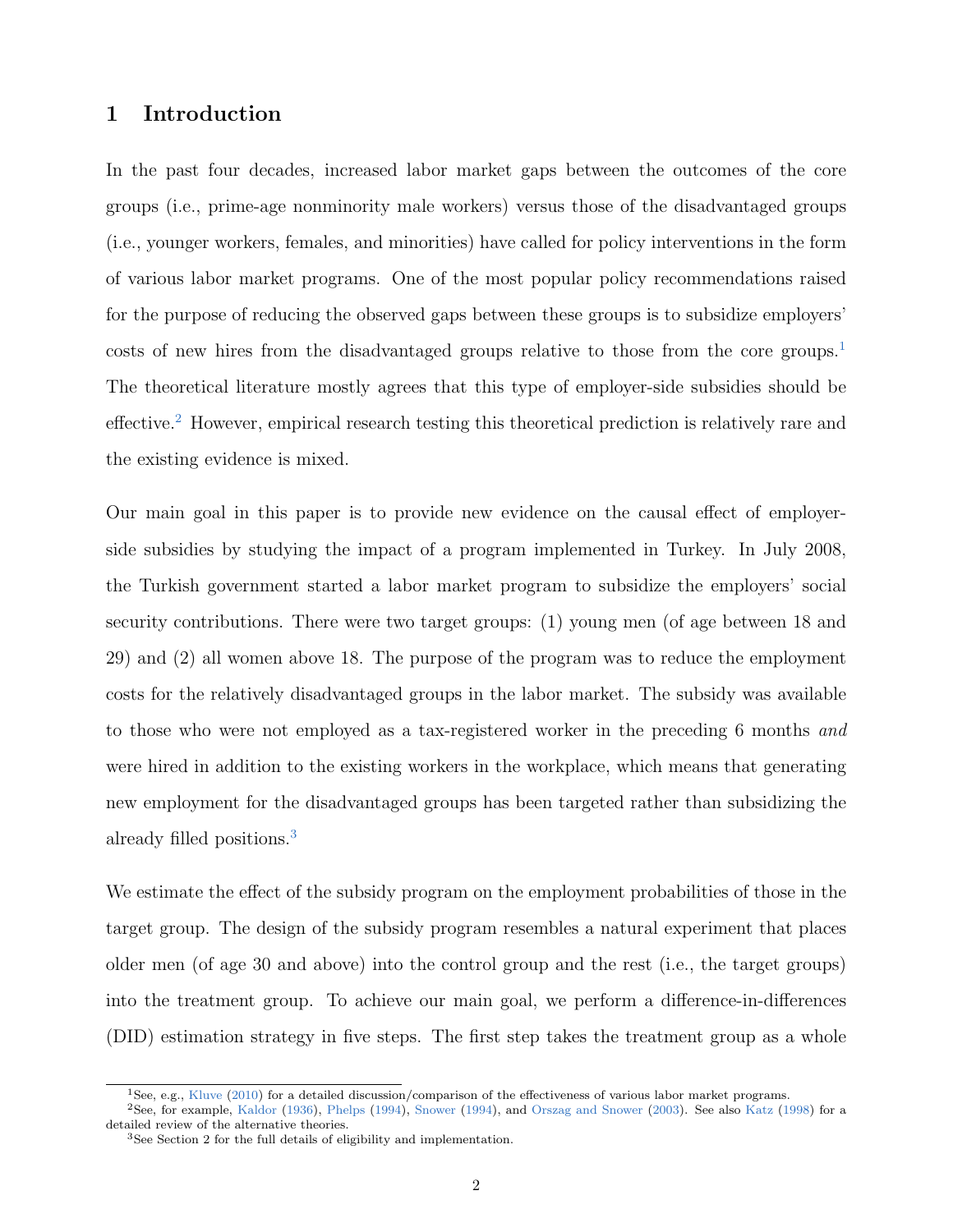and evaluates the overall effectiveness of the program on employment probabilities of those in the target groups. At the second step, we divide the treatment group into three sub-categories:  $(i)$  young men (of age 18–29),  $(ii)$  young women (of age 18–29), and  $(iii)$  older women (of age 30 and above). This categorization allows us to investigate the potential mechanisms through which the program affects the employment probabilities. Third, we repeat these exercises by restricting our sample to individuals in narrower age categories, e.g., 25–35 and 28–31, to make sure that the result obtained in the entire sample is not an artifact of comparing the employment outcomes of young workers with those of the older ones. Fourth, we perform similar estimations conditioning on five education categories to check whether the program has been effective on any particular education level. Finally, similar to the estimates for education categories, we condition our regressions on the predicted skill levels of the workers to see if the program has been effective over a particular region on the skill distribution or over the entire distribution.

The main results can be summarized as follows. While our regressions indicate that the employment probabilities of the individuals in the target group have increased, on aggregate, around 1.5 percent after the subsidy relative to the control group, the estimates are not statistically significant suggesting that the employment subsidy program has only a negligible impact. The aggregate estimates, however, mask a considerable degree of heterogeneity, as we find that the effect of the program differs in sign and magnitude across treatment subgroups. To be concrete, we find that the subsidy program has a statistically significant positive impact—in the range of 2-2.5 percentage points—on the employment probabilities of women, particularly on older women. The effect on younger men, however, is close to zero and even slightly negative for some specifications. This suggests that the effects of the subsidy program are highly heterogeneous; that is, the labor market responds to incentives in a group-specific way rather than generating a homogeneous response.<sup>[4](#page--1-0)</sup>

<sup>&</sup>lt;sup>4</sup>The labor markets in Turkey has certain characteristics that might improve our understanding of the channels through which hiring subsidies might be affecting the employment probabilities. For example, female labor force participation rates have been increasing (which we appropriately control for) and there is a large market for informal employment. Moreover, Turkey has a considerable regional dispersion in the attitudes toward female employment. We mention these characteristics in detail further in the paper and our discussion of the empirical results links our estimates to these specific characteristics.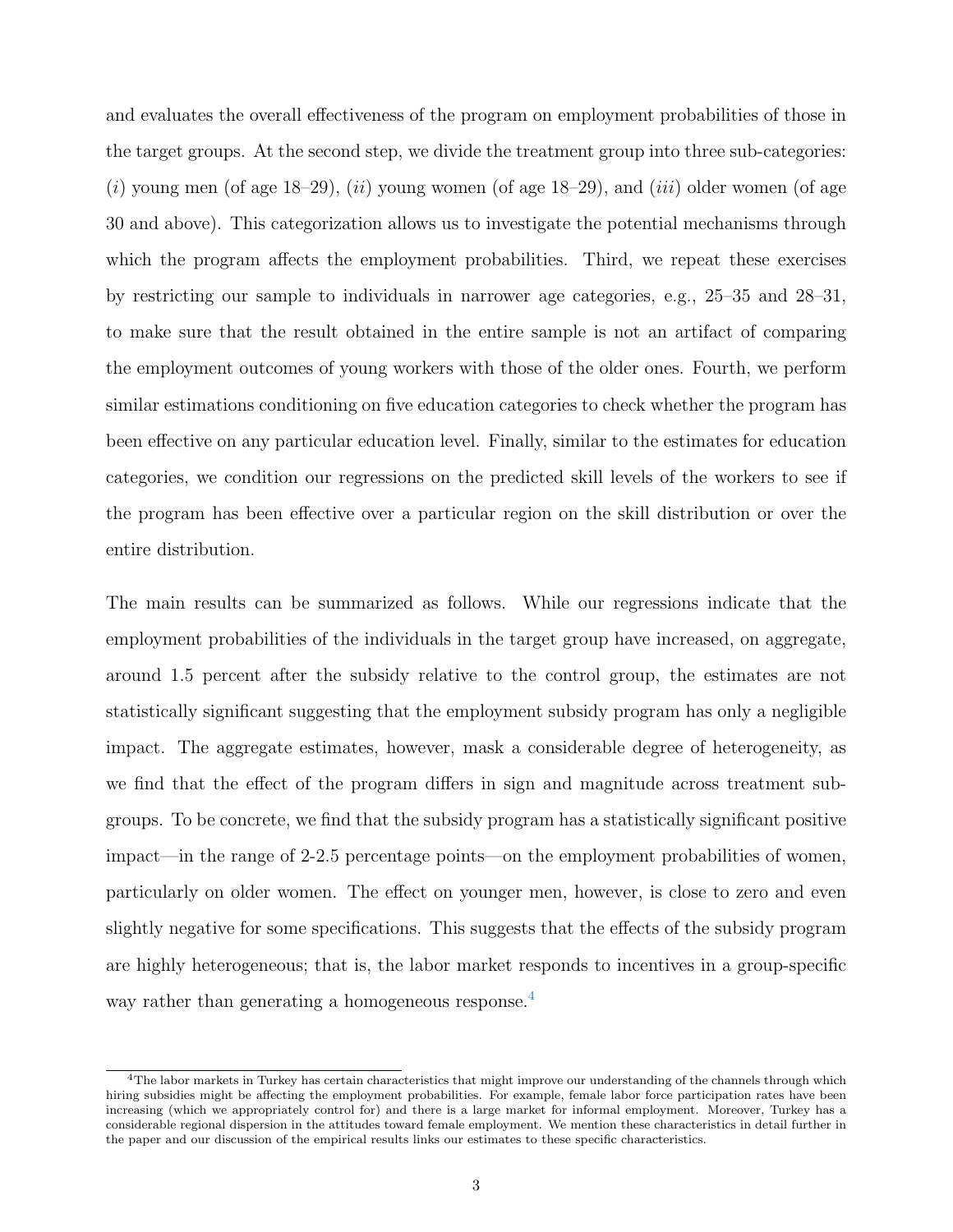We also explore the relevance of the idea that pooling younger and older workers together in the treatment and control groups may be further masking the impact of the program. For example, for workers of age 30 and above, the employment probabilities of those who are slightly above 30 may be responding to the subsidy in a systematically different way than the employment probabilities of those who are, say, above  $50<sup>5</sup>$  $50<sup>5</sup>$  To address this concern, we restrict our sample first to those of age between 25 and 35, and, then, to those of age between 28 and 31. Similar to our results in the larger sample, the employment probabilities of younger men do not respond to the implementation of the subsidy program. For women, however, the responses are amplified. In particular, the employment rate of older women has increased approximately 4-4.5 percentage points; those of younger women have turned significant and reads around 3-3.5 percentage points relative to the treatment group.

We then ask the question whether there exists a further layer of heterogeneity across skill groups. To address this question, we condition our regressions first on education groups and, then, on predicted skill groups—where the predicted skills (or the "typical" wages) are constructed based on conditional Mincerian regressions reflecting region-, gender-, and yearspecific returns to schooling and labor market experience. We find that the effect on older females has mostly clustered around low-skill groups. In particular, the subsidy has increased the employment probabilities of older women with primary school degree and no school degree. In terms of the predicted skills, the program has mostly been effective at the second quartile of the skill distribution, which approximately corresponds to the minimum wage earners. Although we also see some significant coefficient estimates for more educated and/or skilled groups, the scale of these groups is small suggesting that a tiny set of individuals are affected. Since the results say that the positive employment effects have mostly been felt among lowskill older females, we conclude that the impact of the program is likely temporary due to low degree of labor market attachment for the individuals in this group.

The plan of the paper is as follows. Section 2 reviews the related literature in detail. Section 3 provides the institutional details of the subsidy program. Section 4 describes the data,

<sup>5</sup>A symmetric argument is valid for younger workers too.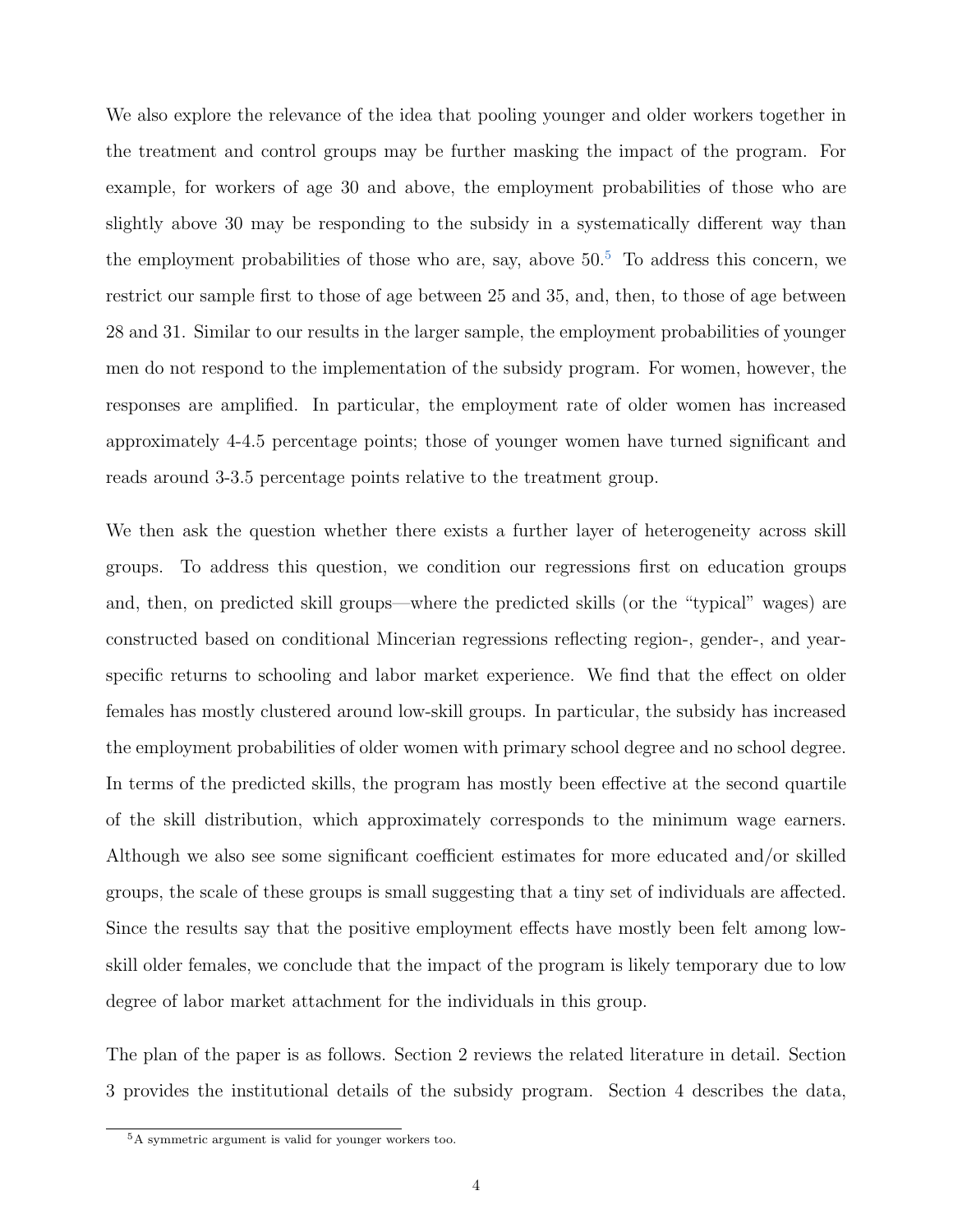displays the recent trends in employment, gives the details of the characteristics of the labor markets in Turkey, outlines our econometric strategy, reports the estimates, and discusses the results. Section 5 concludes.

### 2 Related Literature

The post-2008 employment subsidy program in Turkey is an "employer-side hiring subsidy," a sub-category of the Active Labor Market Programs (ALMPs) implemented in many OECD countries to reduce unemployment. Employer-side subsidies have been implemented in various countries. One of the best-known programs is the one implemented in France in 1990s, which reduced the employer portion of the payroll tax for the low-wage workers. The main difference between the programs implemented in France and Turkey is that the French subsidy is given to all low-wage workers, while the Turkish subsidy does not impose any wage level for eligibility and, instead, it targets females and young males. As a result, estimating the causal effect of the program is easier for the Turkish case since the program clearly specifies the control and treatment groups, while the French program subsidizes all low-wage workers. The impact of the French program is estimated by several papers [see, e.g., [Malinvaud](#page-28-3) [\(1998\)](#page-28-3), [Kramarz and](#page-28-4) [Philippon](#page-28-4) [\(2001\)](#page-28-4), [Crepon and Desplatz](#page-27-0) [\(2002\)](#page-27-0), and [Cheron, Hairault, and Langot](#page-27-1) [\(2008\)](#page-27-1)]. The general consensus in these papers is that the program has been effective in improving the outcomes of low-wage workers.

Belgium implemented a targeted subsidy program in the late 1990s—called the "Maribel subsidies." The target group was the manual workers. Unlike the French subsidy program, the program did not directly target low-wage workers. But, the ex post outcomes suggest that it operated mostly on low-wage workers. [Goos and Konings](#page-28-5) [\(2007\)](#page-28-5) report that the program has been effective in improving the employment prospects of those workers in the target group.

Another subsidy program was implemented by the Finnish government in 2006. Their subsidy program was similar to the French program in the sense that the target was low-wage workers. However, the Finnish program imposed an additional constraint: it focused on the older low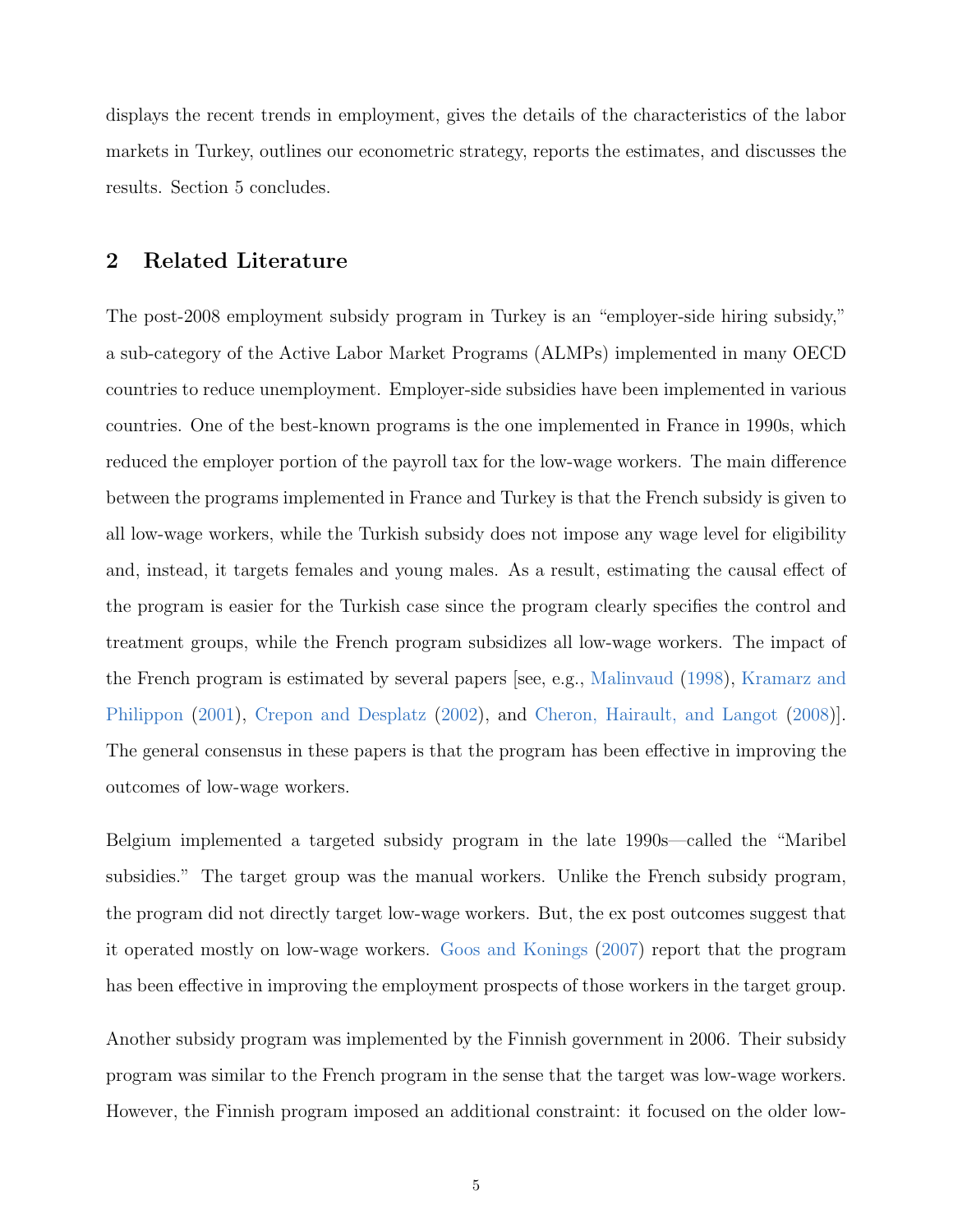wage workers. Thus, identification of causal effects would be easier than the French case since there were clearly defined treatment and control groups amoung the low-wage workers. [Huttunen, Pirtilla, and Uusitalo](#page-28-6) [\(2013\)](#page-28-6) show, using a DID approach, that the employment subsidy program in Finland had no significant effect on employment probabilities of those workers in the target group.

There are also other subsidy programs implemented in different countries with different scope and coverage. For example, [Blundell, Costa Dias, Meghir, and van Reenen](#page-27-2) [\(2004\)](#page-27-2) find that hiring subsidies in the U.K. have increased the employment probabilities of those in the target group by around 5 percent, but this effect likely vanishes in the long-run.[6](#page--1-0) [Deidda, Di Liberto,](#page-27-3) [Foddi, and Sulis](#page-27-3) [\(2015\)](#page-27-3) document using a propensity-score matching approach that employment subsidies in the Sicily region of Italy have significant effects on the employment probabilities of older and unskilled women. [Boockmann, Zwick, Ammermuller, and Maier](#page-27-4) [\(2012\)](#page-27-4) find using a DID strategy that hiring subsidies in Germany have partial effects, i.e., only on women in East Germany.<sup>[7](#page--1-0)</sup> Our findings are in line with the findings summarized above. Similar to [Deidda, Di Liberto, Foddi, and Sulis](#page-27-3) [\(2015\)](#page-27-3) and [Boockmann, Zwick, Ammermuller, and](#page-27-4) [Maier](#page-27-4) [\(2012\)](#page-27-4), we find that the program implemented in Turkey mostly affects the employment outcomes of women. In particular, we find that the effect is more pronounced for older women. We also conjecture that the observed effect of the program would be stronger in the shortrun, but might decay over time since the program has been more effective for older women. In the Turkish labor market, there are reasons to believe that extra employment created for older women through subsidies might have been generated through hiring decisions based on favorable cost conditions rather than job suitability. This, in turn, might lead to increased incidence of mismatch in subsidizied hires; therefore, the expected duration of employment for these hires is low.

This is one of the few papers in the literature estimating the employment effects of hiring subsidy programs in Turkey. Our paper is directly related to two other papers focusing on

<sup>6</sup>See also [De Giorgi](#page-27-5) [\(2005\)](#page-27-5).

<sup>7</sup>See also [Gruber](#page-28-7) [\(1997\)](#page-28-7), [Behagel, Crepon, and Sedillot](#page-27-6) [\(2008\)](#page-27-6), and [Korkeamaki and Uusitalo](#page-28-8) [\(2009\)](#page-28-8) for some examples of the other relevant empirical work in the literature.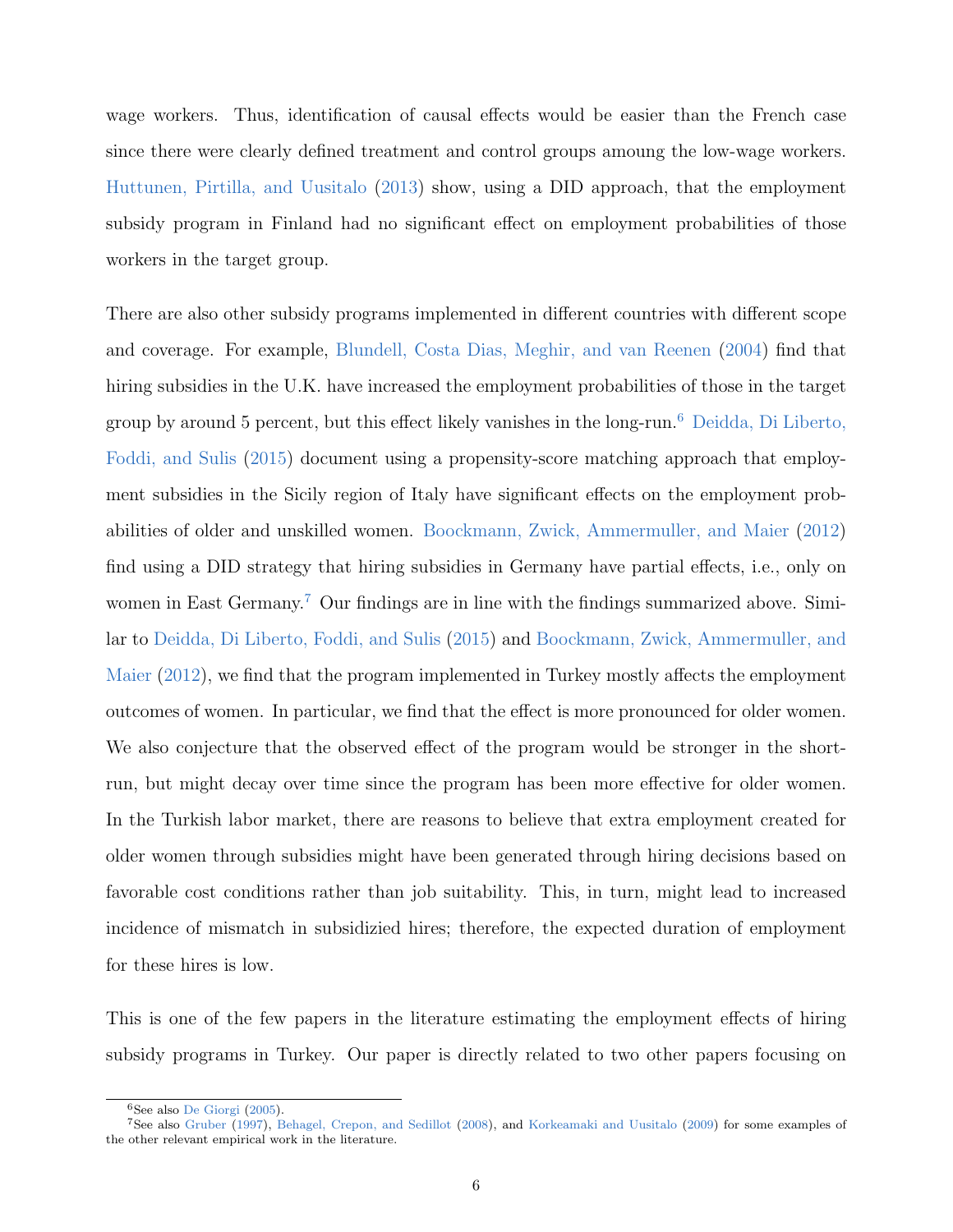evaluating the same subsidy program [see [Uysal](#page-29-3) [\(2013\)](#page-27-7) and [Ayhan](#page-27-7) (2013)].<sup>[8](#page--1-0)</sup> Similar to our paper, both of these papers implement DID strategies—the latter performs a DDD (tripledifference) exercise—and find that the program has somewhat been effective in increasing the employment probabilities of women. Specifically, [Uysal](#page-29-3) [\(2013\)](#page-29-3) uses aggregate labor market data by demographic groups and emphasizes that the program has been effective for older rather than younger women, while [Ayhan](#page-27-7) [\(2013\)](#page-27-7) uses micro-level data in order to control for individual factors relevant for employment outcomes and finds that the program has been effective in increasing the employment probabilities of women, but the effect lasted only a short period of time after the intervention.

Since we also perform our analysis with micro-level data, [Ayhan](#page-27-7) [\(2013\)](#page-27-7) is the closest paper to ours. However, our analysis is different from [Ayhan](#page-27-7) [\(2013\)](#page-27-7) in two important ways. First, [Ayhan](#page-27-7) [\(2013\)](#page-27-7) correctly points out the fact that the 2008 crisis may have a confounding effect. That said, she assumes that the effect of the crisis is the same for the two treatment groups (women and young men) and uses the third difference in the DDD exercise to eliminate the added worker effect due to the crisis. Instead of imposing such an assumption, we control for the potential impact of the crisis by including the regional unemployment rates as well as their interactions with each of the sub-groups in the target group. This alternative setup has three advantages: (i) there is no need to invoke the "identical-crisis-impact" assumption for different groups targeted by the program,  $(ii)$  we account for the region-specific impact of the crisis and the potential differences of this impact within the treatment categories, and (iii) we also account for the group-specific linear time trends to capture the inherent structural features of the labor markets in Turkey. Second, we ask whether the effect of the subsidy program has concentrated on a specific education category and/or a specific portion over the predicted skill distribution. This enables us to detect whether there exists a further layer of heterogeneity in our results.

<sup>8</sup>[Betcherman, Daysal, and Carmen](#page-27-8) [\(2010\)](#page-27-8) evaluate the effectiveness of other regional subsidy programs in Turkey.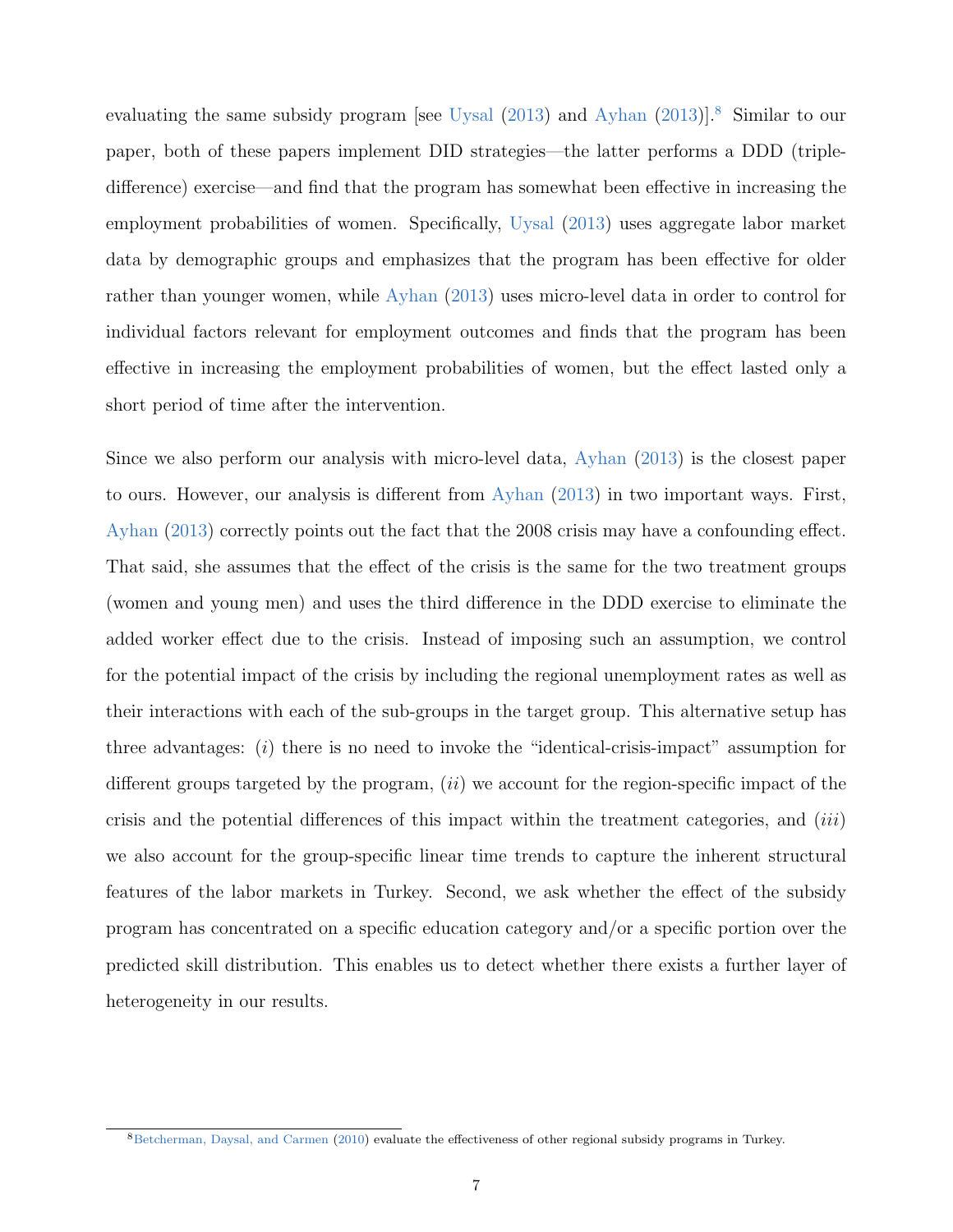### 3 Institutional Background

#### 3.1 Policy Environment

In the Turkish legislation, the non-wage cost of an employee to all contributing parties is 40.5 percent of the gross wage and this cost is shared between employer, employee, and the government as 18.5, 14, and 8 percentage points, respectively. This payment covers retirement benefits, the medical insurance contribution, and the unemployment insurance contribution. However, there exist subsidy opportunities, which reduce the social security contribution of employers significantly. Among those subsidies, regional subsidies, industry specific subsidies, or differential treatment of disadvantaged groups could be named.

In this paper, we focus the subsidies featuring differential treatment of the disadvantaged groups, which aim to improve labor market outcomes of women and young men. By the enactment of Law #5763, initially, the relative social security contributions of related parties are updated. As the first part of Law  $\#5763$ , the employer portion of 18.5 percent is reduced to 13.5 for all workers. The remaining 5 percent is assumed by the government from that date on, updating relative shares to 13.5, 14, and 13 percentage points. Although that part of the change covers all current and prospective employees, an additional part of the program only aims young men of age 18-29 and women older than 18. What is important from the perspective of our analysis is that if an employee satisfies certain conditions together with age and gender criteria, Law #5763 removes the employers' social security burden by adjusting the relative contributions of employer, employee, and the government as 0, 14, and 26.5 percentage points, respectively.

Law  $\#5763$  aims at (i) discouraging informal employment by reducing the social security cost of formal employment by 5 percent for all workers and  $(ii)$  increasing the employment among the relatively disadvantaged groups in the labor market, i.e., women and youth by reducing the cost of hiring them to levels lower than that for men of age 30 and above. Since the differential treatment of youth and women comes from the second part of the subsidy, that part of the program will be the main point of interest in this paper. Law #5838 has simply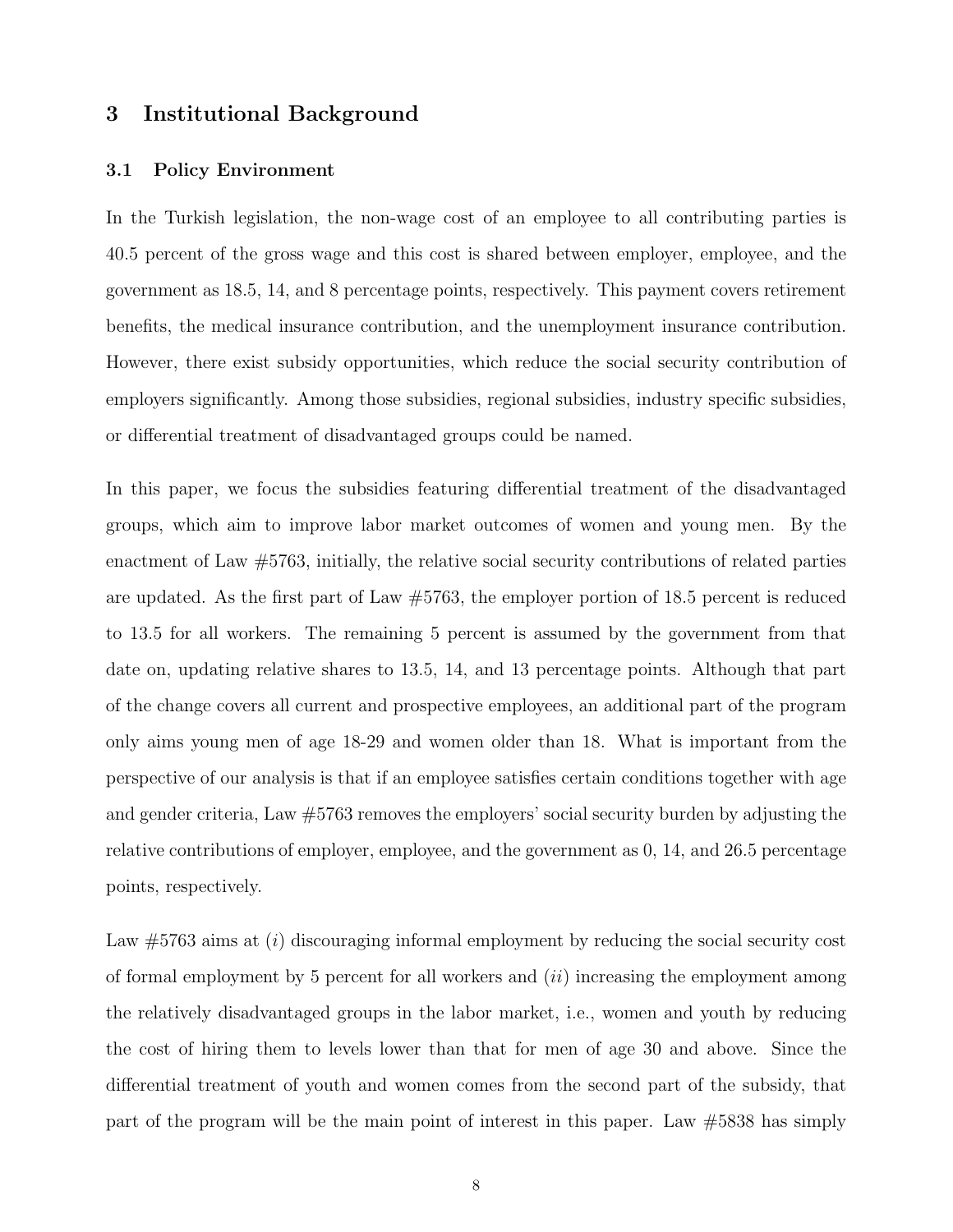extended the subsidy registration period for young men and women, while its content stays similar to that of the Law #5763.

A similar employment subsidy package is announced in February 2011 by the enactment of Law  $\#6111$ . It was announced that, between March 2011 and December 2011, the government would provide new cost-reducing opportunities to firms by covering all the social security payments of the new employees. In this program, new employee is defined as anyone who did not formally work in the last six months and the age, gender, and schooling of the employee would determine the duration of the subsidy. Similar to Law  $\#5763$  and  $\#5838$ , women regardless of their age, and men under 29 years old get higher benefits under the program in comparison to men of age 30 and above. The differential treatment of women and young men in Law  $\#6111$  is very similar to Law  $\#5763$  and  $\#5838$ , since its main purpose could be summarized as reducing the social security cost of those groups below that of men of age 30 and above. The longest possible payment by the government was 48 months under this program, which covers women and young men who have vocational degrees. Therefore, Law #6111 is considered as part of the program and analyzing the effects of post-2008 subsidies, i.e., those under Law #5763, #5838, and #6111, constitutes the scope of this paper.

Finally, there were other subsidy programs designed to achieve higher investment in the relatively poor and underdeveloped regions, which are called as regional subsidies. However, these regional subsidies, provided under Law #5084 in 2004 and #5350 in 2005, were not designed to increase employment of any specific demographic group. Although these regional subsidies provide some benefits to the participants in terms of employment cost, these benefits are, by definition, mostly region-specific and are appropriately controlled in our empirical analysis by accounting for regional differences as well as their interactions with time and group-level effects.

#### 3.2 Design of the Program

A cost-reducing subsidy targeting women and youth (between age 18 and 29) became effective in July 1st 2008 in Turkey. Although the program was initially introduced with one year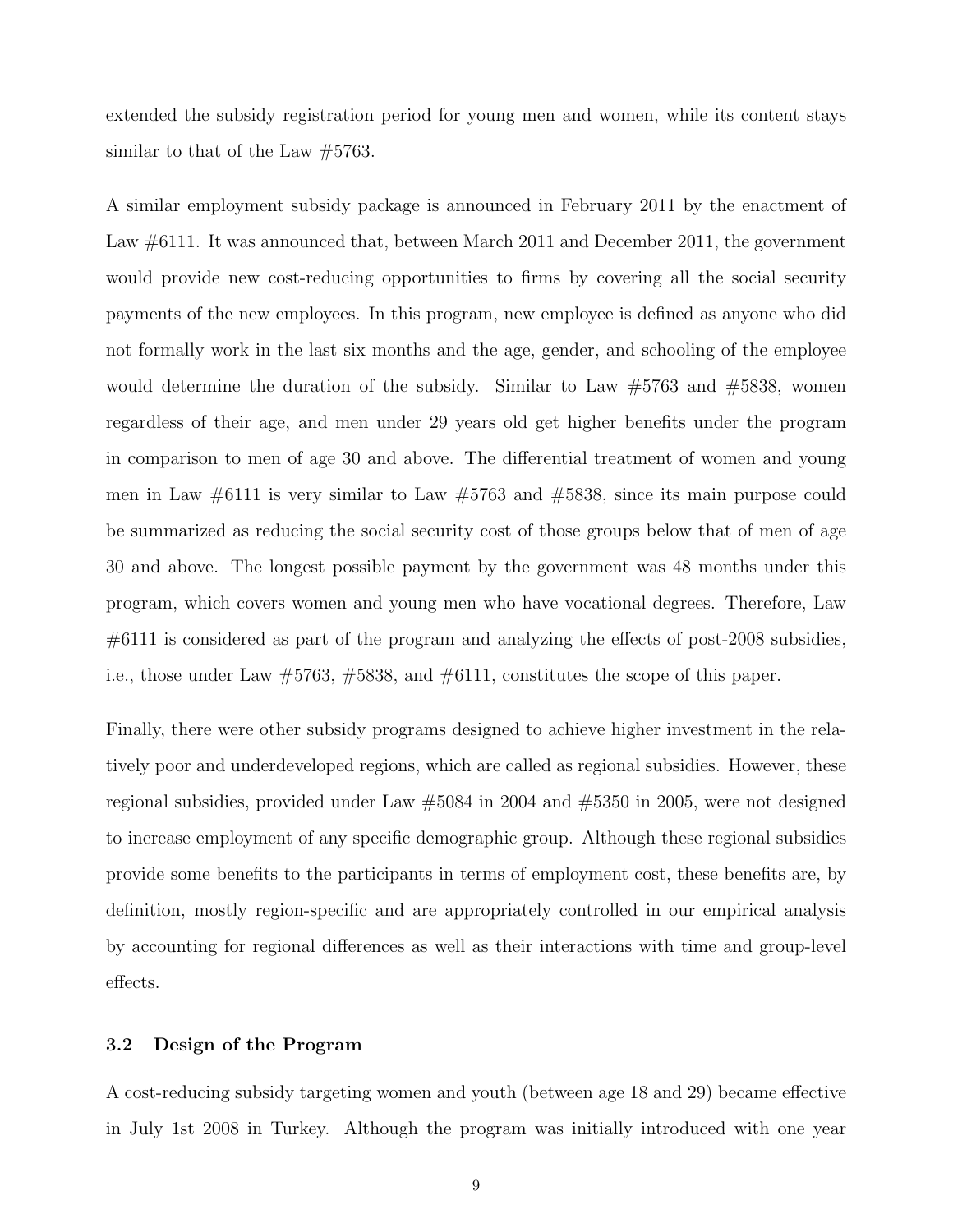participation period, the enactment of Law #5838 extended the subsidy registration period to June 30th 2010. The target group of the 2008 subsidy was women and the youth who were not working in a formal job during the last six months and also would be hired as additional workers to the yearly average of pre-existing number of workers. Therefore, the program aimed at creating new jobs for women and youth without invoking the replacement of existing workers with the new ones. The policy takes the form of direct subsidy to employer by covering the employers' portion of the social security payment.

The design of the program is as follows: once a person is registered in the program, the employers' share of the social security payment corresponding to minimum wage is paid by government for five years. In terms of ratios, for the first year of the subsidy, the payment is fully covered by the government. For the following four years, the share of government payment decreases 20 percent each year, resulting in 20 percent payment in the fifth year of the subsidized employment and then the program terminates. "Payment corresponding to minimum wage" implies that the subsidy amount is fixed for everyone and total subsidy as a share of employers' cost goes down as the wage payment increases. For example, the benefit provided to the employer for a worker earning twice as the minimum wage will be half of the benefit provided for a minimum wage worker in relative terms. Therefore, there is a preferential treatment toward low-wage workers.

Different from Law  $\#5763$  and  $\#5838$ , the subsidy program announced via enactment of Law #6111 does not require payments corresponding to minimum wage and warrants 4 year full social security contribution coverage. However, as stated earlier, participation conditions of Law  $\#6111$  are similar to Law  $\#5763$  and Law  $\#5838$ , as it treats women and young men differently compared to men of age 30 and above.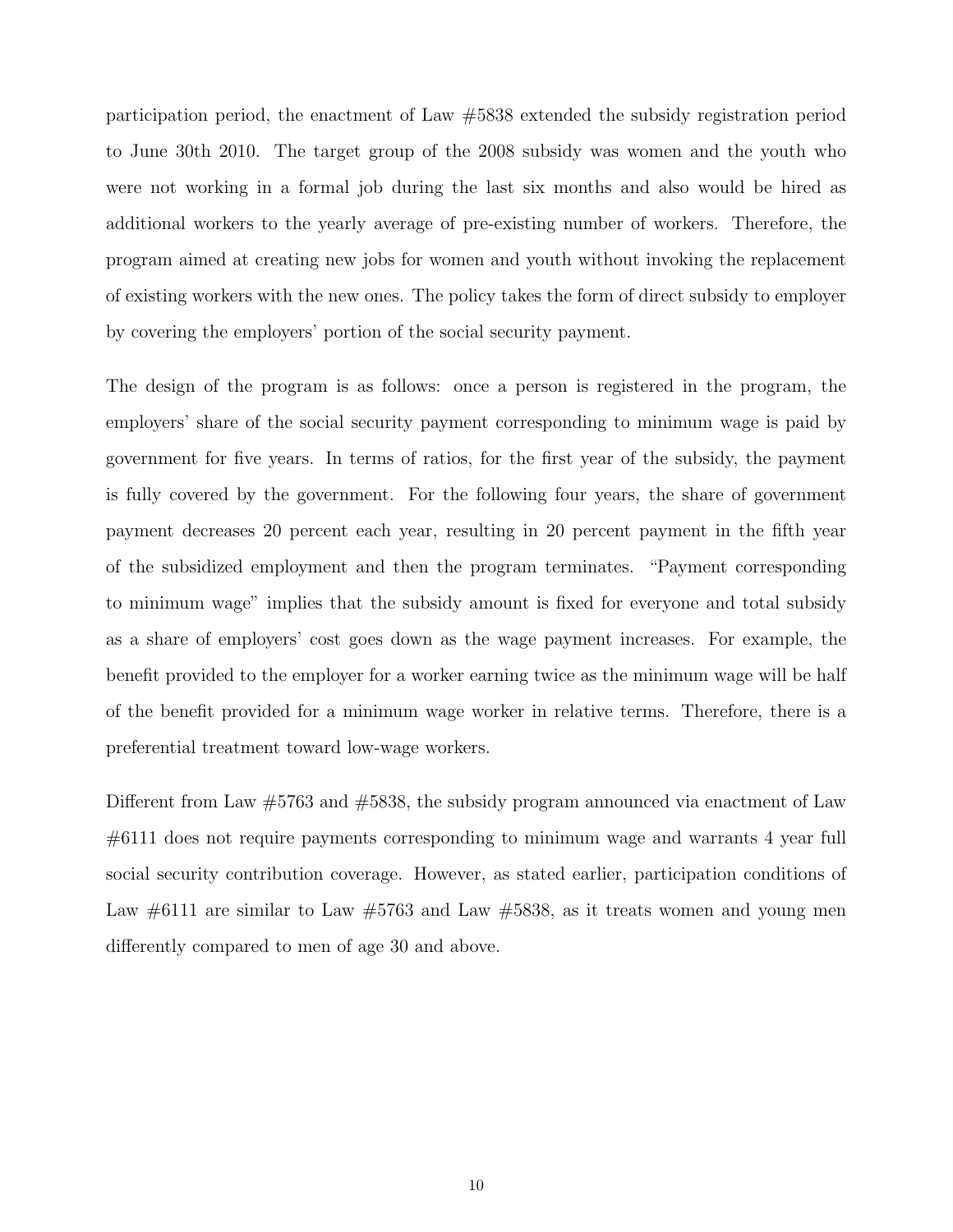### 4 Empirical Analysis

### 4.1 Data Description

In this study, we use the Turkish Household Labor Force Survey (THLFS) data, which is compiled and published by the Turkish Statistical Institute (TURKSTAT). THLFS is a nationally representative micro-level dataset of households available at annual frequency. This cross-sectional dataset has around 4.5 million observations between the years 2004 and 2012, i.e., five hundred thousand observations per year, approximately. This rich individual-level dataset allows us to control for a large set of individual characteristics affecting individuals' employment outcomes such as age, gender, marital status, and education. All private households who are living in the territory of the Republic of Turkey are covered in the survey except the residents of schools, dormitories, kindergartens, rest homes for elderly persons, special hospitals, military barracks, and recreation quarters for officers.<sup>[9](#page--1-0)</sup>

After excluding the individuals younger than  $18$  and older than  $55^{10}$  $55^{10}$  $55^{10}$  and restricting the sample to non-agricultural individuals, our final sample covers around 2.1 million individuals, of whom 323,979 are women less than 30 years old, 671,830 are women of 30 and above, 276,979 are men less than 30 years old, and 639,324 are males of age 30 and above. We weight individual data by the frequency weights provided by TURKSTAT, which are calculated based on population projections.[11](#page--1-0)

Next we clarify the terminology. The "target groups" or the "treatment group" correspond to age and gender groups, which are treated differentially under Laws #5763, #5838, and #6111. Specifically, it refers to men between 18 and 29 years old and women older than 18. Therefore, men of age 30 and above constitute the "control group" in our analysis, given that they are not eligible for subsidy. The subsidy period or, shortly, "subsidy" refers to the post-

<sup>9</sup>For more information about the survey, see TURKSTAT website which is available at www.turkstat.gov.tr.

<sup>10</sup>Mandatory schooling regulations and the retirement age for both men and women have changed over the sample period and, therefore, there is a probability that the excluded age groups' labor market outcomes are affected heavily by these changes. Therefore, we prefer to restrict our analysis to a smaller group of the sample. However, the results prevail when we include those groups back into the analysis.

<sup>&</sup>lt;sup>11</sup>Until year 2009, the population projections were calculated based on the general population censuses. In 2007, "Address Based Population Registration System" (ABPRS) was established and there exists some differences in the distribution of population by age, sex, and regions in the ABPRS compared to the censuses. New population projections have started to be used in THLFS starting from January 2009 and onwards; and, for the sake of comparability, besides the annual results of 2004, annual and periodic results for 2005–2008 terms were revised by the new population projections.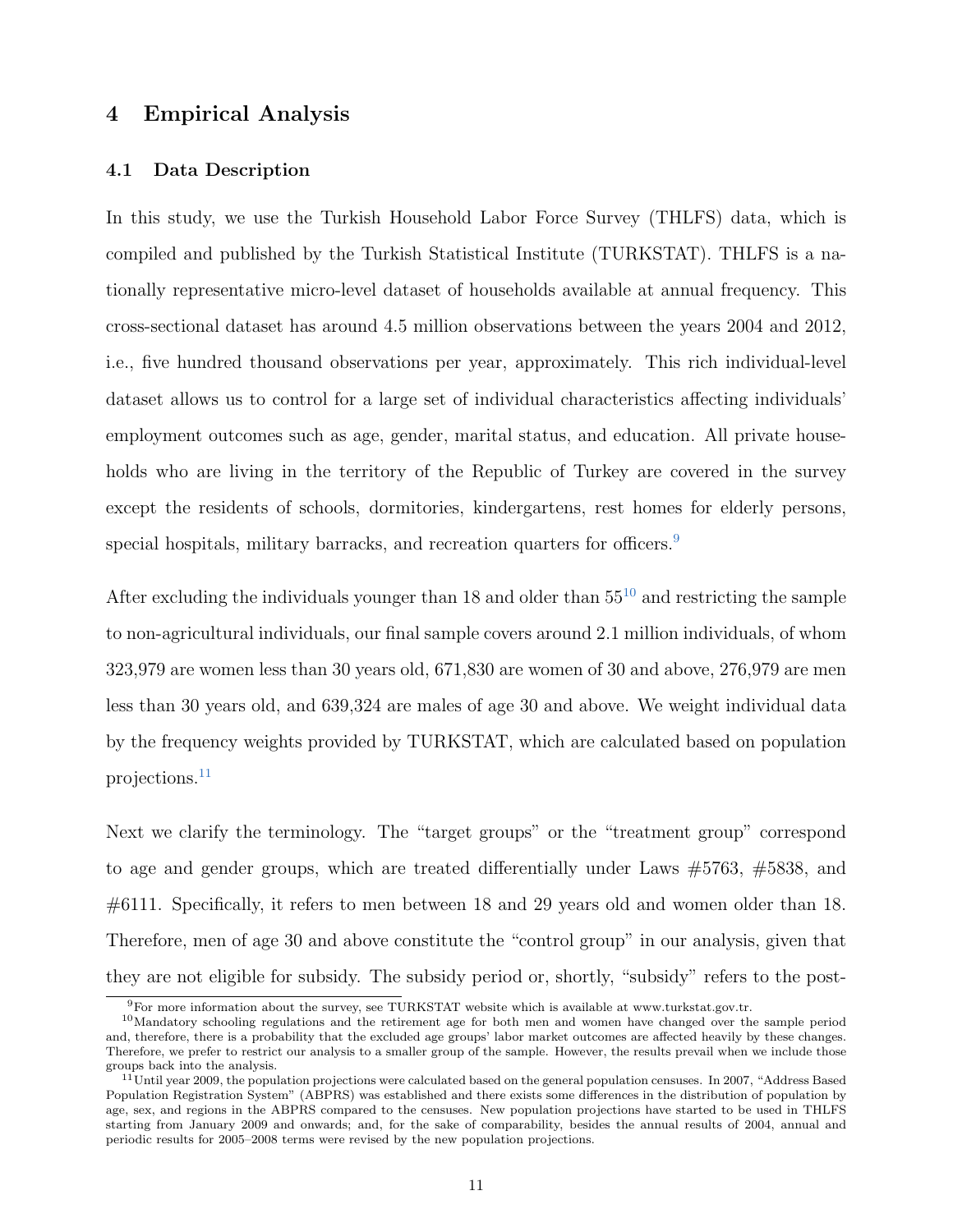|                  | <b>Employment Rates</b> |              |  |  |  |
|------------------|-------------------------|--------------|--|--|--|
|                  | Pre-Subsidy             | Post-Subsidy |  |  |  |
| Male $< 30$      | 0.7064                  | 0.6993       |  |  |  |
| Female $< 30$    | 0.2610                  | 0.2937       |  |  |  |
| Female $\geq 30$ | 0.2363                  | 0.2801       |  |  |  |

<span id="page-13-0"></span>Table 1: Employment Rates: The average employment rates before and after the program.

2008 period since the Law #5763 was enacted in mid-2008. Appendix A provides detailed information about the rest of the control variables.

Finally, to control for the local reflections of aggregate fluctuations, such as the regional business cycles, we embed the yearly regional NUTS-2 level unemployment rates into our dataset. This is crucial for capturing the cyclical macro variations in labor markets, which may also vary across regions as well. In fact, this might be the case given the lowest regional unemployment rate is below 5 percent and the highest is around 15 percent based on the 2011 data. Since residency is reported at the NUTS-2 level, we manage to match each individual to the related labor market circumstances and proxy the effects of regional business cycles on labor market outcomes using this information.

### 4.2 Prior Trends

Before presenting the results of our econometric analysis, we present some information on the employment outcomes of the target group of the program by using quarterly macro-level data, which are compiled and published by the TURKSTAT.<sup>[12](#page--1-0)</sup>

As Table [\(1\)](#page-13-0) clearly demonstrates, when the group-level averages of seasonally adjusted employment to population ratios for women and young men are examined, the rise in the employment probabilities of older women is more pronounced in the post-subsidy period and reaches to almost 5 percentage points. Moreover, women less than 30 years old gain 3 percentage points, whereas, the employment to population ratios of young men stayed roughly constant between pre- and post-subsidy periods, on average. Therefore, for women in all age groups,

 $12$  Given that employment is subject to a high degree of seasonality, we first carry out seasonal adjustment for the employment to population ratios for all age and gender groups for the interval 2004–2012. Therefore, we end up with 14 seasonally adjusted series representing employment to population ratios of the related age and gender categories.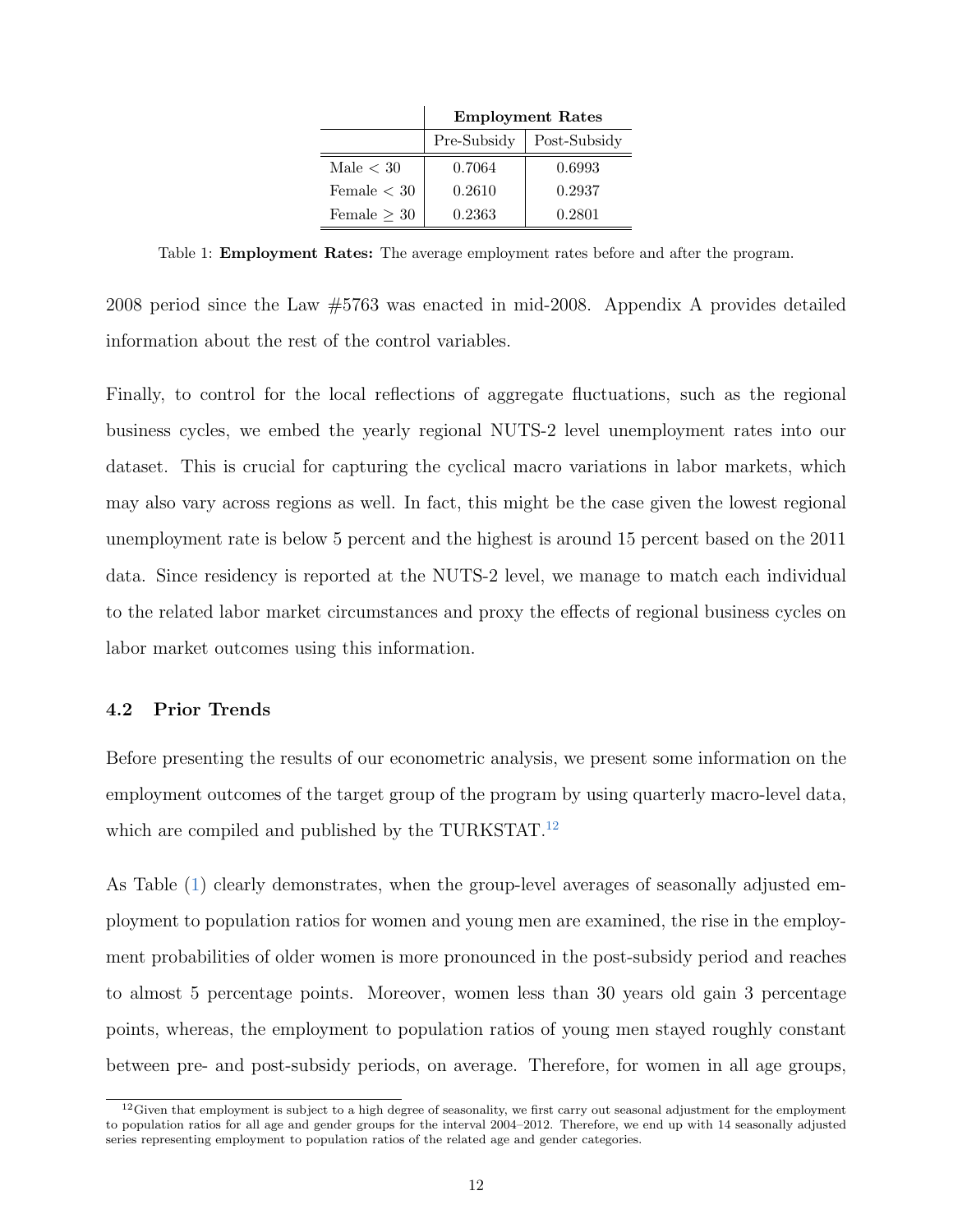there is a clear difference between before-subsidy and after-subsidy outcomes, which refers to a trend break at the time of the subsidy declaration. For young men, there also exists a discrepancy between before-subsidy and after-subsidy periods; but, this change seems to be negative.

Although the trend break is visible, it is important to verify that these changes are indeed due to the subsidy implementation rather than being a part of an ongoing trend or some other event happened between 2004 and 2012. We subtract the employment to population ratio of men of age 30 and above from the employment to population ratio of each of the treatment sub-groups to see if there are any relative trends carried from the pre-program period. As Figure [\(4.1\)](#page-15-0) shows, there are important upswings in the relative employment of women after mid-2008, which also dominate the overall employment outcome in the target group. However, while young males seem to gain some position in the labor market with respect to older ones before 2008, their relative position have not visibly changed in the post-2008 period. Hence, our findings regarding prior trends confirm the existence of a break around the time of the subsidy.

The absence of positive trends in the pre-2008 period for the employment rate of target group can be regarded as an evidence that the differentiation took place around the time of the subsidy rather than occuring as part of an ongoing trend. This observation raises additional questions about the possible added worker effects due to recent global financial crisis, which roughly coincides with the timing of the subsidy. However, the macro-level series presented in Figure [\(4.1\)](#page-15-0) do not allow us to differentiate the effect of the subsidy from the other potential effects. To make more accurate judgements about the potential added worker effects, a detailed microeconometric analysis is needed, which we present next.

#### 4.3 Econometric Model

The differential treatment of the employment subsidy program in the post-2008 period to the females and young males allows us to assess the effects of the program by employing a difference-in-differences (DID) strategy. In particular, the program focuses on reducing the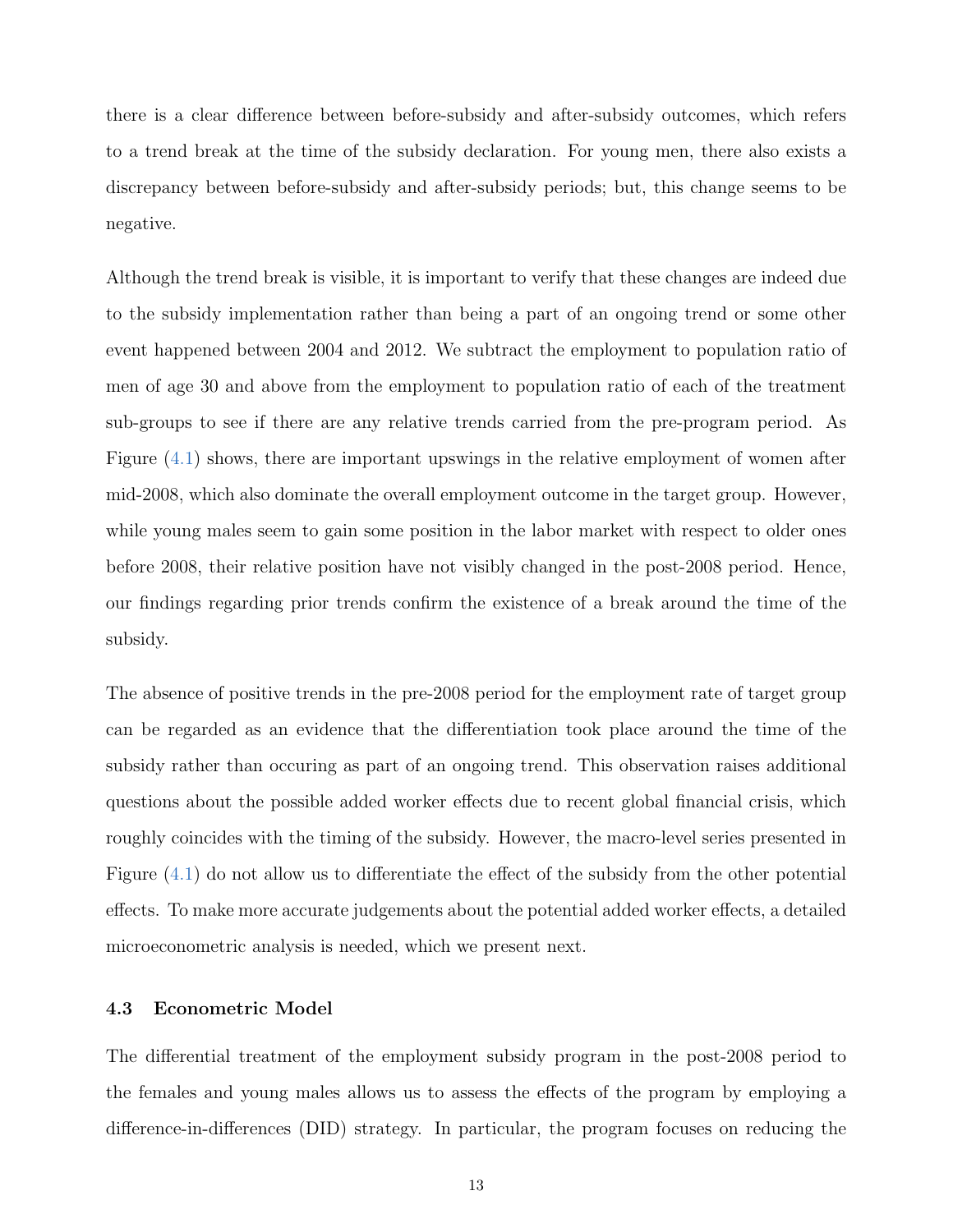<span id="page-15-0"></span>

Figure 4.1: Relative Employment to Population Ratios for the Selected Subsidy Receiving Groups. This figure plots the employment to population ratios of the workers in the indicated treatment groups relative to the employment to population ratio of males of age 30 and above (i.e., the control group). The increase in the values in 2008 implies that the corresponding subsidy-receiving group strengthens its position in the labor market relative to the non-recipient group. Young and old mean below age 30 and above age 30, respectively.

employers' social security contribution cost for the males of age 18–29 and all females of age above 18. As stated earlier, the employment subsidy program focusing on these demographic groups consists of Law  $\#5763$  effective as of July 2008, Law  $\#5838$  effective as of February 2009, and Law #6111 effective as of February 2011. Considering the annual nature of our dataset, we define the binary variable  $subsidy_t$ , which takes the value of 1 for the 2008–2012 period and zero for the years before 2008.

We assess the impact of the program in three steps. First, we focus on whether the subsidy program has resulted in a differential increase in the employment probabilities of the target group without differentiating with respect to the ages or the gender of the individuals. We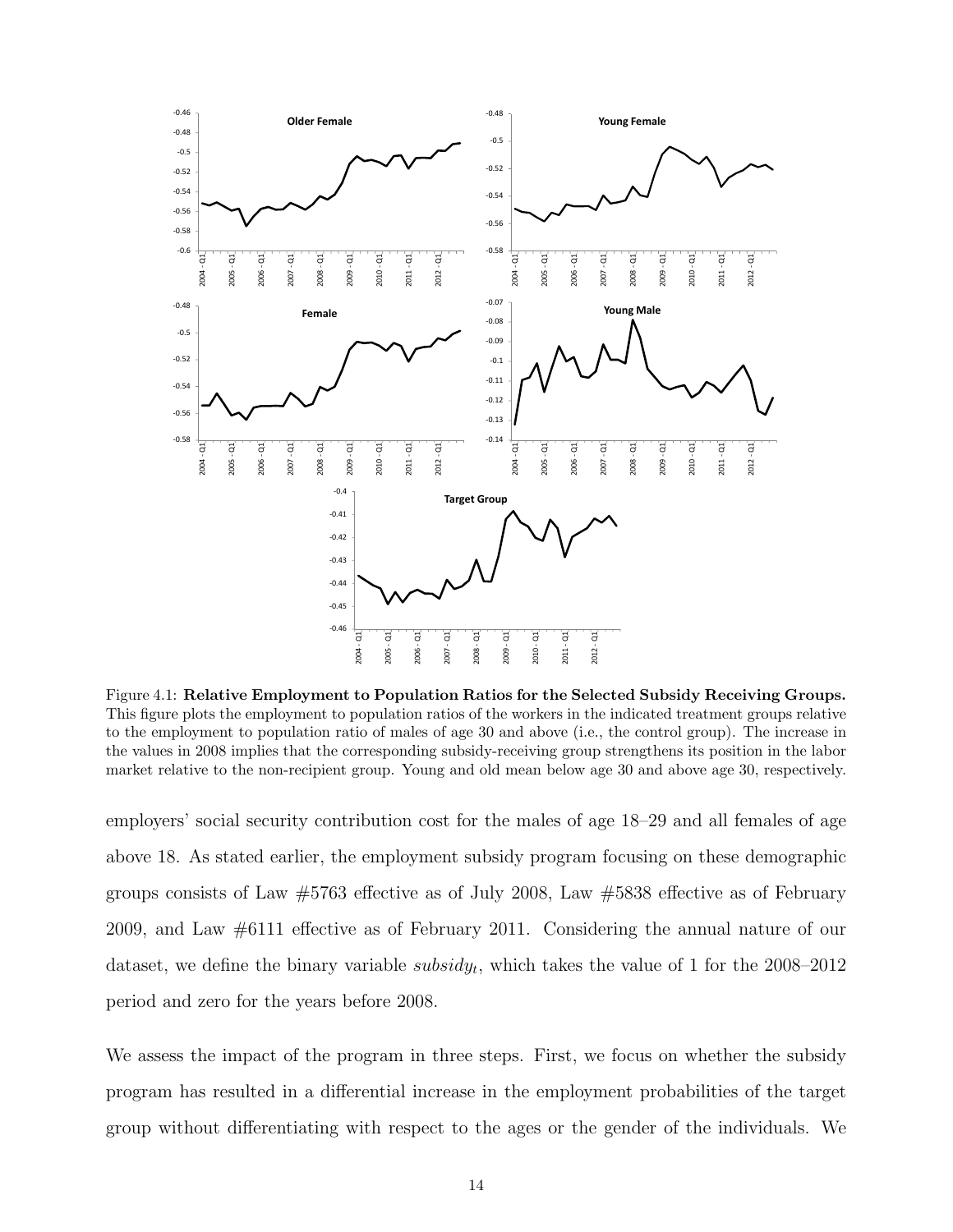define the binary variable  $target_i$  as a binary variable equal to 1 if an individual is a male of age 18–29 or female, and 0 if the individual is in the control group, i.e., a male of age above 30, who are not eligible for the employment subsidies. In particular, we estimate:

<span id="page-16-0"></span>
$$
E_{i,r,t} = \beta_0 + \beta_1 \cdot target_i + \beta_2 \cdot target_i \times subsidy_t + \gamma \cdot X_{i,t} + \alpha_1 \cdot UR_{r,t}
$$
  
+  $\alpha_2 \cdot target_i \times UR_{r,t} + \alpha_3 \cdot target_i \times time + \theta_r + \theta_t + \theta_r \times \theta_t + u_{i,t},$  (4.1)

where  $E_{i,r,t}$  is a binary variable equal to 1 if the individual is employed and 0 otherwise,  $\mathbf{X}_{i,t}$ is the vector of personal characteristics, such as age, education, martial status, and  $UR_{r,t}$  is the unemployment rate of the region of individual's residence, r, in year t. In addition,  $\theta_r$  and  $\theta_t$  are region and year fixed effects, respectively.

We also control for other factors, which might otherwise contaminate the differential employment effect of the program on the target group. These include the interactions between regional unemployment rates and the target group indicator, differential time trend for the target group, and the region-year fixed effects. The first one allows for the possibility that the individuals in the target group might have become employed as a result of an added worker effect due to the deterioration in the overall economic activity and labor market conditions in  $2008-2009$  global economic crises.<sup>[13](#page--1-0)</sup> The differential time trends for the target groups account for the changes in the employment rate of the target group, particularly due to females, which have been going on since mid-2000s [\[Tayfur and Kirdar](#page-29-4) [\(2011\)](#page-29-4)]. These also partly account for the possibility that the sectors with different degrees of skill complementarity for the young and female workers might have grown and created employment at a different rate. Finally, the region-year effects, i.e., the interactions between region fixed effects and the year fixed effects, capture the time-varying region-specific characteristics relevant for the employment outcomes. These control for factors like regional macroeconomic developments or regional employment subsidies given under Law #5084 in 2004 and Law #5350 in 2005, which do not have exclusive focus on the target groups determined by Laws #5763, #5838, and #6111 but still might have differentially affected them.<sup>[14](#page--1-0)</sup>

<sup>13</sup>See [Baslevent and Onaran](#page-27-9) [\(2003\)](#page-27-9) for evidence on added worker effects in Turkey.

 $14$ [Betcherman, Daysal, and Carmen](#page-27-8) [\(2010\)](#page-27-8) show the positive impact of these two regional incentives on employment by using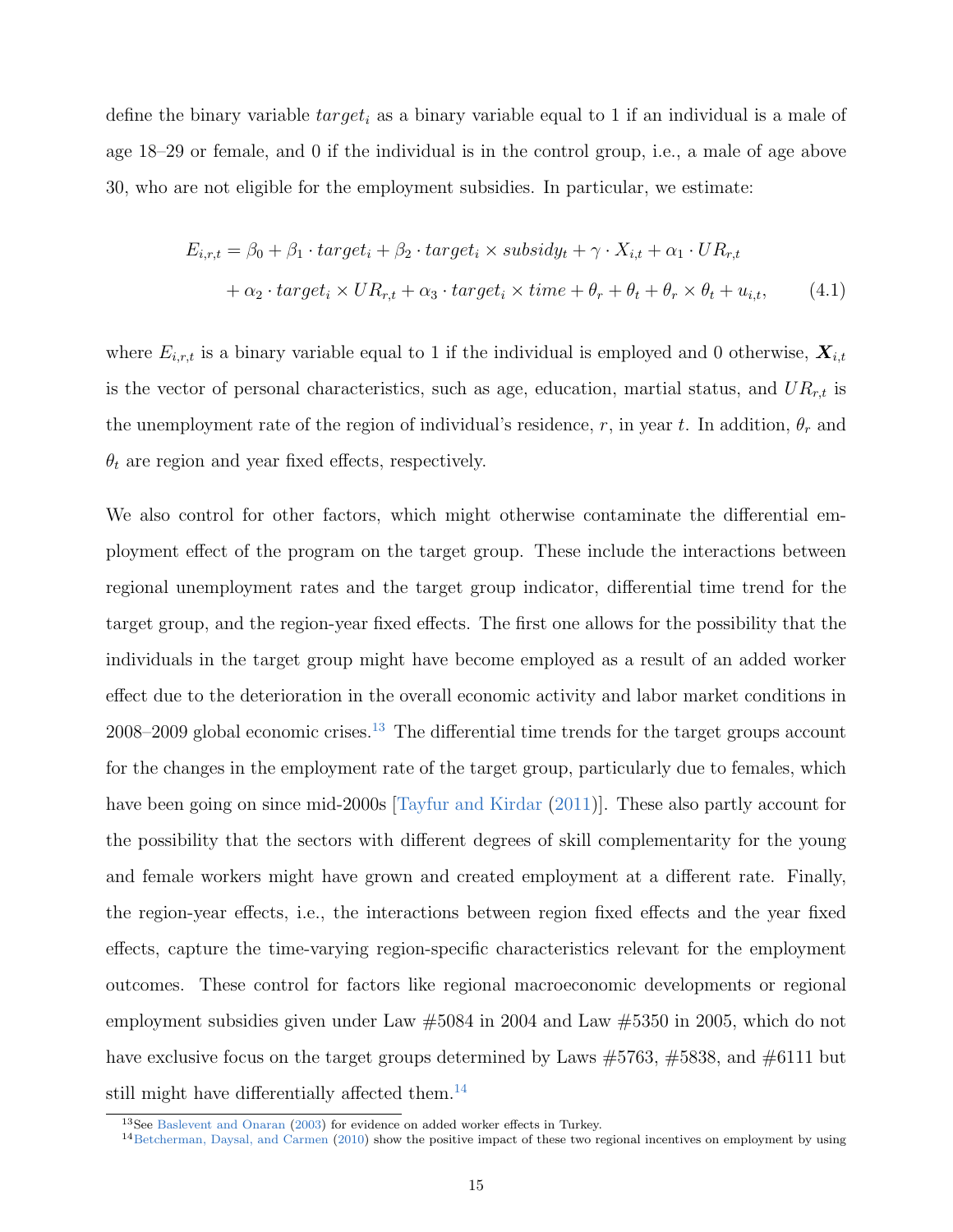The parameter of interest in Equation  $(4.1)$  is  $\beta_2$ , which simply gives us the differential percentage point change in employment rates of the individuals in the target group relative to the control group. A positive and significant estimate for  $\beta_2$  suggests that the difference between the employment rates of the control group and the treatment group has declined following the employment subsidy program.

At the second step, we define  $male1829<sub>i</sub>$  as a binary variable equal to 1 if individual is a male of age 18–29 and 0 otherwise, and  $female_i$  as a binary variable equal to 1 if individual is a female and 0 otherwise. We then estimate the differential impact of the program on the employment probabilities of these two groups with the following equation:

<span id="page-17-0"></span>
$$
E_{i,r,t} = \beta_0 + \rho_1 \cdot male1829_i + \rho_2 \cdot female_i + \rho_3 \cdot male1829_i \times subsidy_t
$$
  
+  $\rho_4 \cdot female_i \times subsidy_t + \gamma \cdot X_{i,t} + \alpha_1 \cdot UR_{r,t} + \alpha_2 \cdot male1829_i \times UR_{r,t}$   
+  $\alpha_3 \cdot female_i \times UR_{r,t} + \alpha_4 \cdot male1829_i \times time + \alpha_5 \cdot female_i \times time$   
+  $\theta_r + \theta_t + \theta_r \times \theta_t + u_{i,t}$ . (4.2)

The parameters of interest in Equation [\(4.2\)](#page-17-0) are  $\rho_3$  and  $\rho_4$ , which are respectively equal to the differential change in the employment rates of the young males and females relative to the males of age 30 and above. Similar to Equation  $(4.1)$ , the Equation  $(4.2)$  also allows for added worker effects for the female and the young males, albeit at different magnitudes, as well as different linear time trends for these two demographic groups.

Finally, we consider a specification in which we also assess whether the young and old females have experienced different employment gains following the subsidy program. This specification also allows for different degrees of added worker effects and linear time trends for the young

province-level data.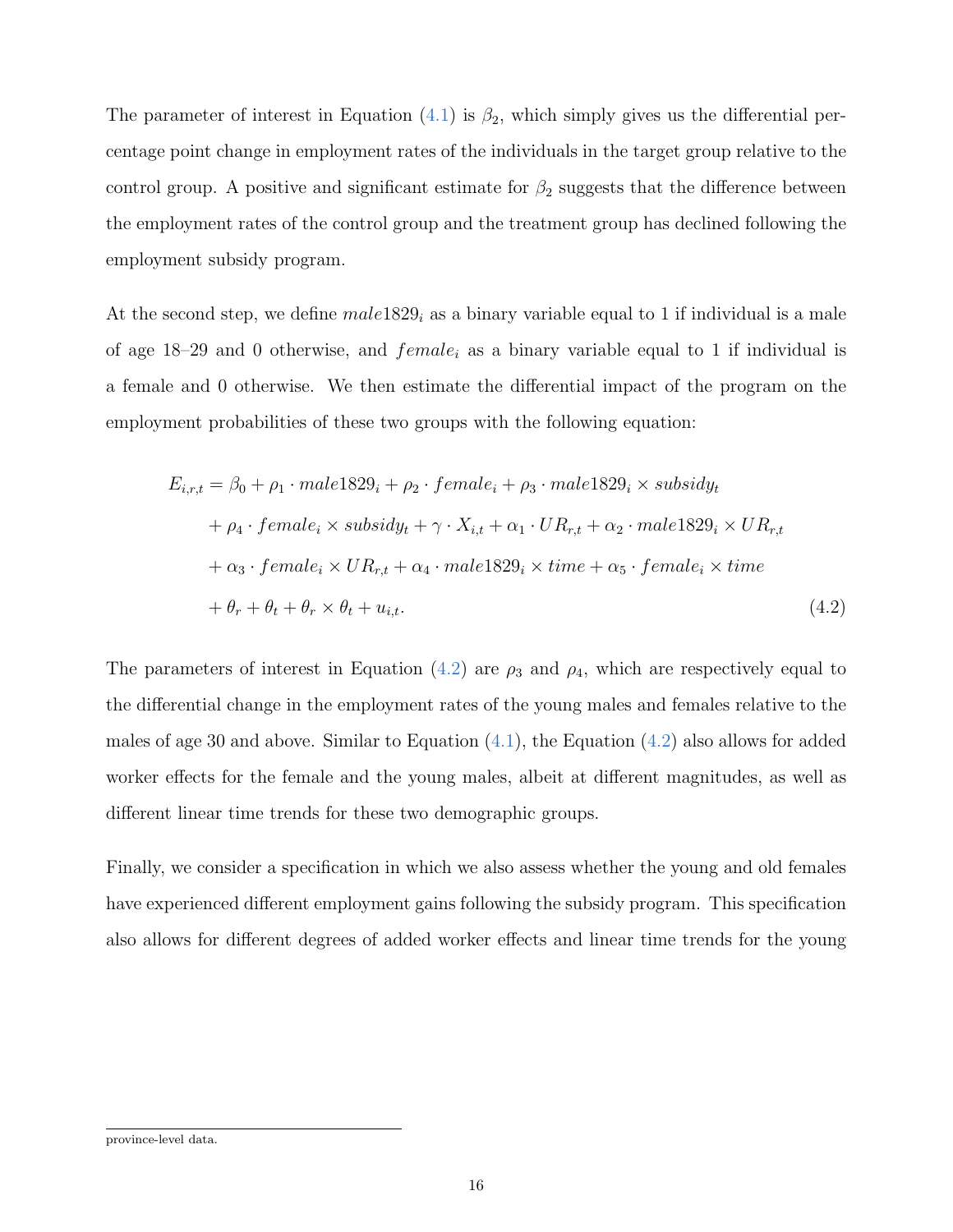females, old females, and young males:

$$
E_{i,r,t} = \beta_0 + \phi_1 \cdot male1829_i + \phi_2 \cdot female1829_i + \phi_3 \cdot female3055_i + \phi_4 \cdot male1829_i \times subsidy_t
$$
  
+  $\phi_5 \cdot female1829_i \times subsidy_t + \phi_6 \cdot female3055_i \times subsidy_t + \gamma \cdot X_{i,t} + \alpha_1 \cdot UR_{r,t}$   
+  $\alpha_2 \cdot male1829_i \times UR_{r,t} + \alpha_3 \cdot female1829_i \times UR_{r,t} + \alpha_4 \cdot female3055_i \times UR_{r,t}$   
+  $\alpha_5 \cdot male1829_i \times time + \alpha_6 \cdot female1829_i \times time + \alpha_7 \cdot female3055_i \times time$   
+  $\theta_r + \theta_t + \theta_r \times \theta_t + u_{i,t}$ , (4.3)

where  $female1829<sub>i</sub>$  is equal to 1 for females of age 18–29 and 0 otherwise, and  $female3055<sub>i</sub>$  is equal to 1 for females of age 30–55 and 0 otherwise. In this specification,  $\phi_4$ ,  $\phi_5$ , and  $\phi_6$  give, respectively, the differential changes in employment rates of males between 18–29, females between 18–29, and females between 30–55 years old relative to the control group.

#### 4.4 Estimation Results

#### 4.4.1 Results for the 18–55 Age Group

Table [\(2\)](#page-31-0) shows the results for the specification in Equation [\(4.1\)](#page-16-0), where the reported estimates are probit marginal effects. In the first column, we control for all factors except for the different time trends for the employment of the target group and the region-year fixed effects. These results indicate that the employment gap between the target group and the control group has declined by 1.7 percentage points following the employment subsidy program. These results also confirm the presumption that the employment of the individuals in the target group might have displayed an added worker effect, as the differential effect of an increase in the regional unemployment rates on the employment of the target group is positive. However, as stated earlier, this specification does not control for already existing trends in the employment rates of the target groups as well as regional variations in employment rates that potentially vary across years. By allowing for these effects in Columns 2 and 3, we observe that the positive differential effect of the employment subsidies on the target group becomes smaller and statistically insignificant mainly due to controls for the differential time trends. Hence,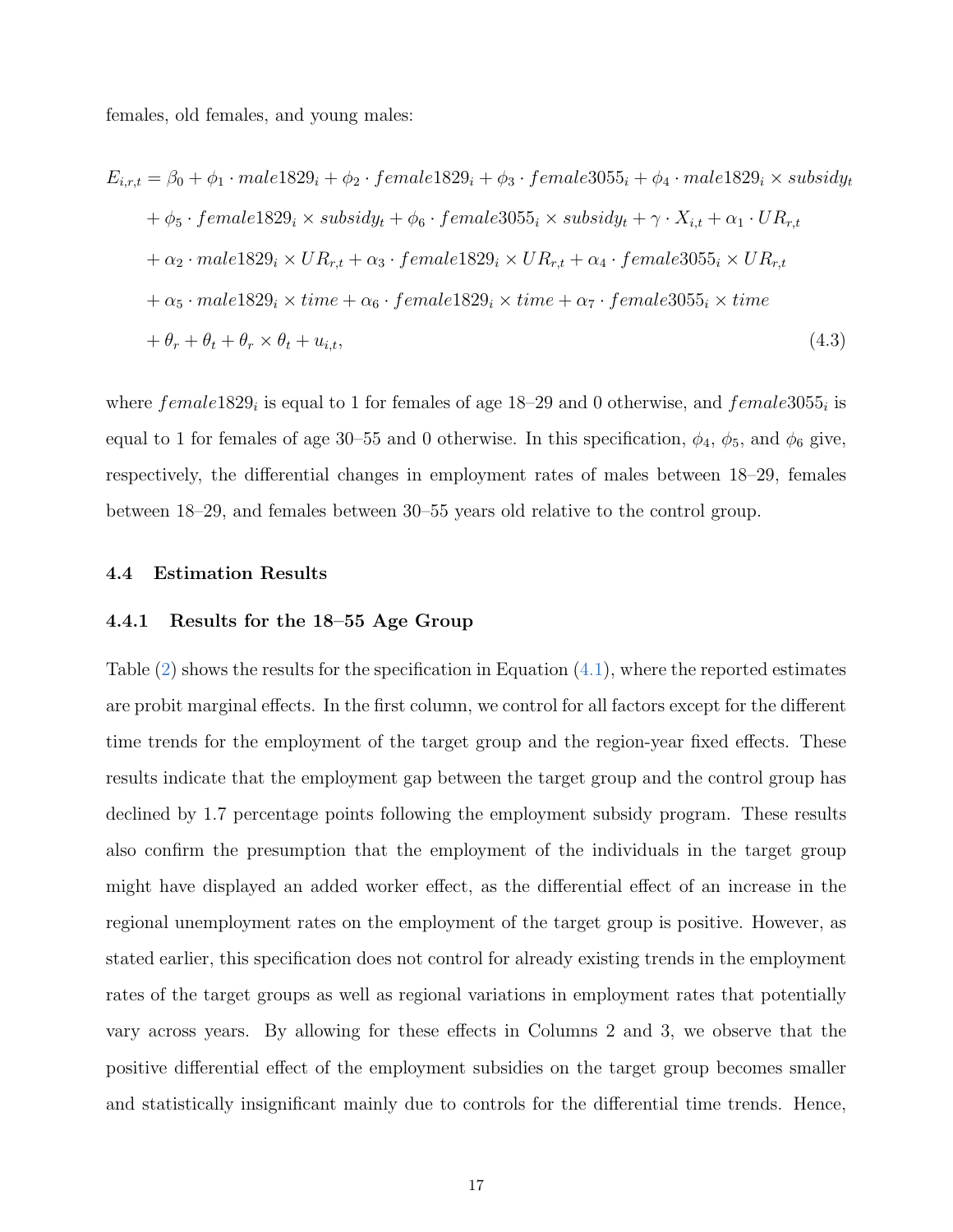the results for the 18–55 age group suggest that the effect of the subsidy program on the overall employment of the subsidy group turns insignificant after controlling for the added worker effects.

In Table [\(3\)](#page-32-0), we treat females and young males differently. The column 1, where we do not allow for the different time trends and added worker effects for the demographic groups, suggests that the program leads to a 4.4 percentage point improvement in the employment probabilities for females and no visible (even negative) improvement for young males relative to the males of age 30 and above. However, introducing the differential time trends appears to be important again in the sense that the estimate for the relative improvement in employment rates for females becomes 2.3 percentage points, albeit statistically insignificant. Finally, when we introduce the region-year fixed effects, we find that females have enjoyed 2.2 percentage point increase in employment rates relative to the males of age 30 and above, whereas the young males have not experienced any relative improvement.

Finally, we assess the differential effect of the program on the employment probabilities of young males, young females, and old females in Table [\(4\)](#page-33-0) by following the convention in Tables [\(2\)](#page-31-0) and [\(3\)](#page-32-0). Again, the specification without controls for differential time trends and the region-year effects yields estimates suggesting that the program has resulted in a sizable and statistically significant improvement in the employment probabilities of the young and old females. However, controlling for the group-level differential time trends and the regionyear effects, we find that only females who are of 30 years of age or older have experienced significant employment gains due to the program. In particular, we observe that individuals in this category have experienced 2.5 percentage point increase in employment probabilities relative to the males of age 30 and above.

#### 4.4.2 The Results for the Narrower Age Groups

While the results presented above suggest that older women have been the only group of individuals who have enjoyed the employment benefits of the targeted subsidies introduced in the post-2008 period, there is one particular factor that may contaminate the results presented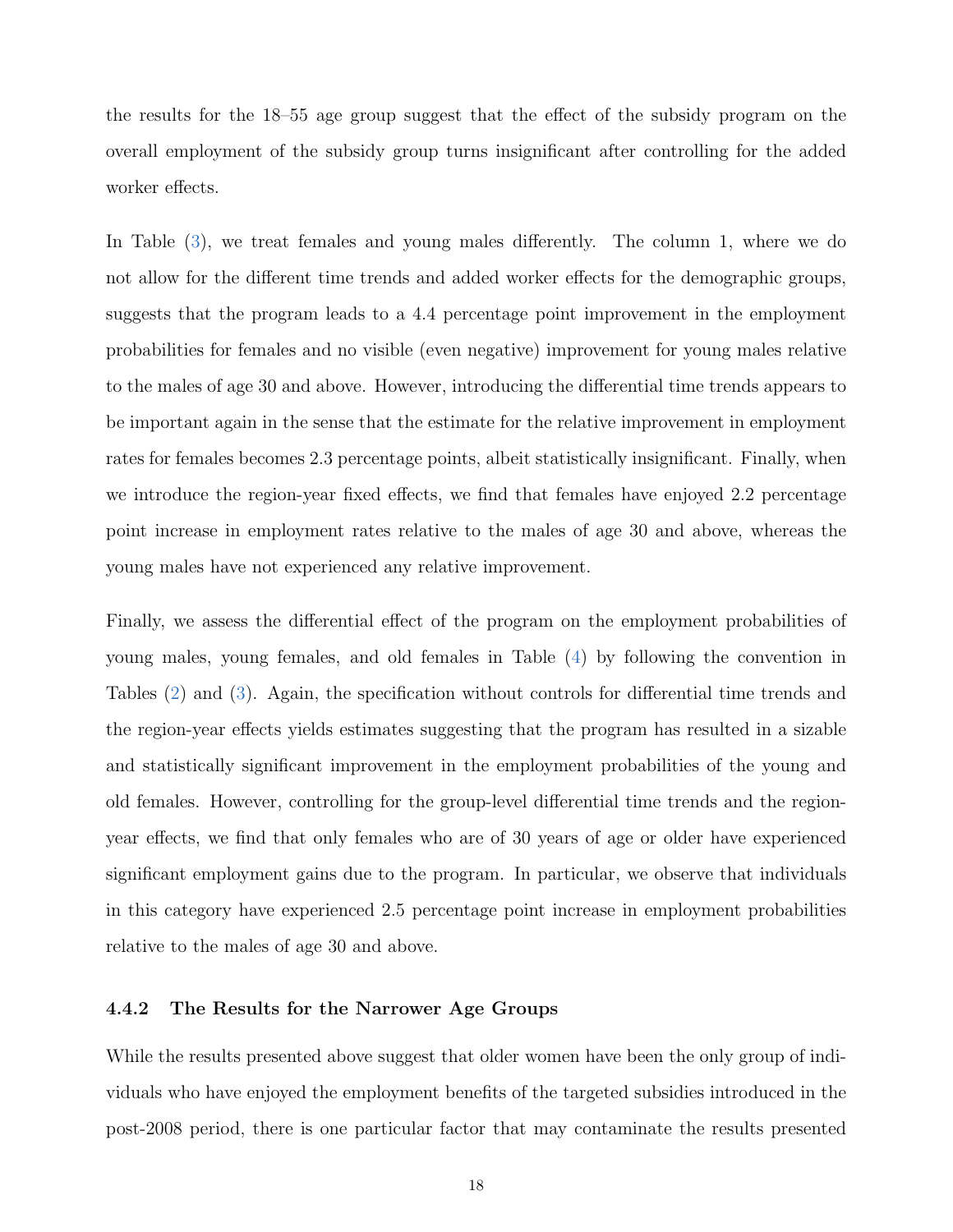so far. In particular, having used a wide range of ages, i.e., from 18 to 55, the estimations presented so far may insufficiently control for the unobserved heterogeneity across individuals. For example, the labor supply behavior of an 18 year-old male or a female may differ substantially from that of the males or the females in the  $30-55$  age group.<sup>[15](#page--1-0)</sup> Therefore, we focus on narrower age groups, first 25–35 and then 28–31, which may be more homogenous in terms of age-related unobserved heterogeneity that may be relevant for their labor supply behavior or any other unobserved factor related to their employment outcomes.

Table [\(5\)](#page-34-0) presents the results controlling for the differential linear time trends and the regionyear fixed effects for the 25–35 age group in three specifications different from each other in terms of how the treatment group is defined. In Column 1, the indicator for the treatment group, i.e., target, includes all females in the 25–35 age group and males in the 25–29 age group, whereas the control group is the males in the 30–35 age group. The Column 2 differs from Columns 1 as it explicitly specifies the females in the 25–35 age group and males in the 25–29 age group. Finally, the Column 3 explicitly specifies the females in the 25–29 age group, females in the 30–35 age group, and males in the 25–29 age group. While these results also confirm the existence of a positive employment effect for the older females and no visible effect for the younger males, they differ from the previous ones for indicating a positive and significant employment effect for the younger females. In particular, Column 3 suggests that the employment gain for the younger females and older females has been 3.2 percentage points and 4.8 percentage points relative to males of age 30 and above.

Finally, in Table [\(6\)](#page-35-0), we focus exclusively on the individuals in the 28–31 age group. These results also reveal a similar picture in the sense that the employment of individuals who are in the target group—defined in the broad sense—have experienced a 3 percentage point higher increase relative to males in the 30–31 age group. Considering the possible heterogeneities within the target group, we observe that the effect on the young males has been non-negligible, while the employment of females in the 28–29 age group and females in the 30–31 age group

<sup>&</sup>lt;sup>15</sup>For example, [Neal](#page-28-9) [\(1999\)](#page-28-9) argues that new entrant young individuals shop for jobs and firms in the labor market early on, while they start shopping for careers once they get experienced. Another alternative is that the standard life-cycle effects might lead to behavioral differences across young and old individuals.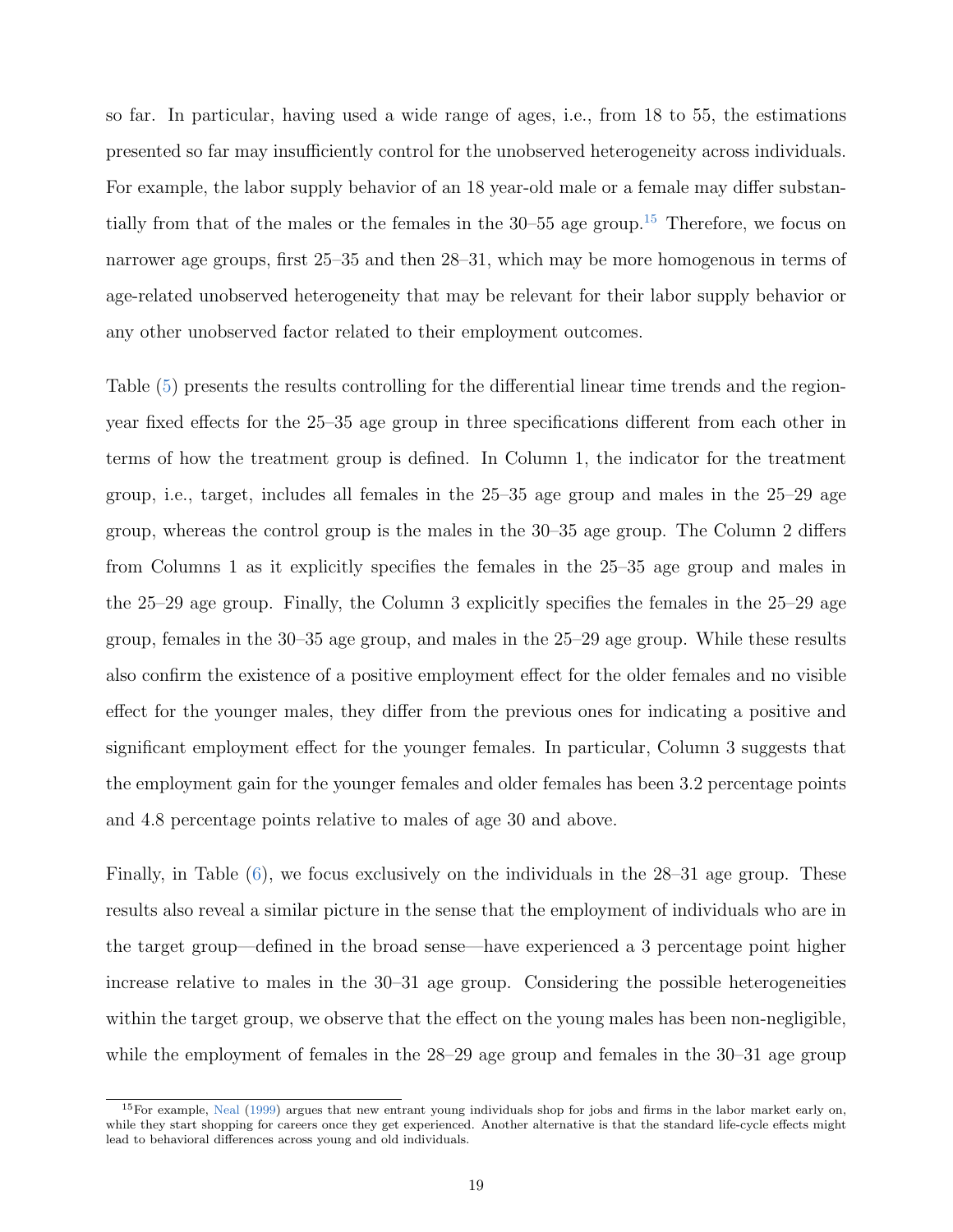has increased by 3.8 percentage points and 4.1 percentage points relative to individuals who were not eligible for the subsidies.

#### 4.4.3 Effects of the Program by Education and Predicted Wage Groups

Finally, we aim at providing some evidence on the effect of the employment subsidies by education groups and the predicted wage categories. This exercise is important for assessing two points. First, the nature of the initial subsidy program is such that the net amount of employment subsidy is maximized for the minimum wage workers and decreases monotonically as the wage of the individuals increase. Therefore, it may be crucial to see whether the effect of the program on the individuals at different regions of the wage distribution is different from each other. Second, related to the first point, it may be important to have a general sense of whether the program has been effective for all education and/or skill groups in the working population or it has produced to more specific effects. This question also has some implications for whether the program has increased the employment of those who may have more likelihood of remaining in the workforce once the monetary subsidies fade away.

We carry out this exercise in two steps. First, we group the individuals in 5 education categories, namely the individuals without any diploma, with primary school diploma, with secondary school diploma (i.e., at typically 8 years of schooling), with high school or vocational school diploma (i.e., typically 11 years of schooling), and with college degree or above, and explore the differential effect of the subsidies on the employment of the target group using sub-samples corresponding to these employment categories. Second, since we can only observe the wages of those who are employed, we predict the wages of all individuals using a Mincerian wage regression estimated with the sample of individuals with observed wages. Then, we estimate the effect of the program using sub-samples corresponding to different quartiles of the predicted wage distribution.

The Results for the Education Groups Table [\(7\)](#page-36-0) presents the estimation results by education groups for the 18–55 sample. We observe that the older women within the "no diploma" category, "primary school graduate" category, and the "college graduate" category appear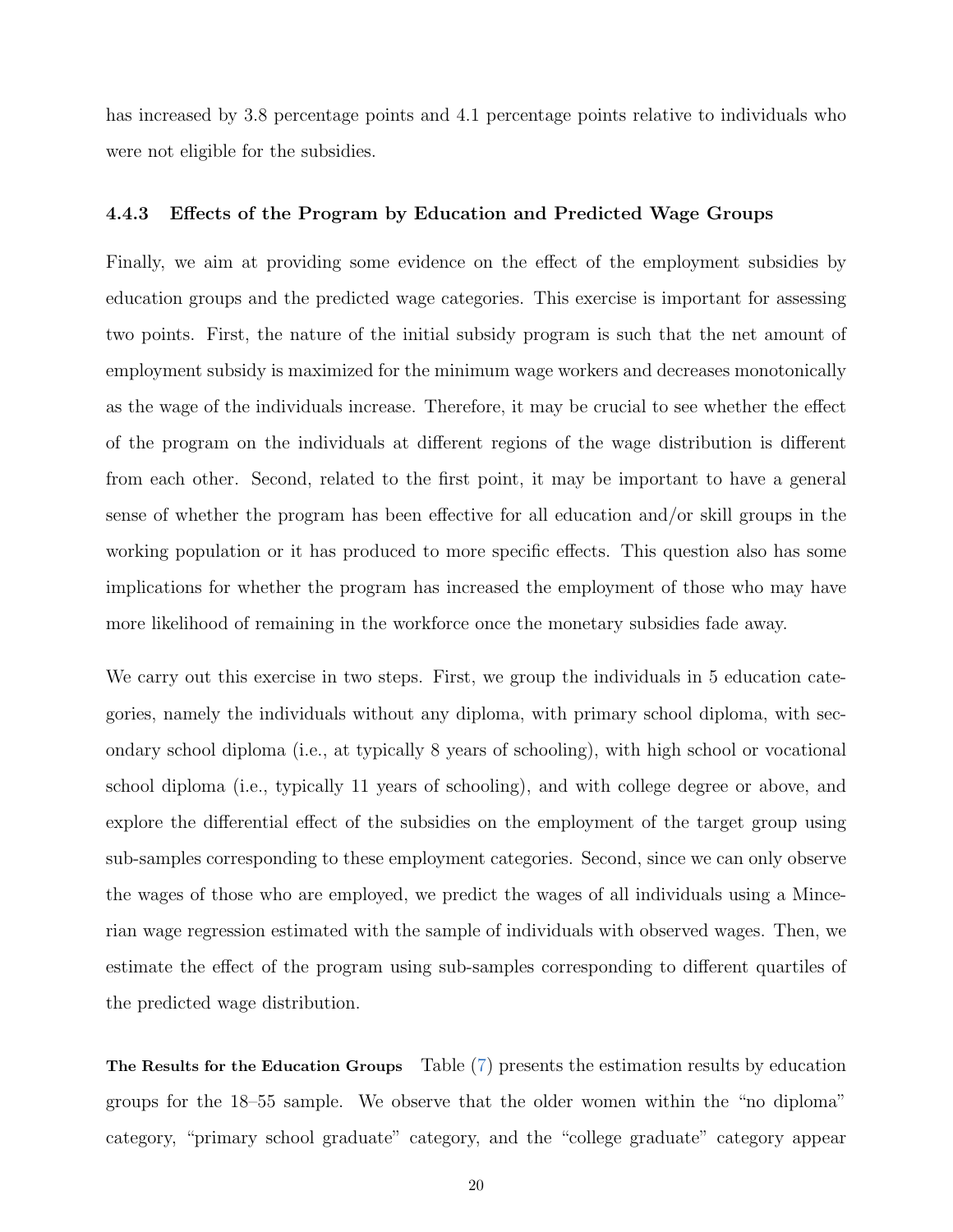

Figure 4.2: Distribution of Education by Sub-groups. Education level 1 refers to no degree, level 2 primary school, level 3 secondary school, level 4 high school (including vocational high school), and level 5 college degree & above.

to have significant employment gains relative to the males of age 30 and above within these education groups. In terms of the shares of individuals in these education categories, we observe that "primary school graduates" is the category with highest number of individuals, and the college graduates and the individuals with no diploma are the categories with the least number of individuals, respectively. The females less than 30 years old have experienced relative employment gains within the "high school or vocational school graduates" category, which is the second largest education group. The estimation results for the 25–35 sample, presented in Table [\(8\)](#page-37-0), also indicate older female within the "individuals with no diploma" and "primary school graduate" categories as having relative employment gains considering the males of age 30 and above. Looking at these results, we conclude that the employment effects that we presented in the preceding sections mostly come from the older women with at most primary school degrees.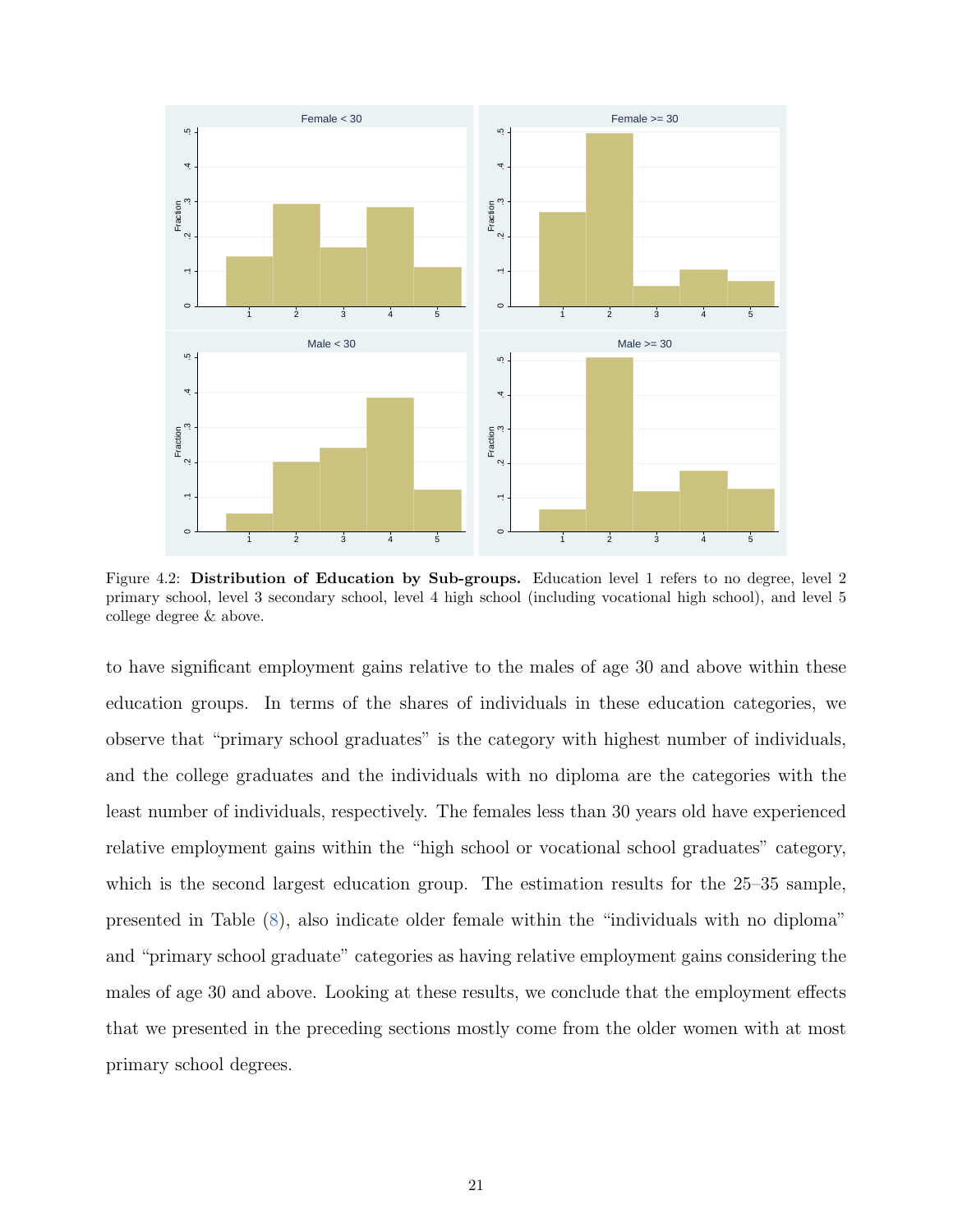The Results for the Predicted Wage Categories We also assess whether the program has affected the individuals differently with respect to where they are located over the wage distribution. However, since we do not observe the wages of the individuals who do not work, we proxy the wages of all individuals with their predicted Mincerian wages, obtained from estimating:

$$
\ln W_{i,r,t} = \beta_0^{g,r,t} + \beta_1^{g,r,t} \cdot Educ_{i,t} + \beta_2^{g,r,t} \cdot Age_{i,t} + \beta_3^{g,r,t} \cdot Age_{i,t}^2 + \beta_4^{g,r,t} \cdot Married_{i,t} + u_{i,r,t},
$$
\n(4.4)

where  $W_{i,r,t}$  is the net (after-tax) monthly wage and salary income of individual i at region  $r$  in year  $t$ ,  $Educ_{i,t}$  is the vector of binary variables representing mutually non-overlapping education categories,  $Age_{i,t}$  and  $Age_{i,t}^2$  are the age and its square and  $Married_{i,t}$  is a binary variable equal to 1 if the individual is married and 0 otherwise. We run the separate Mincerian wage regressions for the year-region-gender combinations, which account for the fact that the returns to schooling, experience, marital status, or labor market conditions may be different across time, geographical regions, or gender groups. For example,  $\beta_1^{g,r,t}$  $i_1^{g,r,t}$  represents the returns to schooling for gender group q at region  $r$  in year  $t$ .

Tables [\(9\)](#page-38-0) and [\(10\)](#page-39-0) present the results for the impact of the program for 18–55 and 25–35 samples. A number of important observations arise from these results. First, we do not see any employment effect for the individuals within the first quartile of the predicted wages. Remember that our wage prediction exercise includes the ones who are out of the labor force; therefore, the ones for whom the labor market valuations are potentially quite low due to low skill levels. The predicted wages for this group are typically below the minimum wage level and do not reflect the actual wages earned in the labor market. The second quartile of the distribution accomodates the interval in which the minimum wage levels fall. This suggests that we do not see any effect on workers whose skill levels are below the skills of the typical minimum-wage workers. Second, considering the 18–55 sample, we find that the program did not provide positive employment effects also for the individuals within the 4th quartile of the predicted wage distribution.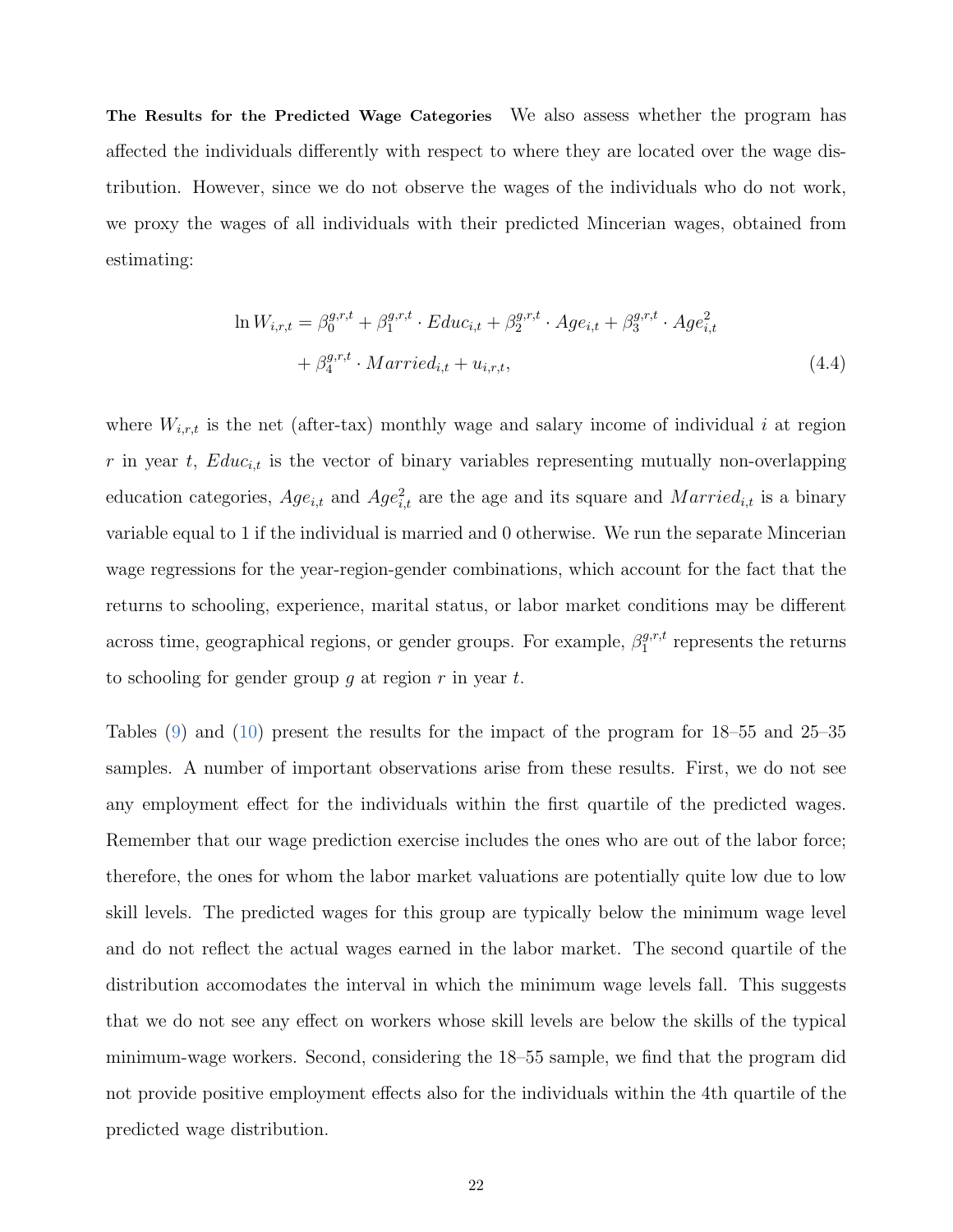<span id="page-24-0"></span>

Figure 4.3: Estimates by the Predicted Wage Quartiles.

Finally, both for the 18–55 and 25–35 samples, we observe that the effect of the program on the employment of all the individuals in the target groups decreases as we move towards higher predicted wages. For example, considering the results with 18–55 sample, the employment of the older females in the second and third quartiles increased by 6.9 and 6.5 percentage points relative to the males of age 30 and above within the corresponding predicted wage quartiles, while there is no differential change observed in the fourth quartile. The relative employment increases for the younger women in second and third quartiles have been 10.8 and 5.9 percentage points respectively, with no significant employment gain in the fourth quartile. The employment of the young males within the second quartile increased by 4.8 percentage points relative to male above 30, with no significant changes in the third and fourth quartiles. A similar pattern, i.e., almost monotonically decreasing effect with higher predicted wages, can be observed in Table [\(10\)](#page-39-0) as well. As an example, the relative employment gains of women in the 30–35 age category compared to men in the 30–35 age category have been 10.4 percentage points, 3.7 percentage points, and 2.9 percentage points within the second, third, and fourth quartiles of the predicted wage distribution, respectively. Figure [\(4.3\)](#page-24-0) visualizes these estimates.

#### 4.4.4 A Regression Discontinuity Design Exercise

The subsidy program sets 30 as the cutoff age level, which means that there is scope for implementing a regression discontinuity design (RDD) exercise. However, this scope is quite limited since the age cutoff is binding for men only. In other words, the subsidy is provided to all women above age 18, while, for men, it is provided only to those below age 30 and this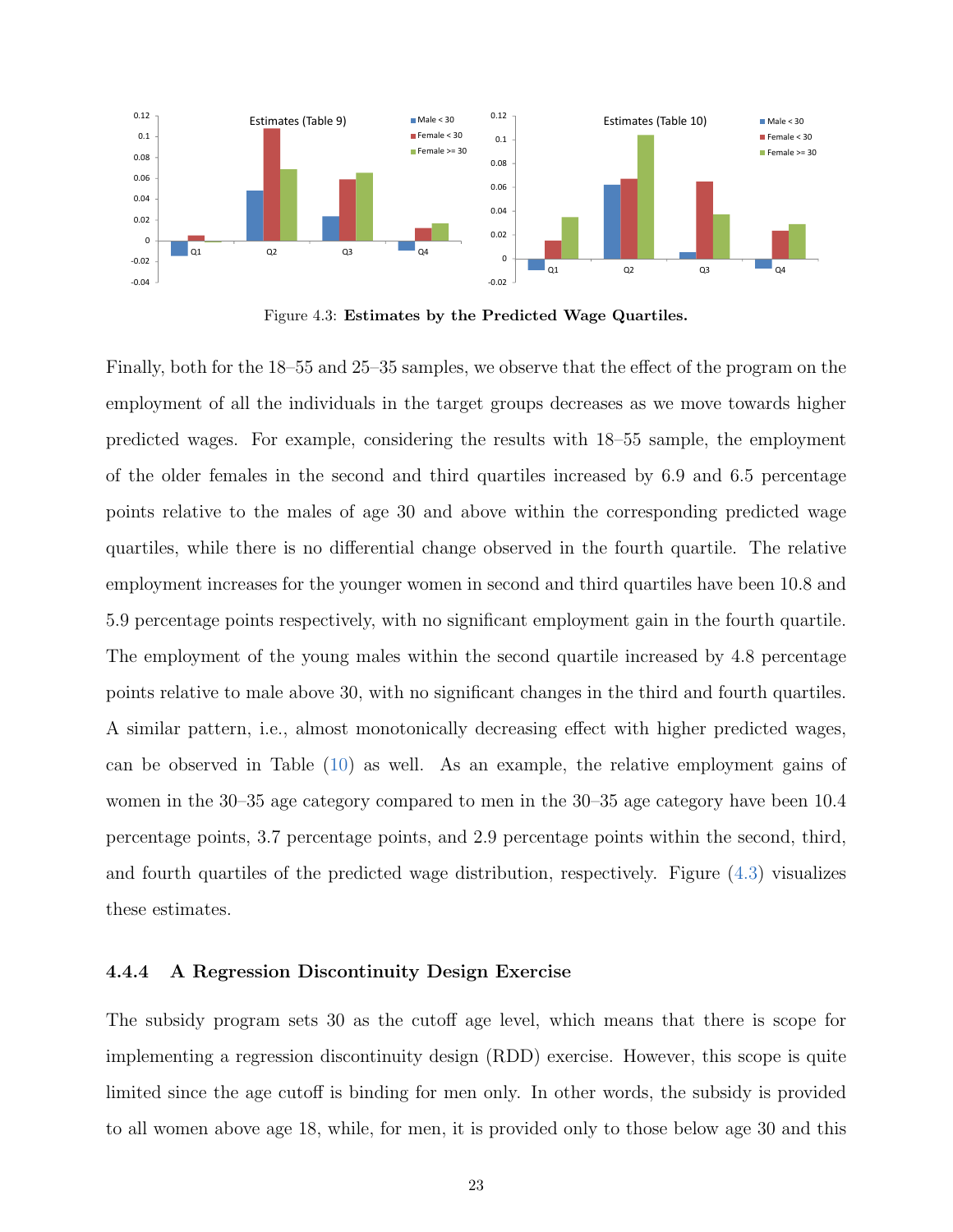suggests that the RDD cannot be implemented on women. Thus, using RDD, we can check the robustness of the DID estimates for young men, which say that the subsidy program did not have a meaningful effect on the employment probability of young men.

We perform the RDD exercise using three different age windows centered around the cutoff age level: 29–30, 28–31, and 27–32. In all of these regressions, we find negative but very small and statistically insignificant estimates. This suggests that our DID estimates about the impact of the subsidy program on the employment probabilities of young men are robust; but, it does not say anything about the robustness of our estimates on the employment probabilities of women. So, RDD can offer only a partial robustness test due to the nature of the subsidy program.

### 5 Concluding Remarks

In this paper, we use micro-level labor market data to identify the employment effects of a employer-side hiring subsidy scheme implemented in Turkey in the post-2008 period. The subsidy program exogenously places older men (of age 30 and above) into the control group and the rest of the workers into the treatment group. We employ a difference-in-differences procedure to identify the causal effect of the program. We find that the program imposes an asymmetric effect across the treatment sub-groups, although, on aggregate, there seems to exist no statistically significant effect. In particular, the effect is more pronounced for older women, while a weaker positive effect is observed for younger women, and no effect is detected for younger men. We also document that the effect of the program is subject to a further layer of heterogeneity within the sub-groups. To be concrete, we show that, among older women, the program has been mostly effective on low-educated and/or low-skill individuals.

To summarize, our paper estimates the causal effect of a targeted employer-side hiring subsidy program. Evidence on employee-side subsidies is vast, which suggest that these policies are considerably effective in increasing the employment prospects of the workers in the target groups. The evidence on the effectiveness of the employer-side subsidy schemes, however, is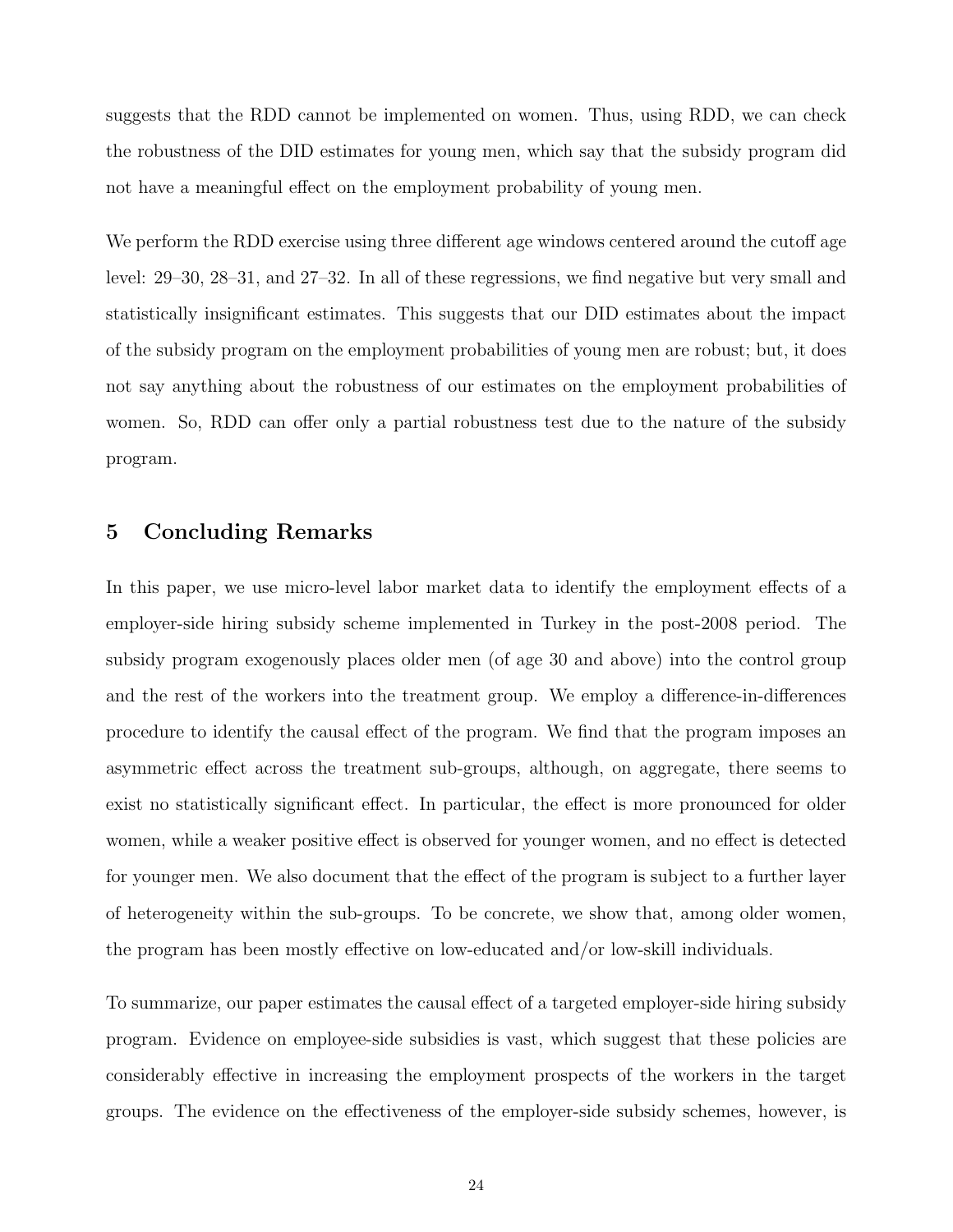much scarce. It is also not so clear how they operate under alternative institutional settings. Our estimates suggest that the effects of the program implemented in Turkey exhibit a substantial degree of heterogeneity. This implies that labor demand elasticities are potentially different across the treatment subgroups and, therefore, the program might yield different effects if the target groups are altered.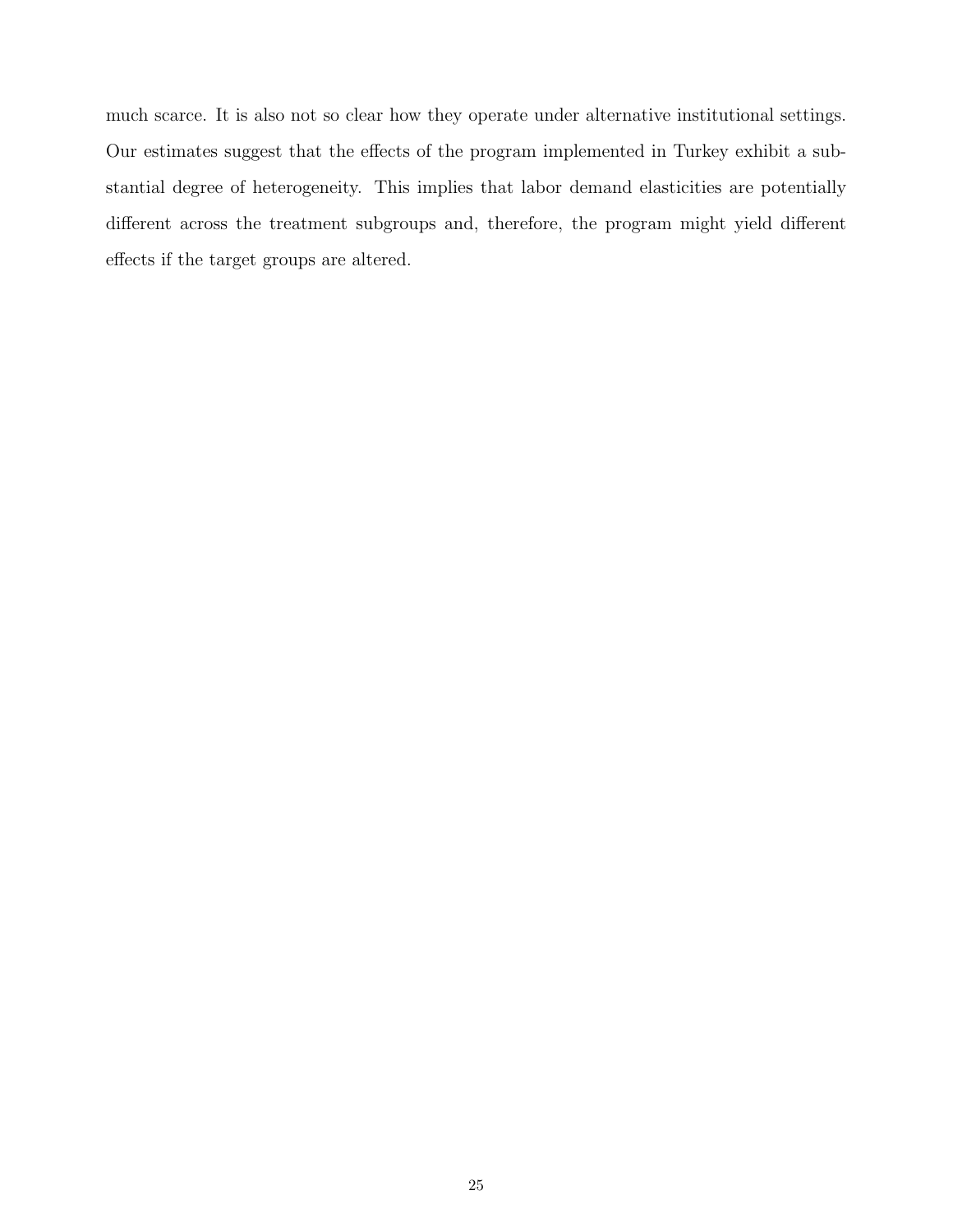## References

- <span id="page-27-7"></span>Ayhan, S. H. (2013): "Do Non-wage Cost Rigidities Slow Down Employment? Evidence from Turkey," IZA Journal of Labor Policy, 2, 1–23.
- <span id="page-27-9"></span>Baslevent, C. and O. Onaran (2003): "Are Turkish Wives More Likely to Become Added or Discouraged Workers?" Labour, 17, 439–458.
- <span id="page-27-6"></span>BEHAGEL, L., B. CREPON, AND B. SEDILLOT (2008): "The Perverse Effects of Partial Employment Protection Reform: The Case of French Older Workers," Journal of Public Economics, 92, 696–721.
- <span id="page-27-8"></span>BETCHERMAN, G., N. M. DAYSAL, AND P. CARMEN (2010): "Do Employment Subsidies Work? Evidence from Regionally Targeted Subsidies in Turkey," *Labour Economics*, 17, 710–722.
- <span id="page-27-2"></span>Blundell, R., M. Costa Dias, C. Meghir, and J. van Reenen (2004): "Evaluating the Employment Impact of a Mandatory Job Search Program," Journal of the European Economic Association, 2, 569–606.
- <span id="page-27-4"></span>Boockmann, B., T. Zwick, A. Ammermuller, and M. Maier (2012): "Do Hiring Subsidies Reduce Unemployment among the Elderly? Evidence from Natural Experiments," Journal of the European Economic Association, 10, 735–764.
- <span id="page-27-1"></span>CHERON, A., J.-O. HAIRAULT, AND F. LANGOT (2008): "A Quantitative Evaluation of Payroll Tax Subsidies for Low-Wage Workers: An Equilibrium Search Approach," Journal of Public Economics, 92, 817–843.
- <span id="page-27-0"></span>Crepon, B. and R. Desplatz (2002): "Evaluating the Effects of Payroll Tax Subsidies for Low Wage Workers," Unpublished Manuscript, CREST–INSEE.
- <span id="page-27-5"></span>DE GIORGI, G. (2005): "The New Deal for Young People, Five Years On," Fiscal Studies, 26, 371–383.
- <span id="page-27-3"></span>DEIDDA, M., A. DI LIBERTO, M. FODDI, AND G. SULIS (2015): "Employment Subsidies,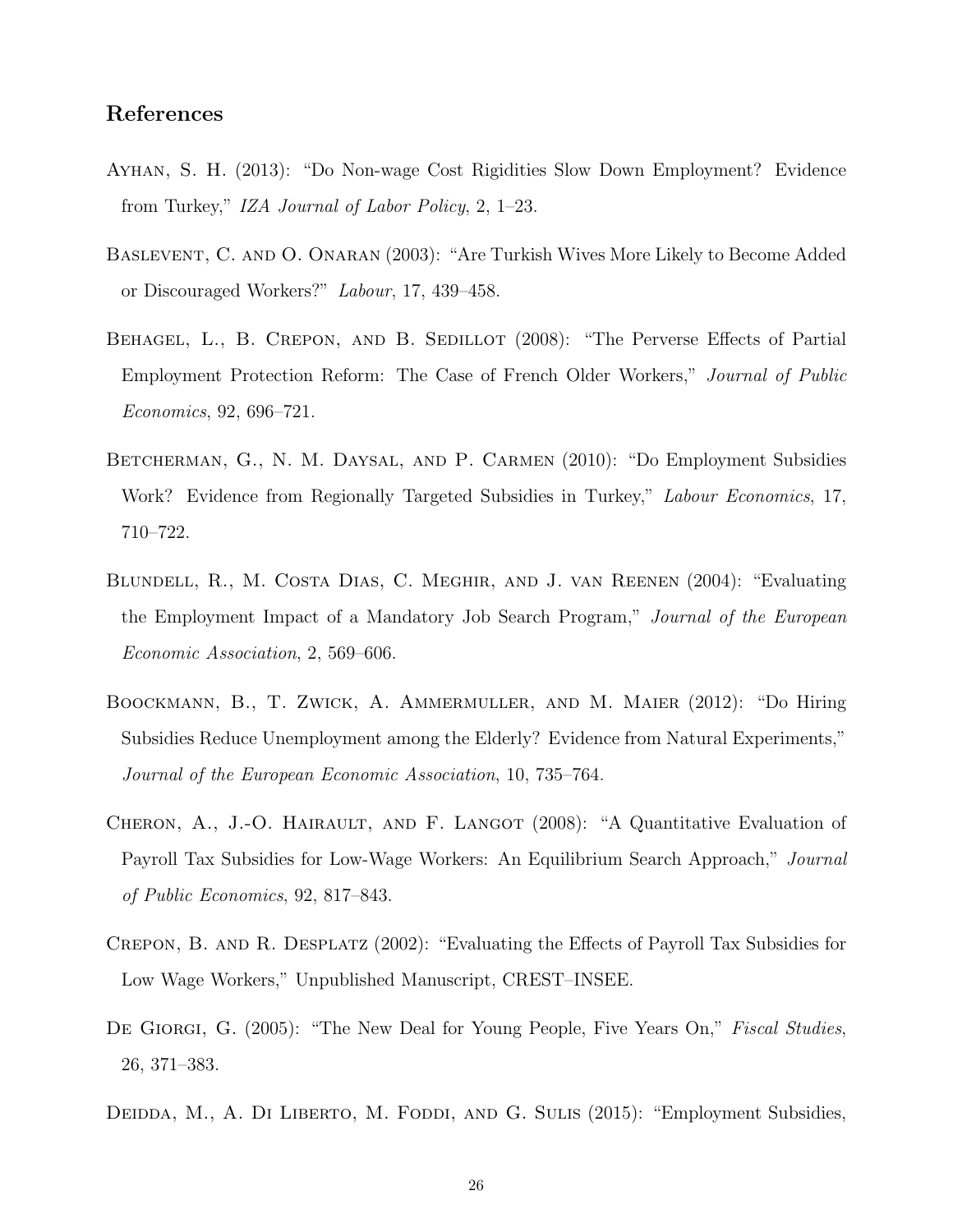Informal Economy and Women's Transition into Work in a Depressed Area: Evidence from a Matching Approach," IZA Journal of Labor Policy, 4, 1–25.

- <span id="page-28-5"></span>Goos, M. and J. Konings (2007): "The Impact of Payroll Tax Reductions on Employment and Wages: A Natural Experiment Using Firm Level Data," LICOS Discussion Papers #17807.
- <span id="page-28-7"></span>GRUBER, J. (1997): "The Incidence of Payroll Taxation: Evidence from Chile," Journal of Labor Economics, 15, S72–S101.
- <span id="page-28-6"></span>HUTTUNEN, K., J. PIRTILLA, AND R. UUSITALO (2013): "The Employment Effects of Low-Wage Subsidies," Journal of Public Economics, 97, 49–60.
- <span id="page-28-1"></span>KALDOR, N. (1936): "Wage Subsidies as a Remedy for Unemployment," *Journal of Political* Economy, 44, 721–742.
- <span id="page-28-2"></span>KATZ, L. F. (1998): "Wage Subsidies for the Disadvantaged," in *Generating Jobs: How to* Increase Demand for Less-Skilled Workers, ed. by R. B. Freeman and P. Gottschalk, New York, NY: The Russell Sage Foundation, chap. 1, 21–53.
- <span id="page-28-0"></span>Kluve, J. (2010): "The Effectiveness of European Active Labor Market Programs," Labour Economics, 17, 904–918.
- <span id="page-28-8"></span>KORKEAMAKI, O. R. AND R. UUSITALO (2009): "Employment and Wage Effects of a Payroll-Tax Cut: Evidence from a Regional Experiment," International Tax and Public Finance, 16, 753–772.
- <span id="page-28-4"></span>Kramarz, F. and T. Philippon (2001): "The Impact of Differential Payroll Tax Subsidies on Minimum Wage Employment," Journal of Public Economics, 82, 115–146.
- <span id="page-28-3"></span>MALINVAUD, E. (1998): "Les cotisations sociales à la charge des employeurs: Analyse economique," Unpublished manuscript, PASS.
- <span id="page-28-9"></span>Neal, D. (1999): "The Complexity of Job Mobility among Young Men," Journal of Labor Economics, 17, 237–261.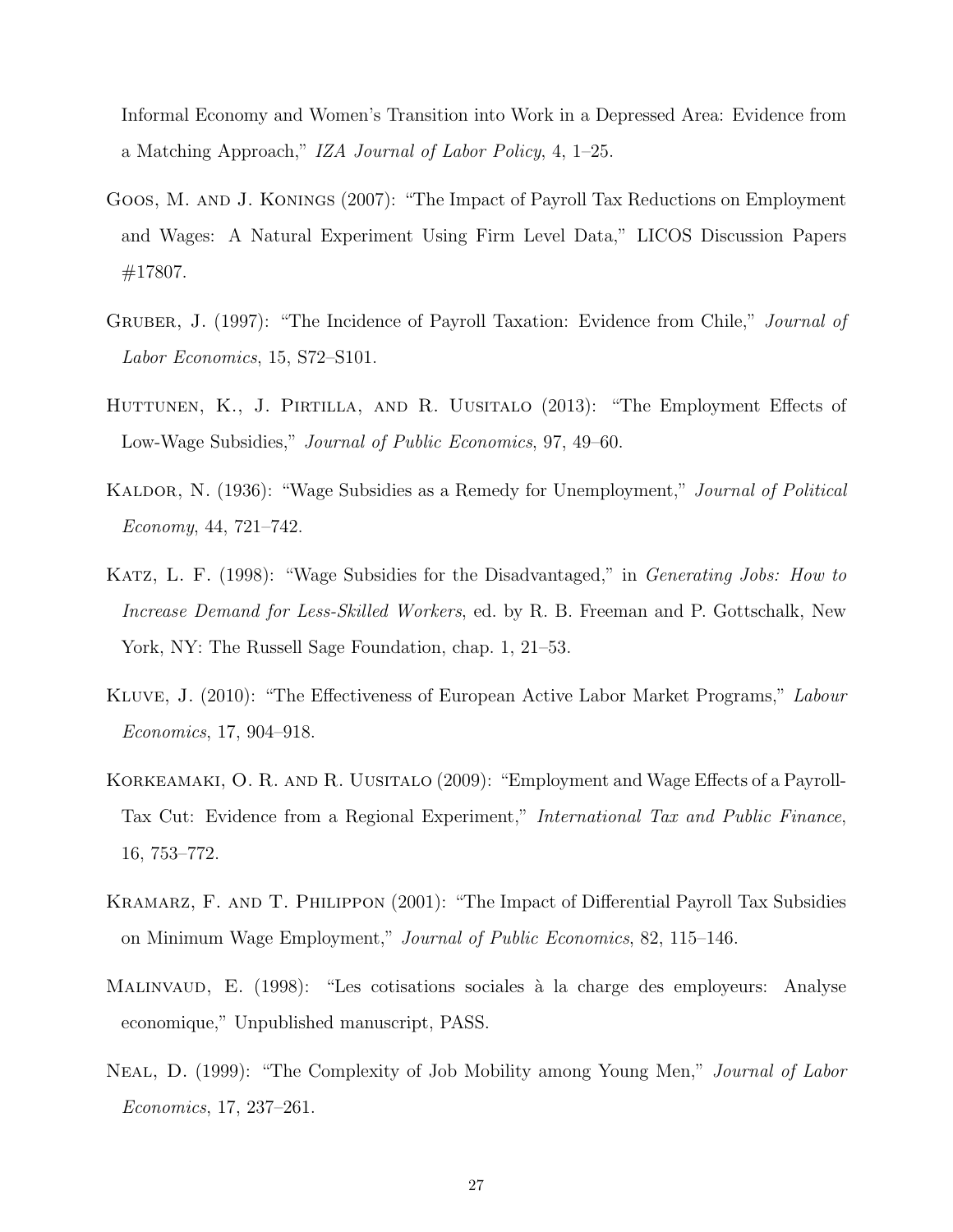- <span id="page-29-2"></span>Orszag, M. J. and D. J. Snower (2003): "Designing Employment Subsidies," Labour Economics, 10, 557–572.
- <span id="page-29-0"></span>PHELPS, E. S. (1994): "Low-Wage Employment Subsidies versus the Welfare State," American Economic Review, 84, 54–58.
- <span id="page-29-1"></span>Snower, D. J. (1994): "Converting Unemployment Benefits into Employment Subsidies," American Economic Review, 84, 65–70.
- <span id="page-29-4"></span>TAYFUR, M. D. AND M. G. KIRDAR (2011): "A Cohort Analysis of Women's Labor Market Participation in Turkey," Economic Research Forum Conference Paper.
- <span id="page-29-3"></span>Uysal, G. (2013): "Incentives Increase Formal Female Employment," Unpublished manuscript, Bahcesehir University.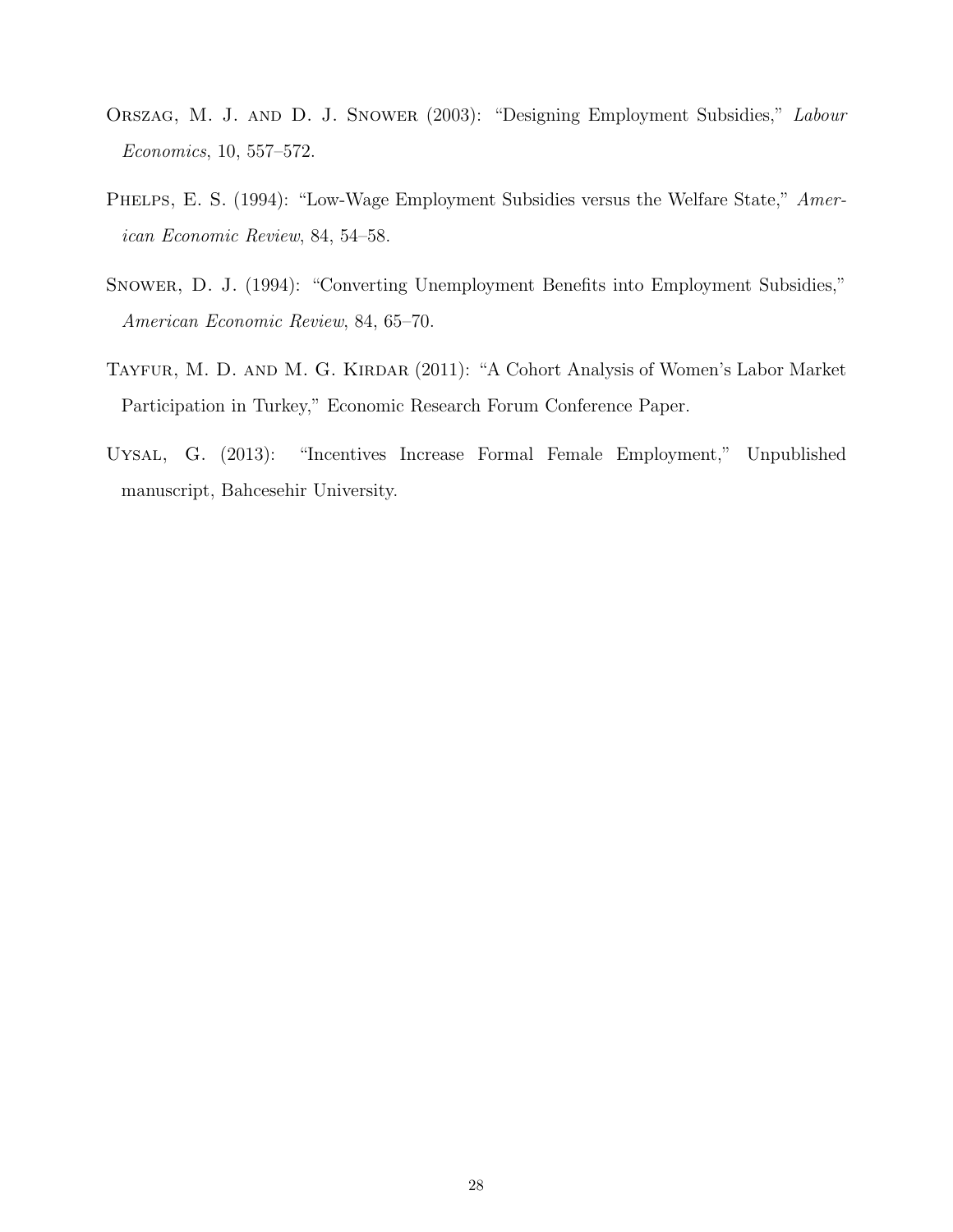## A Data Appendix

This appendix will summarize the related survey data and modifications to them when applicable.

- Employed: A binary variable taking the value of 1 if working and 0 otherwise.
- Subsidy: A binary variable taking the value of 1 for 2008–2012 and 0 if 2004–2007.
- **Treatment:** A binary variable taking the value of 1 if male of age 30  $\&$  above and 0 otherwise.
- Gender: A binary variable taking the value 1 if male and 0 otherwise.
- Marital Status: A binary variable taking the value 1 if married and 0 otherwise.
- Education Status: 4 dummy variables constructed as follows: no degree; primary education; secondary education; and college education & above.
- Industry Groups: A set of 99 industry dummies constructed based on the NACE Rev.2 classification.
- Occupation Groups: 9 dummy variables constructed based on the ISCO-88 classification as follows: senior officials and managers; professionals; technicians and associate professionals; clerks; service workers and shop and market sales workers; skilled agricultural and fishery workers; craft and related trades workers; plant and machine operators and assemblers; and elementary occupations.
- Region: 26 dummy variables constructed based on the NUTS2-level classification.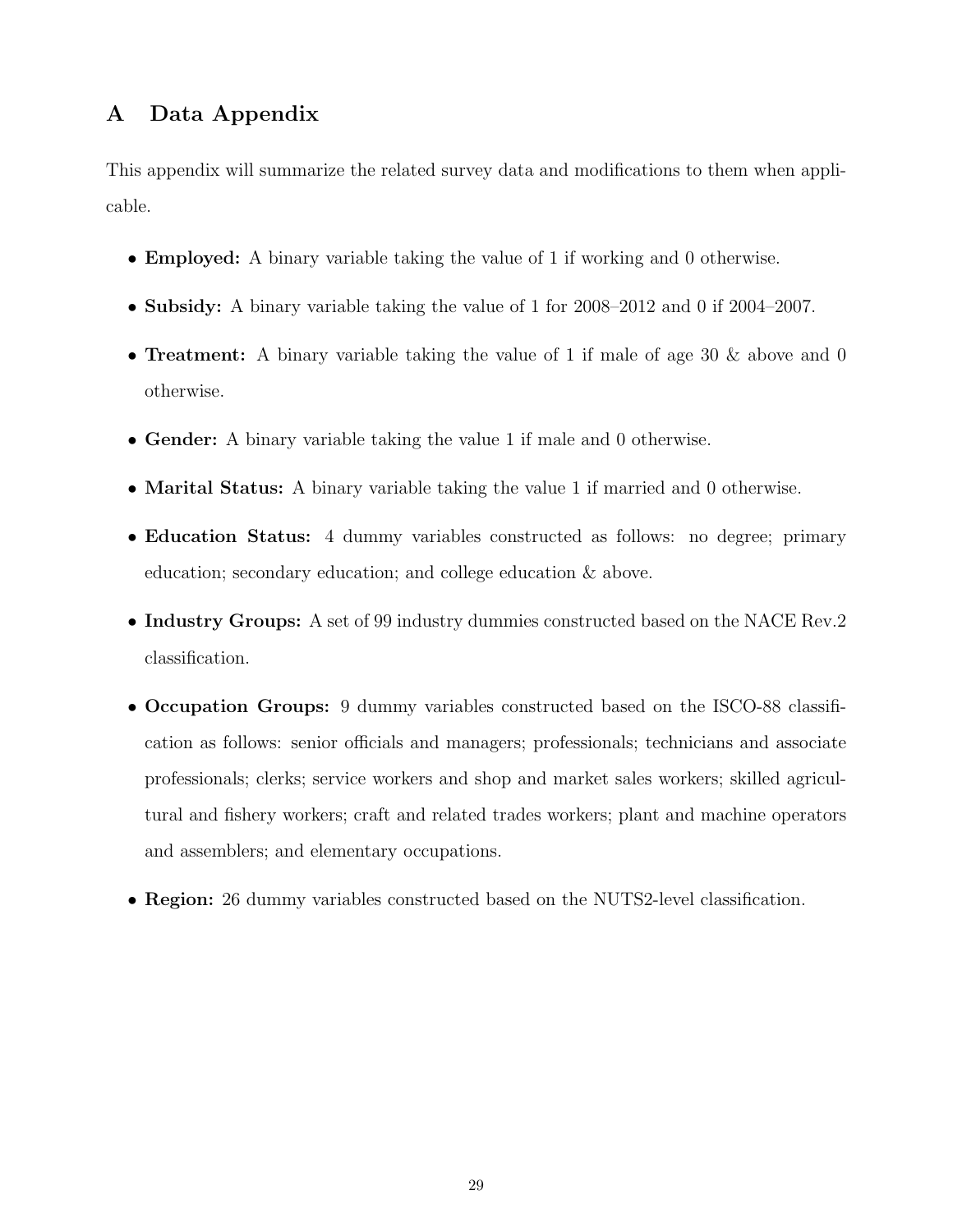| Dependent Variable $= 1$ if employed, $= 0$ otherwise |              |                   |                      |  |  |  |  |
|-------------------------------------------------------|--------------|-------------------|----------------------|--|--|--|--|
| Variable                                              | $\bm{[1]}$   | $\left[ 2\right]$ | $\left[ 3\right]$    |  |  |  |  |
| Treatment Group $\times$ Subsidy                      | $0.0168***$  | 0.0125            | 0.0128               |  |  |  |  |
|                                                       | (0.0035)     | (0.0105)          | (0.0104)             |  |  |  |  |
| Treatment Group $\times$ Regional Unemp.              | $0.0034**$   | $0.0035*$         | $0.0036**$           |  |  |  |  |
|                                                       | (0.0017)     | (0.0018)          | (0.0018)             |  |  |  |  |
| Regional Unemp.                                       | $-0.0057***$ | $-0.0058***$      | $-0.0087***$         |  |  |  |  |
|                                                       | (0.0016)     | (0.0017)          | (0.0012)             |  |  |  |  |
| Controls                                              | Yes          | Yes               | Yes                  |  |  |  |  |
| Region Fixed Effects                                  | Yes          | Yes               | $\operatorname{Yes}$ |  |  |  |  |
| Year Fixed Effects                                    | Yes          | Yes               | $\operatorname{Yes}$ |  |  |  |  |
| Linear Time Trend for Treatment Group                 | No           | Yes               | $\operatorname{Yes}$ |  |  |  |  |
| Region-Year Effects                                   | No           | No                | Yes                  |  |  |  |  |
| $\#$ of Observations                                  | 2,089,277    | 2,089,277         | 2,089,277            |  |  |  |  |

<span id="page-31-0"></span>Relative Employment Outcomes of Females and Young Males Before & After the Subsidy (Probit Marginal Effects)

Table 2: Notes: (1) Our data cover all individuals of age 18–55 surveyed in the annual Turkish Household Labor Force Survey micro-level files. (2) Estimates reported are the probit marginal effects. (3) Subsidy is a dummy variable taking 1 for years 2008–2012 and 0 for 2004–2007. (4) The treatment group is defined as all females regardless of age AND males less than 30 years old. (5) Control variables include education categories, marital status, age, rural-urban status, regional unemployment rates, and their interactions with the treatment group. (6) Robust standard errors clustered for NUTS2-level regions are reported in parentheses. \*\*\*, \*\*, and \* indicate significance levels at 1 percent, 5 percent, and 10 percent, respectively.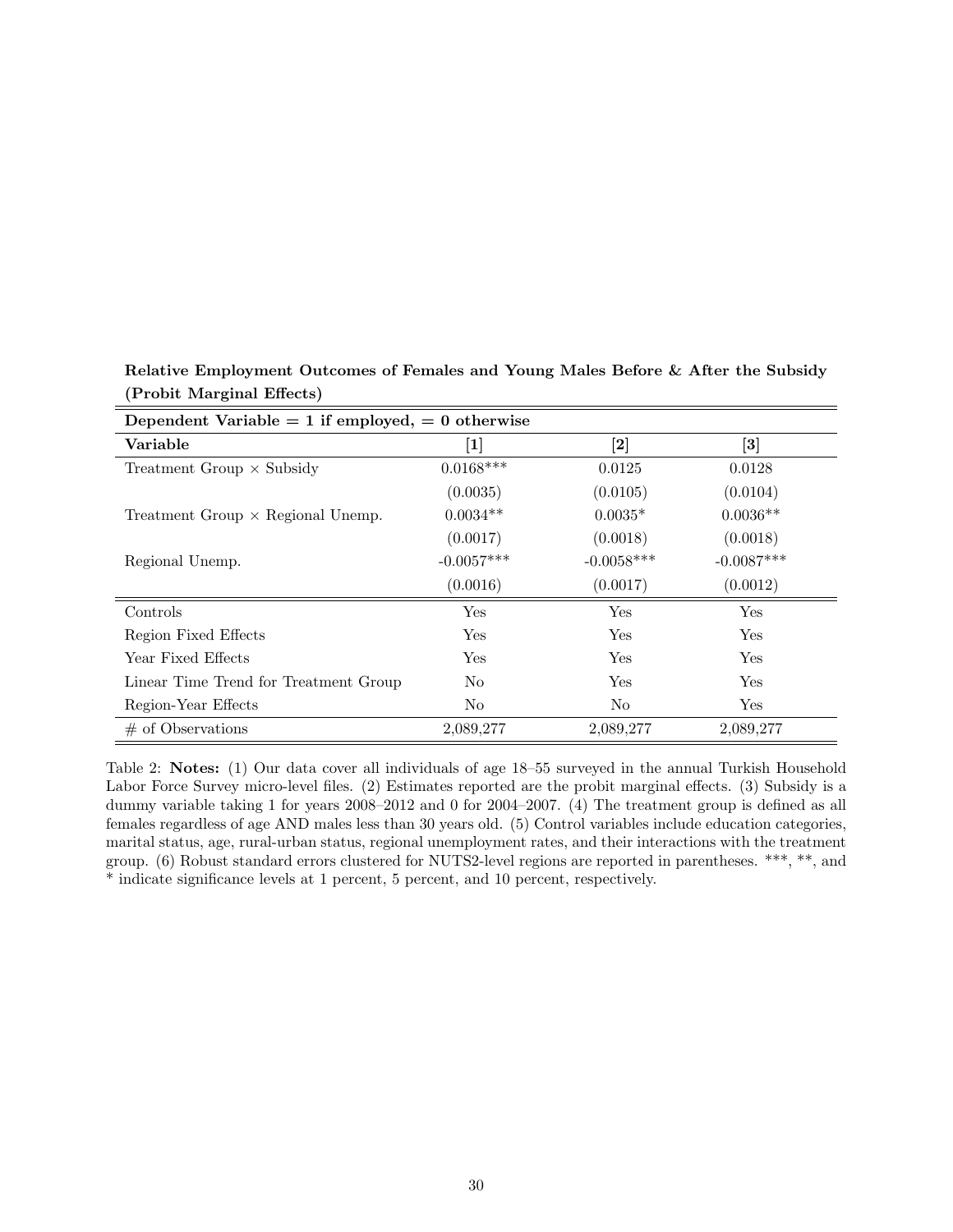| Dependent Variable $= 1$ if employed, $= 0$ otherwise |              |                                                                                                                                                                                                                                     |                   |  |  |  |  |
|-------------------------------------------------------|--------------|-------------------------------------------------------------------------------------------------------------------------------------------------------------------------------------------------------------------------------------|-------------------|--|--|--|--|
| Variable                                              | $[1]$        | $[2] % \includegraphics[width=1\textwidth]{images/TrDiM-Architecture.png} \caption{The figure shows the number of parameters in the right panel. The left panel shows the number of parameters in the right panel.} \label{TrDiS2}$ | $\left[ 3\right]$ |  |  |  |  |
| Female $\times$ Subsidy                               | $0.0443***$  | 0.0229                                                                                                                                                                                                                              | $0.0224*$         |  |  |  |  |
|                                                       | (0.0049)     | (0.0132)                                                                                                                                                                                                                            | (0.0135)          |  |  |  |  |
| Male $< 30 \times$ Subsidy                            | $-0.0167**$  | 0.0028                                                                                                                                                                                                                              | 0.0041            |  |  |  |  |
|                                                       | (0.0069)     | (0.0159)                                                                                                                                                                                                                            | (0.0157)          |  |  |  |  |
| Female $\times$ Regional Unemp.                       | 0.0019       | 0.0024                                                                                                                                                                                                                              | 0.0024            |  |  |  |  |
|                                                       | (0.0027)     | (0.0028)                                                                                                                                                                                                                            | (0.0028)          |  |  |  |  |
| Male $< 30 \times$ Regional Unemp.                    | 0.0034       | 0.0031                                                                                                                                                                                                                              | 0.0031            |  |  |  |  |
|                                                       | (0.0023)     | (0.0024)                                                                                                                                                                                                                            | (0.0024)          |  |  |  |  |
| Regional Unemp.                                       | $-0.0055***$ | $-0.0056***$                                                                                                                                                                                                                        | $-0.0076***$      |  |  |  |  |
|                                                       | (0.0018)     | (0.0019)                                                                                                                                                                                                                            | (0.0014)          |  |  |  |  |
| Controls                                              | Yes          | Yes                                                                                                                                                                                                                                 | Yes               |  |  |  |  |
| Region Fixed Effects                                  | Yes          | Yes                                                                                                                                                                                                                                 | Yes               |  |  |  |  |
| Year Fixed Effects                                    | Yes          | Yes                                                                                                                                                                                                                                 | Yes               |  |  |  |  |
| Linear Time Trend for Treatment Group                 | No           | Yes                                                                                                                                                                                                                                 | Yes               |  |  |  |  |
| Region-Year Effects                                   | No           | No                                                                                                                                                                                                                                  | Yes               |  |  |  |  |
| $#$ of Observations                                   | 2,089,277    | 2,089,277                                                                                                                                                                                                                           | 2,089,277         |  |  |  |  |

<span id="page-32-0"></span>Relative Employment Outcomes of Females and Young Males Before & After the Subsidy (Probit Marginal Effects)

Table 3: Notes: (1) Our data cover all individuals of age 18–55 surveyed in the annual Turkish Household Labor Force Survey micro-level files. (2) Estimates reported are the probit marginal effects. (3) Subsidy is a dummy variable taking 1 for years 2008–2012 and 0 for 2004–2007. (4) The treatment group is defined as all females regardless of age AND males less than 30 years old. (5) Control variables include education categories, marital status, age, rural-urban status, regional unemployment rates, and their interactions with the treatment group. (6) Robust standard errors clustered for NUTS2-level regions are reported in parentheses. \*\*\*, \*\*, and \* indicate significance levels at 1 percent, 5 percent, and 10 percent, respectively.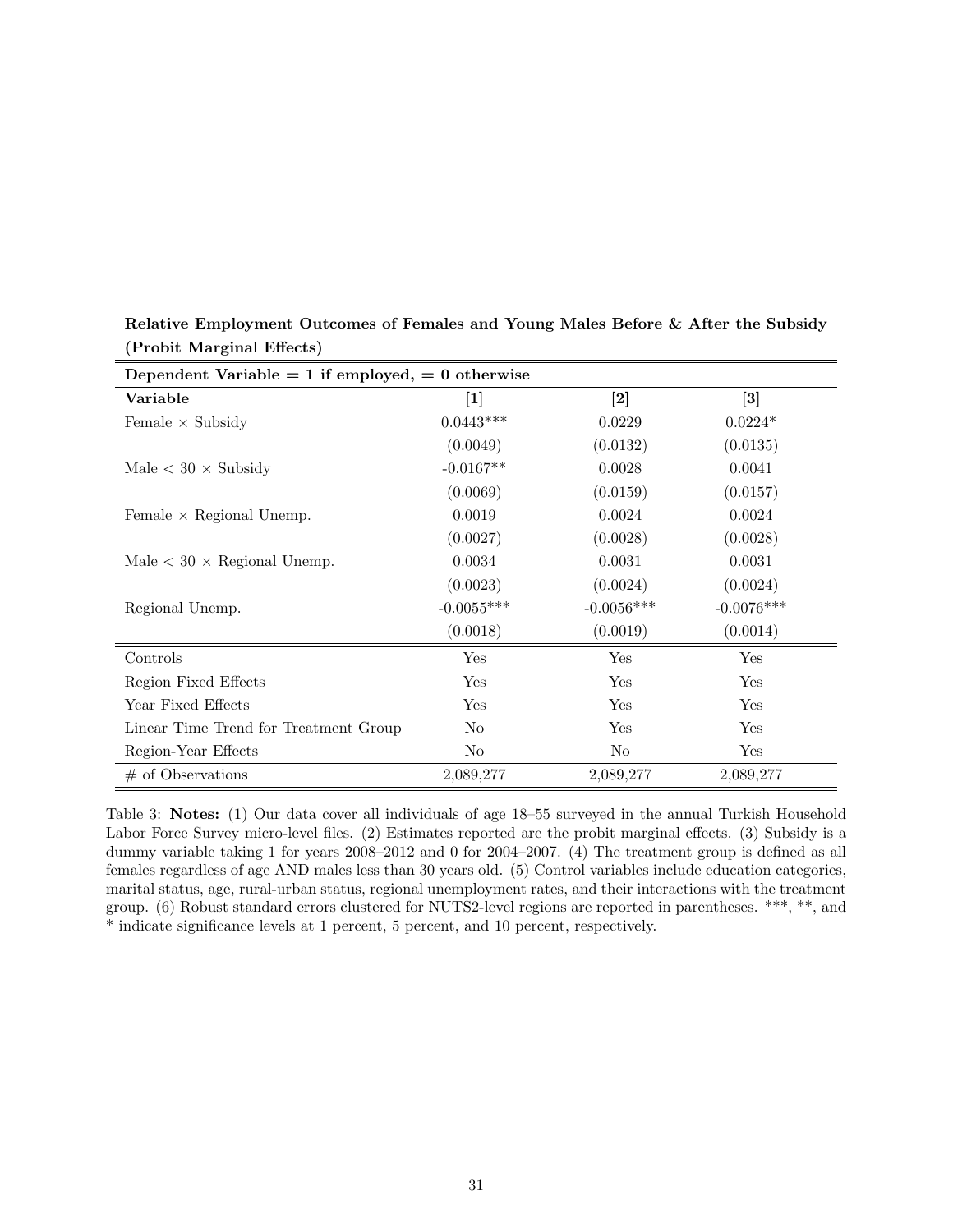|                                         | Dependent Variable = 1 if employed, = 0 otherwise |                   |                   |  |  |  |  |  |
|-----------------------------------------|---------------------------------------------------|-------------------|-------------------|--|--|--|--|--|
| Variable                                | $\left[1\right]$                                  | $\left[ 2\right]$ | $\left[ 3\right]$ |  |  |  |  |  |
| Male $<$ 30 $\times$ Subsidy            | $-0.0186***$                                      | $-0.0033$         | $-0.0046$         |  |  |  |  |  |
|                                         | (0.0071)                                          | (0.0161)          | (0.0160)          |  |  |  |  |  |
| Female $\geq 30 \times$ Subsidy         | $0.0683***$                                       | $0.0226*$         | $0.0248*$         |  |  |  |  |  |
|                                         | (0.0057)                                          | (0.0125)          | (0.0128)          |  |  |  |  |  |
| Female $< 30 \times$ Subsidy            | $0.0154**$                                        | 0.0221            | 0.0226            |  |  |  |  |  |
|                                         | (0.0068)                                          | (0.0172)          | (0.0173)          |  |  |  |  |  |
| Male $<$ 30 $\times$ Regional Unemp.    | 0.0031                                            | 0.0028            | 0.0029            |  |  |  |  |  |
|                                         | (0.0023)                                          | (0.0024)          | (0.0024)          |  |  |  |  |  |
| Female $\geq 30 \times$ Regional Unemp. | 0.0011                                            | 0.0011            | 0.0011            |  |  |  |  |  |
|                                         | (0.0028)                                          | (0.0029)          | (0.0029)          |  |  |  |  |  |
| Female $<$ 30 $\times$ Regional Unemp.  | 0.0034                                            | 0.0033            | 0.0034            |  |  |  |  |  |
|                                         | (0.0032)                                          | (0.0034)          | (0.0034)          |  |  |  |  |  |
| Regional Unemp.                         | $-0.0054***$                                      | $-0.0055***$      | $-0.0075***$      |  |  |  |  |  |
|                                         | (0.0018)                                          | (0.0019)          | (0.0014)          |  |  |  |  |  |
| Controls                                | Yes                                               | Yes               | Yes               |  |  |  |  |  |
| Region Fixed Effects                    | Yes                                               | Yes               | Yes               |  |  |  |  |  |
| Year Fixed Effects                      | Yes                                               | Yes               | Yes               |  |  |  |  |  |
| Linear Time Trend for Treatment Group   | $\rm No$                                          | Yes               | Yes               |  |  |  |  |  |
| Region-Year Effects                     | No                                                | No                | Yes               |  |  |  |  |  |
| $#$ of Observations                     | 2,089,277                                         | 2,089,277         | 2,089,277         |  |  |  |  |  |

<span id="page-33-0"></span>Relative Employment Outcomes of Females and Young Males Before & After the Subsidy (Probit Marginal Effects)

Table 4: Notes: (1) Our data cover all individuals of age 18–55 surveyed in the annual Turkish Household Labor Force Survey micro-level files. (2) Estimates reported are the probit marginal effects. (3) Subsidy is a dummy variable taking 1 for years 2008–2012 and 0 for 2004–2007. (4) The treatment group is defined as all females regardless of age AND males less than 30 years old. (5) Control variables include education categories, marital status, age, rural-urban status, regional unemployment rates, and their interactions with the treatment group. (6) Robust standard errors clustered for NUTS2-level regions are reported in parentheses. \*\*\*, \*\*, and \* indicate significance levels at 1 percent, 5 percent, and 10 percent, respectively.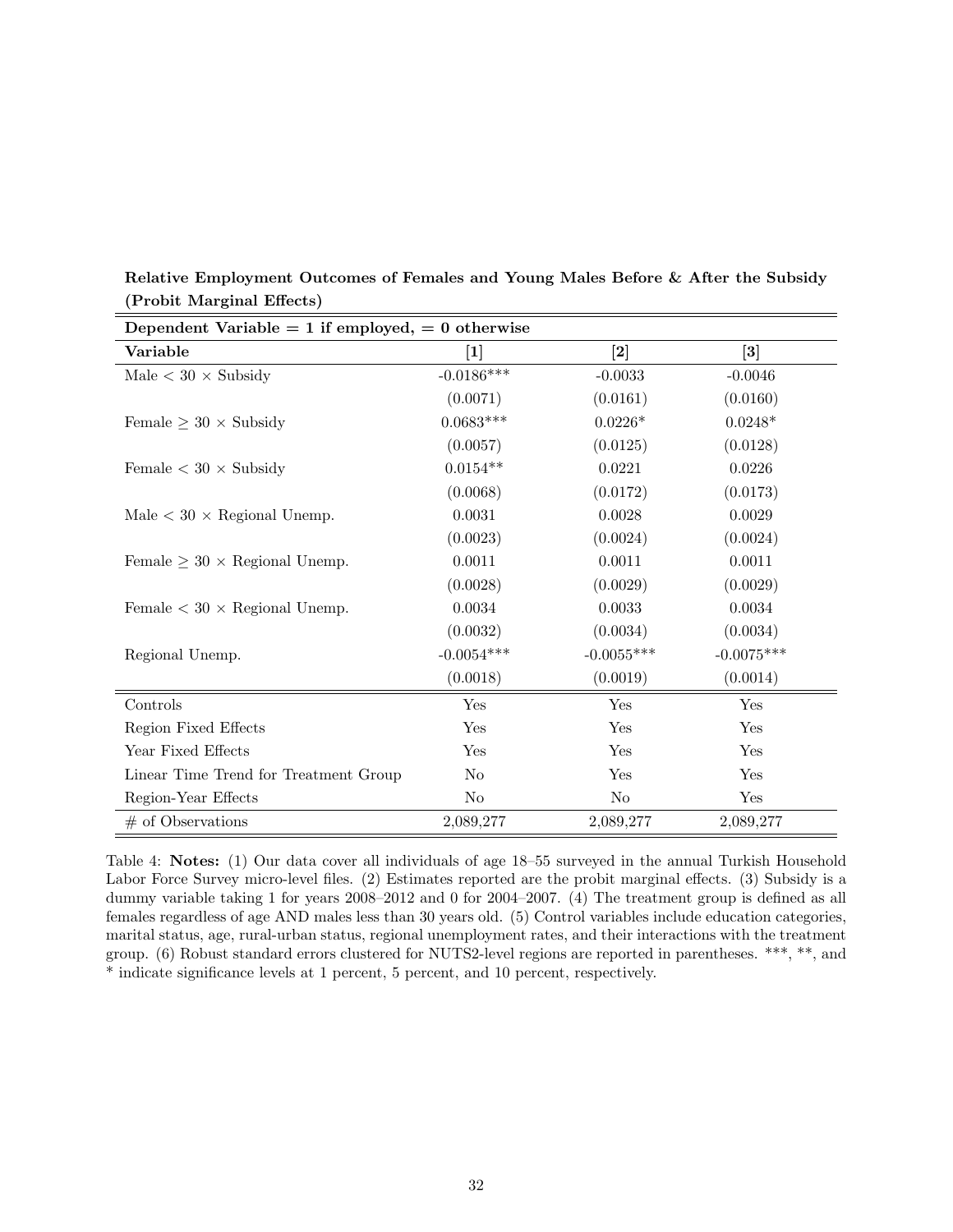<span id="page-34-0"></span>

| Relative Employment Outcomes of Females and Young Males Before & After the Subsidy |  |  |  |
|------------------------------------------------------------------------------------|--|--|--|
| (Probit Marginal Effects)                                                          |  |  |  |

| Dependent Variable = 1 if employed, = 0 otherwise |                                                                                                                                                                                                                                                                                         |              |                                                                                                                                                                                                                                            |               |              |              |  |
|---------------------------------------------------|-----------------------------------------------------------------------------------------------------------------------------------------------------------------------------------------------------------------------------------------------------------------------------------------|--------------|--------------------------------------------------------------------------------------------------------------------------------------------------------------------------------------------------------------------------------------------|---------------|--------------|--------------|--|
| Variable                                          | $[1] % \includegraphics[width=0.9\columnwidth]{figures/fig_1a} \caption{The image shows the number of times, and the number of times, and the number of times, are indicated with the number of times, and the number of times, are indicated with the number of times.} \label{fig:1}$ | $\bm{[2]}$   | $[3] % \includegraphics[width=0.9\columnwidth]{figures/fig_1a} \caption{The figure shows the number of times, and the number of times, and the number of times, and the number of times, are indicated with the same time.} \label{fig:1}$ | $[4]$         | $[5]$        | [6]          |  |
| Treatment Group $\times$ Sub.                     | $0.0359***$                                                                                                                                                                                                                                                                             | $0.0364***$  |                                                                                                                                                                                                                                            |               |              |              |  |
|                                                   | (0.0104)                                                                                                                                                                                                                                                                                | (0.0102)     |                                                                                                                                                                                                                                            |               |              |              |  |
| Female $\times$ Sub.                              |                                                                                                                                                                                                                                                                                         |              | $0.0379***$                                                                                                                                                                                                                                | $0.0400***$   |              |              |  |
|                                                   |                                                                                                                                                                                                                                                                                         |              | (0.0134)                                                                                                                                                                                                                                   | (0.0134)      |              |              |  |
| Male $< 30 \times$ Sub.                           |                                                                                                                                                                                                                                                                                         |              | 0.0123                                                                                                                                                                                                                                     | 0.0127        | 0.0114       | 0.0117       |  |
|                                                   |                                                                                                                                                                                                                                                                                         |              | (0.0160)                                                                                                                                                                                                                                   | (0.0161)      | (0.0161)     | (0.0162)     |  |
| Female $\geq 30 \times$ Sub.                      |                                                                                                                                                                                                                                                                                         |              |                                                                                                                                                                                                                                            |               | $0.0457***$  | $0.0480***$  |  |
|                                                   |                                                                                                                                                                                                                                                                                         |              |                                                                                                                                                                                                                                            |               | (0.0141)     | (0.0139)     |  |
| Female $< 30 \times Sub$ .                        |                                                                                                                                                                                                                                                                                         |              |                                                                                                                                                                                                                                            |               | $0.0293*$    | $0.0311**$   |  |
|                                                   |                                                                                                                                                                                                                                                                                         |              |                                                                                                                                                                                                                                            |               | (0.0151)     | (0.0152)     |  |
| Treat. Group $\times$ Reg. Unemp.                 | $0.0040***$                                                                                                                                                                                                                                                                             | $0.0042***$  |                                                                                                                                                                                                                                            |               |              |              |  |
|                                                   | (0.0011)                                                                                                                                                                                                                                                                                | (0.0012)     |                                                                                                                                                                                                                                            |               |              |              |  |
| Fem. $\times$ Regional Unemp.                     |                                                                                                                                                                                                                                                                                         |              | $0.0037*$                                                                                                                                                                                                                                  | $0.0039*$     |              |              |  |
|                                                   |                                                                                                                                                                                                                                                                                         |              | (0.0022)                                                                                                                                                                                                                                   | (0.0022)      |              |              |  |
| Male $< 30 \times$ Reg. Unemp.                    |                                                                                                                                                                                                                                                                                         |              | 0.0015                                                                                                                                                                                                                                     | 0.0015        | 0.0014       | $\,0.0015\,$ |  |
|                                                   |                                                                                                                                                                                                                                                                                         |              | (0.0009)                                                                                                                                                                                                                                   | (0.0010)      | (0.0009)     | (0.0010)     |  |
| Fem. $\geq 30 \times$ Reg. Unemp.                 |                                                                                                                                                                                                                                                                                         |              |                                                                                                                                                                                                                                            |               | 0.0018       | 0.0019       |  |
|                                                   |                                                                                                                                                                                                                                                                                         |              |                                                                                                                                                                                                                                            |               | (0.0027)     | (0.0027)     |  |
| Fem. $< 30 \times$ Reg. Unemp.                    |                                                                                                                                                                                                                                                                                         |              |                                                                                                                                                                                                                                            |               | $0.0056***$  | $0.0058***$  |  |
|                                                   |                                                                                                                                                                                                                                                                                         |              |                                                                                                                                                                                                                                            |               | (0.0021)     | (0.0021)     |  |
| Regional Unemp.                                   | $-0.0075***$                                                                                                                                                                                                                                                                            | $-0.0056***$ | $-0.0014*$                                                                                                                                                                                                                                 | $-0.0066$ *** | $-0.0068***$ | $-0.0042**$  |  |
|                                                   | (0.0014)                                                                                                                                                                                                                                                                                | (0.0011)     | (0.0008)                                                                                                                                                                                                                                   | (0.0018)      | (0.0023)     | (0.0019)     |  |
| Controls                                          | Yes                                                                                                                                                                                                                                                                                     | Yes          | Yes                                                                                                                                                                                                                                        | Yes           | Yes          | Yes          |  |
| Region Fixed Effects                              | Yes                                                                                                                                                                                                                                                                                     | Yes          | Yes                                                                                                                                                                                                                                        | Yes           | Yes          | Yes          |  |
| Year Fixed Effects                                | Yes                                                                                                                                                                                                                                                                                     | Yes          | Yes                                                                                                                                                                                                                                        | Yes           | Yes          | Yes          |  |
| Linear Trend for Treat. Gr.                       | Yes                                                                                                                                                                                                                                                                                     | Yes          | Yes                                                                                                                                                                                                                                        | Yes           | Yes          | Yes          |  |
| Region-Year Effects                               | $\rm No$                                                                                                                                                                                                                                                                                | Yes          | No                                                                                                                                                                                                                                         | Yes           | $\rm No$     | Yes          |  |
| $#$ of Observations                               | 685,932                                                                                                                                                                                                                                                                                 | 685,932      | 685,932                                                                                                                                                                                                                                    | 685,932       | 685,932      | 685,932      |  |

Table 5: **Notes:** This table repeats the estimates reported in Tables  $(2) - (4)$  $(2) - (4)$  $(2) - (4)$  for the individuals of age 25–35. Robust standard errors clustered for NUTS2-level regions are reported in parentheses. \*\*\*, \*\*, and \* indicate significance levels at 1 percent, 5 percent, and 10 percent, respectively.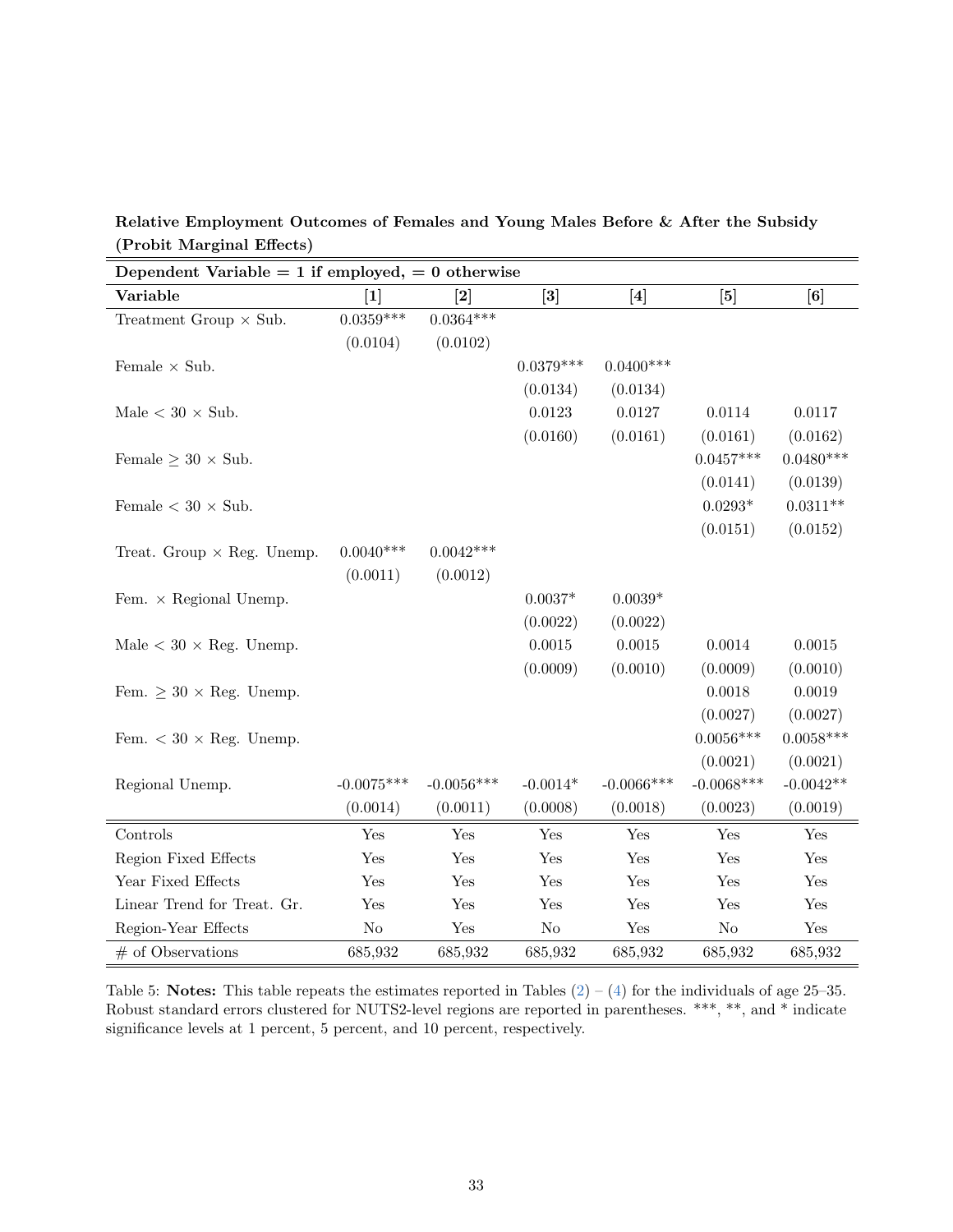<span id="page-35-0"></span>

| Relative Employment Outcomes of Females and Young Males Before & After the Subsidy |  |  |  |
|------------------------------------------------------------------------------------|--|--|--|
| (Probit Marginal Effects)                                                          |  |  |  |

| Dependent Variable = 1 if employed, = 0 otherwise |                                                                                                                                                                                                                                                                                         |                                                                                                                                                                                                                                            |                                                                                                                                                                                                                                            |              |              |                      |
|---------------------------------------------------|-----------------------------------------------------------------------------------------------------------------------------------------------------------------------------------------------------------------------------------------------------------------------------------------|--------------------------------------------------------------------------------------------------------------------------------------------------------------------------------------------------------------------------------------------|--------------------------------------------------------------------------------------------------------------------------------------------------------------------------------------------------------------------------------------------|--------------|--------------|----------------------|
| Variable                                          | $[1] % \includegraphics[width=0.9\columnwidth]{figures/fig_1a} \caption{The image shows the number of times, and the number of times, and the number of times, are indicated with the number of times, and the number of times, are indicated with the number of times.} \label{fig:2}$ | $[2] % \includegraphics[width=0.9\columnwidth]{figures/fig_1a} \caption{The figure shows the number of times, and the number of times, and the number of times, and the number of times, are indicated with the same time.} \label{fig:1}$ | $[3] % \includegraphics[width=0.9\columnwidth]{figures/fig_1a} \caption{The figure shows the number of times, and the number of times, and the number of times, and the number of times, are indicated with the same time.} \label{fig:1}$ | $[4]$        | $[5]$        |                      |
| Treatment Group $\times$ Sub.                     | $0.0294**$                                                                                                                                                                                                                                                                              | $0.0299**$                                                                                                                                                                                                                                 |                                                                                                                                                                                                                                            |              |              |                      |
|                                                   | (0.0146)                                                                                                                                                                                                                                                                                | (0.0146)                                                                                                                                                                                                                                   |                                                                                                                                                                                                                                            |              |              |                      |
| Female $\times$ Sub.                              |                                                                                                                                                                                                                                                                                         |                                                                                                                                                                                                                                            | $0.0371**$                                                                                                                                                                                                                                 | $0.0397**$   |              |                      |
|                                                   |                                                                                                                                                                                                                                                                                         |                                                                                                                                                                                                                                            | (0.0177)                                                                                                                                                                                                                                   | (0.0185)     |              |                      |
| Male $<$ 30 $\times$ Sub.                         |                                                                                                                                                                                                                                                                                         |                                                                                                                                                                                                                                            | 0.0029                                                                                                                                                                                                                                     | 0.0028       | 0.0028       | 0.0027               |
|                                                   |                                                                                                                                                                                                                                                                                         |                                                                                                                                                                                                                                            | (0.0188)                                                                                                                                                                                                                                   | (0.0186)     | (0.0188)     | (0.0186)             |
| Female $\geq 30 \times$ Sub.                      |                                                                                                                                                                                                                                                                                         |                                                                                                                                                                                                                                            |                                                                                                                                                                                                                                            |              | $0.0388*$    | $0.0412*$            |
|                                                   |                                                                                                                                                                                                                                                                                         |                                                                                                                                                                                                                                            |                                                                                                                                                                                                                                            |              | (0.0213)     | (0.0219)             |
| Female $< 30 \times Sub$ .                        |                                                                                                                                                                                                                                                                                         |                                                                                                                                                                                                                                            |                                                                                                                                                                                                                                            |              | $0.0352**$   | $0.0379**$           |
|                                                   |                                                                                                                                                                                                                                                                                         |                                                                                                                                                                                                                                            |                                                                                                                                                                                                                                            |              | (0.0173)     | (0.0183)             |
| Treat. Group $\times$ Reg. Unemp.                 | $0.0046**$                                                                                                                                                                                                                                                                              | $0.0048**$                                                                                                                                                                                                                                 |                                                                                                                                                                                                                                            |              |              |                      |
|                                                   | (0.0019)                                                                                                                                                                                                                                                                                | (0.0019)                                                                                                                                                                                                                                   |                                                                                                                                                                                                                                            |              |              |                      |
| Fem. $\times$ Regional Unemp.                     |                                                                                                                                                                                                                                                                                         |                                                                                                                                                                                                                                            | $0.0046*$                                                                                                                                                                                                                                  | $0.0049*$    |              |                      |
|                                                   |                                                                                                                                                                                                                                                                                         |                                                                                                                                                                                                                                            | (0.0025)                                                                                                                                                                                                                                   | (0.0025)     |              |                      |
| Male $< 30 \times$ Reg. Unemp.                    |                                                                                                                                                                                                                                                                                         |                                                                                                                                                                                                                                            | $0.0013\,$                                                                                                                                                                                                                                 | 0.0014       | 0.0013       | 0.0014               |
|                                                   |                                                                                                                                                                                                                                                                                         |                                                                                                                                                                                                                                            | (0.0012)                                                                                                                                                                                                                                   | (0.0012)     | (0.0012)     | (0.0012)             |
| Fem. $\geq 30 \times$ Reg. Unemp.                 |                                                                                                                                                                                                                                                                                         |                                                                                                                                                                                                                                            |                                                                                                                                                                                                                                            |              | 0.0034       | 0.0037               |
|                                                   |                                                                                                                                                                                                                                                                                         |                                                                                                                                                                                                                                            |                                                                                                                                                                                                                                            |              | (0.0030)     | (0.0031)             |
| Fem. $< 30 \times$ Reg. Unemp.                    |                                                                                                                                                                                                                                                                                         |                                                                                                                                                                                                                                            |                                                                                                                                                                                                                                            |              | $0.0056**$   | $0.0059**$           |
|                                                   |                                                                                                                                                                                                                                                                                         |                                                                                                                                                                                                                                            |                                                                                                                                                                                                                                            |              | (0.0024)     | (0.0024)             |
| Regional Unemp.                                   | $-0.0061***$                                                                                                                                                                                                                                                                            | $-0.0069***$                                                                                                                                                                                                                               | $-0.0067***$                                                                                                                                                                                                                               | $-0.0060***$ | $-0.0067***$ | $-0.0060***$         |
|                                                   | (0.0015)                                                                                                                                                                                                                                                                                | (0.0014)                                                                                                                                                                                                                                   | (0.0015)                                                                                                                                                                                                                                   | (0.0009)     | (0.0015)     | (0.0009)             |
| Controls                                          | Yes                                                                                                                                                                                                                                                                                     | Yes                                                                                                                                                                                                                                        | Yes                                                                                                                                                                                                                                        | Yes          | Yes          | Yes                  |
| Region Fixed Effects                              | Yes                                                                                                                                                                                                                                                                                     | Yes                                                                                                                                                                                                                                        | Yes                                                                                                                                                                                                                                        | Yes          | Yes          | Yes                  |
| Year Fixed Effects                                | Yes                                                                                                                                                                                                                                                                                     | Yes                                                                                                                                                                                                                                        | Yes                                                                                                                                                                                                                                        | Yes          | Yes          | Yes                  |
| Linear Trend for Treat. Gr.                       | Yes                                                                                                                                                                                                                                                                                     | Yes                                                                                                                                                                                                                                        | Yes                                                                                                                                                                                                                                        | Yes          | Yes          | $\operatorname{Yes}$ |
| Region-Year Effects                               | N <sub>o</sub>                                                                                                                                                                                                                                                                          | Yes                                                                                                                                                                                                                                        | $\rm No$                                                                                                                                                                                                                                   | Yes          | $\rm No$     | Yes                  |
| $#$ of Observations                               | 252,510                                                                                                                                                                                                                                                                                 | 252,510                                                                                                                                                                                                                                    | 252,510                                                                                                                                                                                                                                    | 252,510      | 252,510      | 252,510              |

Table 6: **Notes:** This table repeats the estimates reported in Tables  $(2) - (4)$  $(2) - (4)$  $(2) - (4)$  for the individuals of age 28–31. Robust standard errors clustered for NUTS2-level regions are reported in parentheses. \*\*\*, \*\*, and \* indicate significance levels at 1 percent, 5 percent, and 10 percent, respectively.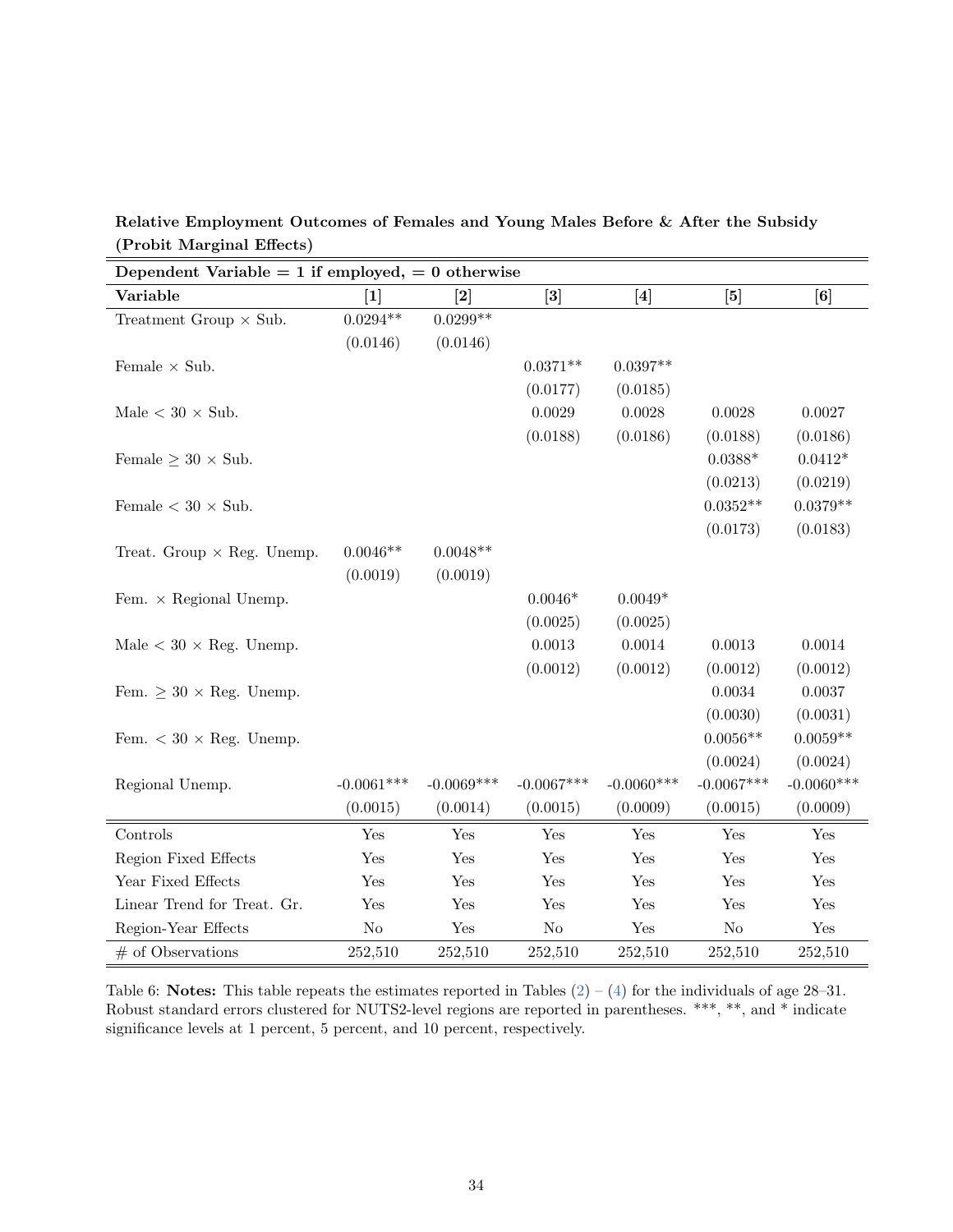| Dependent Variable = 1 if employed, = 0 otherwise |              |                   |                                                                                                                                                                                                                                            |                                                                                                                                                                                                                                                                                                                                                                                                                                                                                                                                                                                                                                                                                                                                                                                                                                                                    |                                                                                                                                                                                                              |  |  |
|---------------------------------------------------|--------------|-------------------|--------------------------------------------------------------------------------------------------------------------------------------------------------------------------------------------------------------------------------------------|--------------------------------------------------------------------------------------------------------------------------------------------------------------------------------------------------------------------------------------------------------------------------------------------------------------------------------------------------------------------------------------------------------------------------------------------------------------------------------------------------------------------------------------------------------------------------------------------------------------------------------------------------------------------------------------------------------------------------------------------------------------------------------------------------------------------------------------------------------------------|--------------------------------------------------------------------------------------------------------------------------------------------------------------------------------------------------------------|--|--|
| Variable                                          |              | $\left[ 2\right]$ | $[3] % \includegraphics[width=0.9\columnwidth]{figures/fig_1a} \caption{The figure shows the number of times, and the number of times, and the number of times, and the number of times, are indicated with the same time.} \label{fig:1}$ | $[4] % \includegraphics[width=0.9\columnwidth]{figures/fig_4} \caption{A graph shows a function of the number of times, and the number of times, in the left, the number of times, in the right, the number of times, in the right, the number of times, in the right, the number of times, in the right, the number of times, in the right, the number of times, in the right, the number of times, in the right, the number of times, in the right, the number of times, in the right, the number of times, in the right, the number of times, in the right, the number of times, in the right, the number of times, in the right, the number of times, in the right, the number of times, in the right, the number of times, in the right, the number of times, in the right, the number of times, in the right, the number of times, in the right, the number$ | $[5] % \includegraphics[width=0.9\columnwidth]{figures/fig_1a} \caption{The 3D (top) of the parameter $\Omega$ in the left and right. The left is the same time, the right is the same time.} \label{fig:1}$ |  |  |
| Male $<$ 30 $\times$ Sub.                         | $-0.0046$    | $-0.0249**$       | $-0.0083$                                                                                                                                                                                                                                  | 0.0034                                                                                                                                                                                                                                                                                                                                                                                                                                                                                                                                                                                                                                                                                                                                                                                                                                                             | $-0.0008$                                                                                                                                                                                                    |  |  |
|                                                   | (0.0160)     | (0.0106)          | (0.0143)                                                                                                                                                                                                                                   | (0.0180)                                                                                                                                                                                                                                                                                                                                                                                                                                                                                                                                                                                                                                                                                                                                                                                                                                                           | (0.0274)                                                                                                                                                                                                     |  |  |
| Female $\geq 30 \times$ Sub.                      | $0.0248*$    | $0.0392**$        | $0.0291*$                                                                                                                                                                                                                                  | $0.0279*$                                                                                                                                                                                                                                                                                                                                                                                                                                                                                                                                                                                                                                                                                                                                                                                                                                                          | $0.0263**$                                                                                                                                                                                                   |  |  |
|                                                   | (0.0128)     | (0.0186)          | (0.0162)                                                                                                                                                                                                                                   | (0.0148)                                                                                                                                                                                                                                                                                                                                                                                                                                                                                                                                                                                                                                                                                                                                                                                                                                                           | (0.0117)                                                                                                                                                                                                     |  |  |
| Female $< 30 \times Sub$ .                        | 0.0226       | 0.0181            | 0.0230                                                                                                                                                                                                                                     | $0.0364*$                                                                                                                                                                                                                                                                                                                                                                                                                                                                                                                                                                                                                                                                                                                                                                                                                                                          | 0.0062                                                                                                                                                                                                       |  |  |
|                                                   | (0.0173)     | (0.0132)          | (0.0217)                                                                                                                                                                                                                                   | (0.0216)                                                                                                                                                                                                                                                                                                                                                                                                                                                                                                                                                                                                                                                                                                                                                                                                                                                           | (0.0173)                                                                                                                                                                                                     |  |  |
| Male $< 30 \times$ Reg. Unemp.                    | 0.0029       | 0.0008            | 0.0021                                                                                                                                                                                                                                     | 0.0001                                                                                                                                                                                                                                                                                                                                                                                                                                                                                                                                                                                                                                                                                                                                                                                                                                                             | 0.0019                                                                                                                                                                                                       |  |  |
|                                                   | (0.0024)     | (0.0014)          | (0.0024)                                                                                                                                                                                                                                   | (0.0030)                                                                                                                                                                                                                                                                                                                                                                                                                                                                                                                                                                                                                                                                                                                                                                                                                                                           | (0.0033)                                                                                                                                                                                                     |  |  |
| Fem. $\geq 30 \times$ Reg. Unemp.                 | 0.0011       | $-0.0069$         | $-0.0008$                                                                                                                                                                                                                                  | $\,0.0015\,$                                                                                                                                                                                                                                                                                                                                                                                                                                                                                                                                                                                                                                                                                                                                                                                                                                                       | 0.0038                                                                                                                                                                                                       |  |  |
|                                                   | (0.0029)     | (0.0028)          | (0.0030)                                                                                                                                                                                                                                   | (0.0029)                                                                                                                                                                                                                                                                                                                                                                                                                                                                                                                                                                                                                                                                                                                                                                                                                                                           | (0.0016)                                                                                                                                                                                                     |  |  |
| Fem. $<$ 30 $\times$ Reg. Unemp.                  | 0.0034       | $-0.0025$         | 0.0012                                                                                                                                                                                                                                     | 0.0019                                                                                                                                                                                                                                                                                                                                                                                                                                                                                                                                                                                                                                                                                                                                                                                                                                                             | $0.0053*$                                                                                                                                                                                                    |  |  |
|                                                   | (0.0034)     | (0.0024)          | (0.0041)                                                                                                                                                                                                                                   | (0.0040)                                                                                                                                                                                                                                                                                                                                                                                                                                                                                                                                                                                                                                                                                                                                                                                                                                                           | (0.0027)                                                                                                                                                                                                     |  |  |
| Regional Unemp.                                   | $-0.0075***$ | $-0.0056***$      | $-0.0014*$                                                                                                                                                                                                                                 | $-0.0077***$                                                                                                                                                                                                                                                                                                                                                                                                                                                                                                                                                                                                                                                                                                                                                                                                                                                       | $-0.0042**$                                                                                                                                                                                                  |  |  |
|                                                   | (0.0014)     | (0.0011)          | (0.0008)                                                                                                                                                                                                                                   | (0.0020)                                                                                                                                                                                                                                                                                                                                                                                                                                                                                                                                                                                                                                                                                                                                                                                                                                                           | (0.0019)                                                                                                                                                                                                     |  |  |
| Controls                                          | Yes          | Yes               | Yes                                                                                                                                                                                                                                        | Yes                                                                                                                                                                                                                                                                                                                                                                                                                                                                                                                                                                                                                                                                                                                                                                                                                                                                | Yes                                                                                                                                                                                                          |  |  |
| Region Fixed Effects                              | Yes          | Yes               | Yes                                                                                                                                                                                                                                        | Yes                                                                                                                                                                                                                                                                                                                                                                                                                                                                                                                                                                                                                                                                                                                                                                                                                                                                | Yes                                                                                                                                                                                                          |  |  |
| Year Fixed Effects                                | Yes          | Yes               | Yes                                                                                                                                                                                                                                        | Yes                                                                                                                                                                                                                                                                                                                                                                                                                                                                                                                                                                                                                                                                                                                                                                                                                                                                | Yes                                                                                                                                                                                                          |  |  |
| Linear Trend for Treat. Gr.                       | Yes          | Yes               | Yes                                                                                                                                                                                                                                        | Yes                                                                                                                                                                                                                                                                                                                                                                                                                                                                                                                                                                                                                                                                                                                                                                                                                                                                | Yes                                                                                                                                                                                                          |  |  |
| Region-Year Effects                               | Yes          | Yes               | Yes                                                                                                                                                                                                                                        | Yes                                                                                                                                                                                                                                                                                                                                                                                                                                                                                                                                                                                                                                                                                                                                                                                                                                                                | Yes                                                                                                                                                                                                          |  |  |
| $#$ of Observations                               | 2,089,277    | 159,131           | 832,745                                                                                                                                                                                                                                    | 584,426                                                                                                                                                                                                                                                                                                                                                                                                                                                                                                                                                                                                                                                                                                                                                                                                                                                            | 199,541                                                                                                                                                                                                      |  |  |

<span id="page-36-0"></span>Relative Employment Outcomes of Females and Young Males Before & After the Subsidy Estimates by Education Categories (Probit Marginal Effects)

Table 7: Notes: This table reports estimates by education groups for the individuals of age 18–55. The first column reports the estimates for all education groups, second no degree, third primary education, fourth secondary education, and fifth college education & above. Robust standard errors clustered for NUTS2-level regions are reported in parentheses. \*\*\*, \*\*, and \* indicate significance levels at 1 percent, 5 percent, and 10 percent, respectively.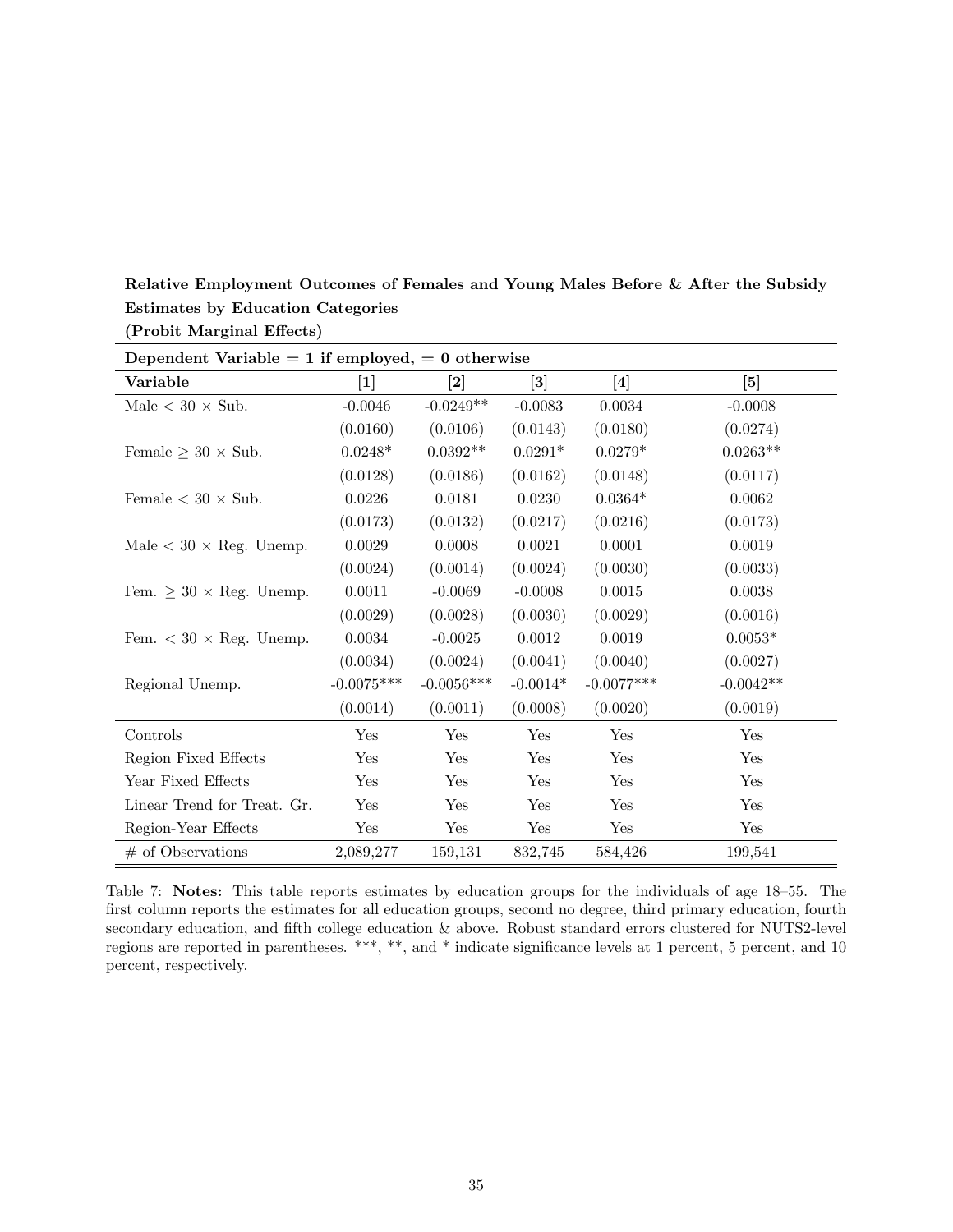|                                   | Dependent Variable = 1 if employed, = 0 otherwise |             |                                                                                                                                                                                                                                            |                                                                                                                                                                                                                                                                                                                                                                                                                                                                                                                                                                                                                                                                                                                                                                                                                                                                    |             |  |  |  |
|-----------------------------------|---------------------------------------------------|-------------|--------------------------------------------------------------------------------------------------------------------------------------------------------------------------------------------------------------------------------------------|--------------------------------------------------------------------------------------------------------------------------------------------------------------------------------------------------------------------------------------------------------------------------------------------------------------------------------------------------------------------------------------------------------------------------------------------------------------------------------------------------------------------------------------------------------------------------------------------------------------------------------------------------------------------------------------------------------------------------------------------------------------------------------------------------------------------------------------------------------------------|-------------|--|--|--|
| Variable                          |                                                   | [2]         | $[3] % \includegraphics[width=0.9\columnwidth]{figures/fig_1a} \caption{The figure shows the number of times, and the number of times, and the number of times, and the number of times, are indicated with the same time.} \label{fig:1}$ | $[4] % \includegraphics[width=0.9\columnwidth]{figures/fig_4} \caption{A graph shows a function of the number of times, and the number of times, in the left, the number of times, in the right, the number of times, in the right, the number of times, in the right, the number of times, in the right, the number of times, in the right, the number of times, in the right, the number of times, in the right, the number of times, in the right, the number of times, in the right, the number of times, in the right, the number of times, in the right, the number of times, in the right, the number of times, in the right, the number of times, in the right, the number of times, in the right, the number of times, in the right, the number of times, in the right, the number of times, in the right, the number of times, in the right, the number$ | $[5]$       |  |  |  |
| Male $<$ 30 $\times$ Sub.         | 0.0117                                            | $-0.0060$   | $-0.0011$                                                                                                                                                                                                                                  | 0.0138                                                                                                                                                                                                                                                                                                                                                                                                                                                                                                                                                                                                                                                                                                                                                                                                                                                             | $-0.0133$   |  |  |  |
|                                   | (0.0162)                                          | (0.0233)    | (0.0180)                                                                                                                                                                                                                                   | (0.0186)                                                                                                                                                                                                                                                                                                                                                                                                                                                                                                                                                                                                                                                                                                                                                                                                                                                           | (0.0167)    |  |  |  |
| Female $\geq 30 \times$ Sub.      | $0.0480***$                                       | $0.0526*$   | $0.0595**$                                                                                                                                                                                                                                 | $0.0302*$                                                                                                                                                                                                                                                                                                                                                                                                                                                                                                                                                                                                                                                                                                                                                                                                                                                          | 0.0192      |  |  |  |
|                                   | (0.0139)                                          | (0.0317)    | (0.0233)                                                                                                                                                                                                                                   | (0.0166)                                                                                                                                                                                                                                                                                                                                                                                                                                                                                                                                                                                                                                                                                                                                                                                                                                                           | (0.0239)    |  |  |  |
| Female $< 30 \times Sub$ .        | $0.0311**$                                        | 0.0587      | 0.0296                                                                                                                                                                                                                                     | $0.0496**$                                                                                                                                                                                                                                                                                                                                                                                                                                                                                                                                                                                                                                                                                                                                                                                                                                                         | 0.0138      |  |  |  |
|                                   | (0.0152)                                          | (0.0409)    | (0.0259)                                                                                                                                                                                                                                   | (0.0203)                                                                                                                                                                                                                                                                                                                                                                                                                                                                                                                                                                                                                                                                                                                                                                                                                                                           | (0.0142)    |  |  |  |
| Male < 30 $\times$ Reg. Unemp.    | $0.0015\,$                                        | 0.0005      | 0.0017                                                                                                                                                                                                                                     | $-0.0005$                                                                                                                                                                                                                                                                                                                                                                                                                                                                                                                                                                                                                                                                                                                                                                                                                                                          | 0.0019      |  |  |  |
|                                   | (0.0010)                                          | (0.0014)    | (0.0012)                                                                                                                                                                                                                                   | (0.0030)                                                                                                                                                                                                                                                                                                                                                                                                                                                                                                                                                                                                                                                                                                                                                                                                                                                           | (0.0019)    |  |  |  |
| Fem. $\geq 30 \times$ Reg. Unemp. | 0.0019                                            | $-0.0065**$ | $-0.0020$                                                                                                                                                                                                                                  | 0.0024                                                                                                                                                                                                                                                                                                                                                                                                                                                                                                                                                                                                                                                                                                                                                                                                                                                             | 0.0034      |  |  |  |
|                                   | (0.0027)                                          | (0.0031)    | (0.0040)                                                                                                                                                                                                                                   | (0.0028)                                                                                                                                                                                                                                                                                                                                                                                                                                                                                                                                                                                                                                                                                                                                                                                                                                                           | (0.0021)    |  |  |  |
| Fem. $<$ 30 $\times$ Reg. Unemp.  | $0.0058***$                                       | $-0.0032$   | 0.0025                                                                                                                                                                                                                                     | 0.0007                                                                                                                                                                                                                                                                                                                                                                                                                                                                                                                                                                                                                                                                                                                                                                                                                                                             | $0.0069***$ |  |  |  |
|                                   | (0.0021)                                          | (0.0031)    | (0.0035)                                                                                                                                                                                                                                   | (0.0034)                                                                                                                                                                                                                                                                                                                                                                                                                                                                                                                                                                                                                                                                                                                                                                                                                                                           | (0.0015)    |  |  |  |
| Regional Unemp.                   | $-0.0070***$                                      | $-0.0026**$ | $-0.0004$                                                                                                                                                                                                                                  | $-0.0076***$                                                                                                                                                                                                                                                                                                                                                                                                                                                                                                                                                                                                                                                                                                                                                                                                                                                       | $-0.0031**$ |  |  |  |
|                                   | (0.0006)                                          | (0.0012)    | (0.0009)                                                                                                                                                                                                                                   | (0.0019)                                                                                                                                                                                                                                                                                                                                                                                                                                                                                                                                                                                                                                                                                                                                                                                                                                                           | (0.0014)    |  |  |  |
| Controls                          | Yes                                               | Yes         | Yes                                                                                                                                                                                                                                        | Yes                                                                                                                                                                                                                                                                                                                                                                                                                                                                                                                                                                                                                                                                                                                                                                                                                                                                | Yes         |  |  |  |
| Region Fixed Effects              | Yes                                               | Yes         | Yes                                                                                                                                                                                                                                        | Yes                                                                                                                                                                                                                                                                                                                                                                                                                                                                                                                                                                                                                                                                                                                                                                                                                                                                | Yes         |  |  |  |
| Year Fixed Effects                | Yes                                               | Yes         | Yes                                                                                                                                                                                                                                        | Yes                                                                                                                                                                                                                                                                                                                                                                                                                                                                                                                                                                                                                                                                                                                                                                                                                                                                | Yes         |  |  |  |
| Linear Trend for Treat. Gr.       | Yes                                               | Yes         | Yes                                                                                                                                                                                                                                        | Yes                                                                                                                                                                                                                                                                                                                                                                                                                                                                                                                                                                                                                                                                                                                                                                                                                                                                | Yes         |  |  |  |
| Region-Year Effects               | Yes                                               | Yes         | Yes                                                                                                                                                                                                                                        | Yes                                                                                                                                                                                                                                                                                                                                                                                                                                                                                                                                                                                                                                                                                                                                                                                                                                                                | Yes         |  |  |  |
| $#$ of Observations               | 685,932                                           | 35,206      | 282,942                                                                                                                                                                                                                                    | 381,915                                                                                                                                                                                                                                                                                                                                                                                                                                                                                                                                                                                                                                                                                                                                                                                                                                                            | 76,653      |  |  |  |

<span id="page-37-0"></span>Relative Employment Outcomes of Females and Young Males Before & After the Subsidy Estimates by Education Categories (Probit Marginal Effects)

Table 8: Notes: This table repeats the estimates reported in Table [\(7\)](#page-36-0) for the individuals of age 25–35. The first column reports the estimates for all education groups, second no degree, third primary education, fourth secondary education, and fifth college education & above. Robust standard errors clustered for NUTS2-level regions are reported in parentheses. \*\*\*, \*\*, and \* indicate significance levels at 1 percent, 5 percent, and 10 percent, respectively.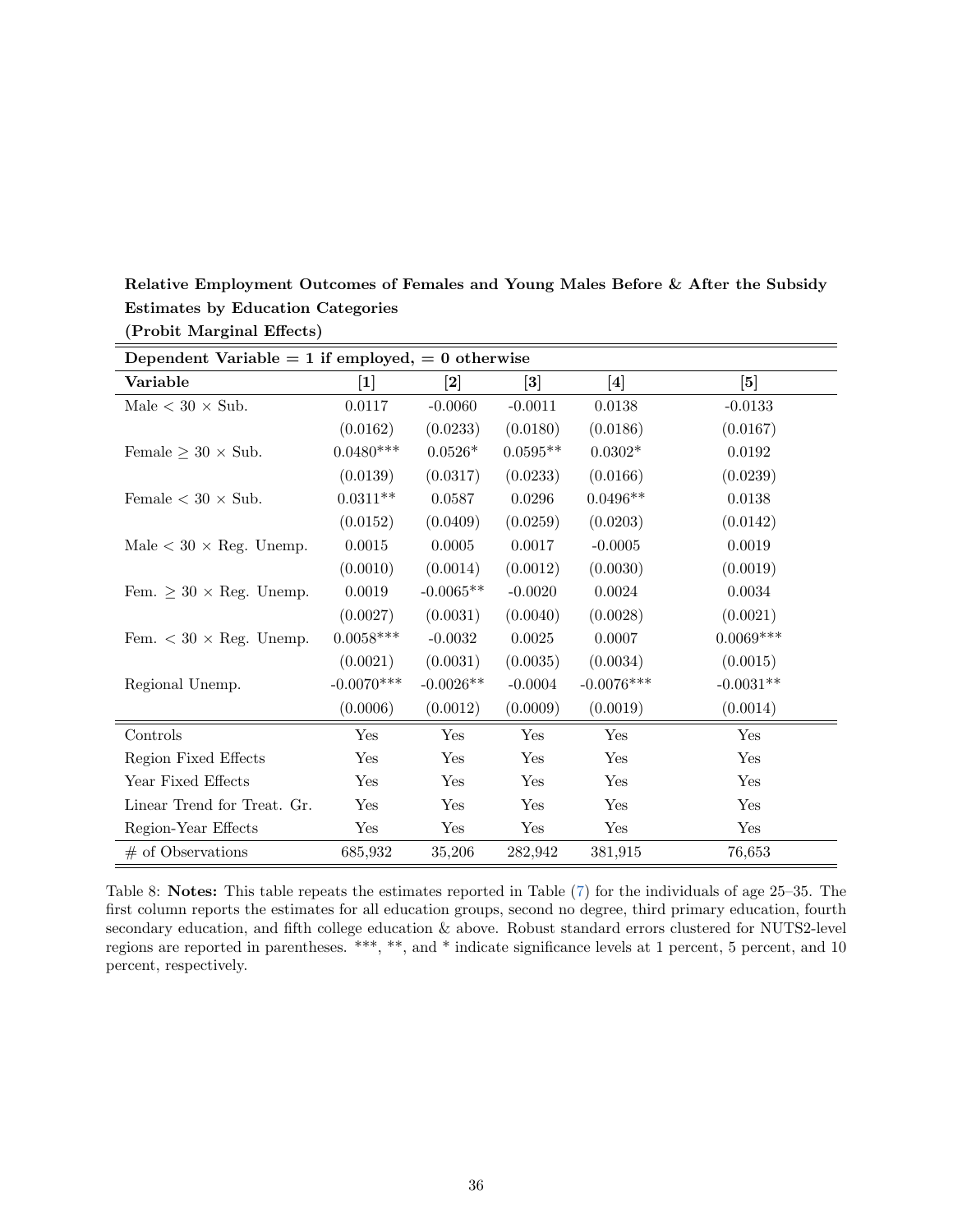| Dependent Variable = 1 if employed, = 0 otherwise |              |              |                 |              |                      |
|---------------------------------------------------|--------------|--------------|-----------------|--------------|----------------------|
| Variable                                          | $[1]$        | $\bm{[2]}$   | $\vert 3 \vert$ | [4]          | [5]                  |
| Male $< 30 \times Sub$ .                          | $-0.0046$    | $-0.0145$    | $0.0483**$      | 0.0236       | $-0.0094$            |
|                                                   | (0.0160)     | (0.0262)     | (0.0199)        | (0.0162)     | (0.0351)             |
| Female $\geq 30 \times$ Sub.                      | $0.0248*$    | $-0.0015$    | $0.0688**$      | $0.0654***$  | 0.0168               |
|                                                   | (0.0128)     | (0.0297)     | (0.0288)        | (0.0229)     | (0.0170)             |
| Female $< 30 \times Sub$ .                        | 0.0226       | 0.0052       | $0.1080***$     | $0.0590**$   | 0.0123               |
|                                                   | (0.0173)     | (0.0305)     | (0.0290)        | (0.0256)     | (0.0198)             |
| Male $< 30 \times$ Reg. Unemp.                    | 0.0029       | $-0.0038$    | $-0.0047**$     | $-0.0043*$   | 0.0038               |
|                                                   | (0.0024)     | (0.0028)     | (0.0024)        | (0.0023)     | (0.0046)             |
| Fem. $\geq 30 \times$ Reg. Unemp.                 | 0.0011       | $-0.0080***$ | $-0.0097**$     | $\,0.0052\,$ | 0.0019               |
|                                                   | (0.0029)     | (0.0031)     | (0.0045)        | (0.0054)     | (0.0024)             |
| Fem. $<$ 30 $\times$ Reg. Unemp.                  | 0.0034       | $-0.0083**$  | $-0.0102*$      | $0.0095**$   | $0.0045**$           |
|                                                   | (0.0034)     | (0.0034)     | (0.0057)        | (0.0041)     | (0.0021)             |
| Regional Unemp.                                   | $-0.0075***$ | $-0.0108***$ | $-0.0115***$    | $-0.0021$    | $-0.0081***$         |
|                                                   | (0.0014)     | (0.0027)     | (0.0019)        | (0.0015)     | (0.0012)             |
| Controls                                          | Yes          | Yes          | Yes             | Yes          | $\operatorname{Yes}$ |
| Region Fixed Effects                              | Yes          | Yes          | Yes             | Yes          | Yes                  |
| Year Fixed Effects                                | Yes          | Yes          | Yes             | Yes          | Yes                  |
| Linear Trend for Treat. Gr.                       | Yes          | Yes          | Yes             | Yes          | Yes                  |
| Region-Year Effects                               | Yes          | Yes          | Yes             | Yes          | Yes                  |
| $#$ of Observations                               | 2,089,277    | 490,811      | 519,533         | 513,197      | 565,290              |

<span id="page-38-0"></span>Relative Employment Outcomes of Females and Young Males Before & After the Subsidy Estimates by Predicted Wage Groups (Probit Marginal Effects)

Table 9: Notes: This table reports estimates by predicted wage groups for the individuals of age 18–55. The first column reports the estimates for all wage groups, second 1st quartile, third 2nd quartile, fourth 3rd quartile, and fifth 4th quartile. Robust standard errors clustered for NUTS2-level regions are reported in parentheses. \*\*\*, \*\*, and \* indicate significance levels at 1 percent, 5 percent, and 10 percent, respectively.